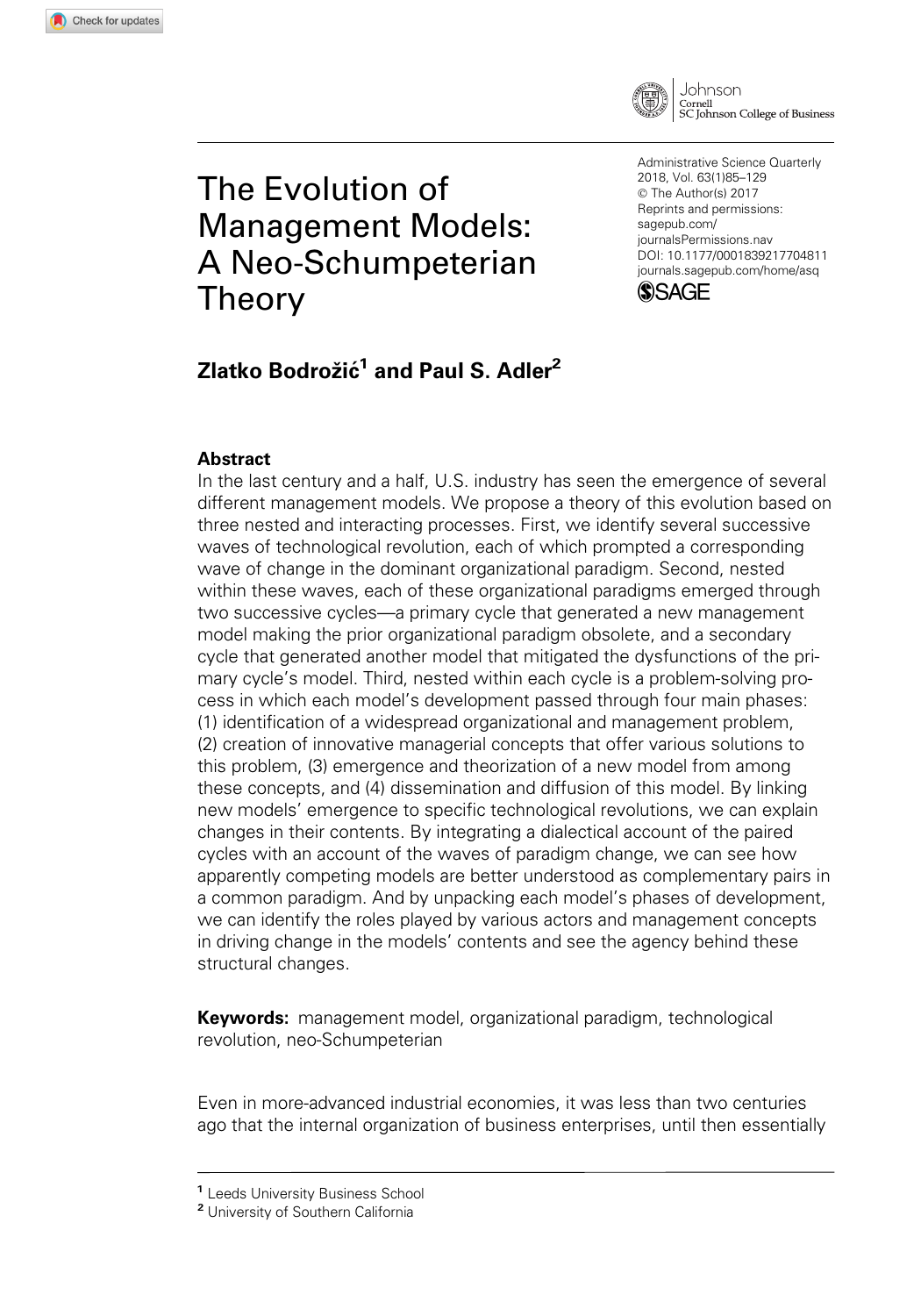''primordial'' and traditionalistic, became the object of deliberate organization design efforts (Pollard, 1965; Coleman, 1993). These efforts have often been informed by management models: distinct bodies of ideas that offer organizational managers precepts for how best to fulfill their technical and social tasks. We see the sequence of such models running from line-and-staff, industrial betterment, scientific management, human relations, strategy-and-structure, and quality management to what we call the business process model and the knowledge management model.

Though there are growing bodies of research on the rise and fall of specific models and on the generic dynamics of innovation, fads, and fashions in management models, efforts to explain the models' longer-term evolution in the history of American management are sparser. The main contributions—Barley and Kunda (1992), Abrahamson (1997), Kunda and Ailon-Souday (2005)—have been impressive in their scope and creativity but leave us with a frustratingly thin account of this historical development. Their limitations can be stated succinctly. Barley and Kunda (Barley and Kunda, 1992; Kunda and Ailon-Souday, 2005) have argued that this sequence can be understood as a pendulum swinging between cultural antinomies of ''rational'' and ''normative'' approaches reflecting long Kondratiev waves of economic growth. Though we agree with much in their account, it gives us no way to explain how or why one rational model differs from another or one normative model differs from another. Abrahamson (1997) enriched their account by showing the effects of labor movement activity and labor turnover rates on each model's persistence and discussing factors that affect the timing of the pendulum swings, but he offered no further insight into the models' contents.

To understand the changing contents of these models beyond their classification as rational versus normative, we need to bring into the foreground the role of technological innovation, rather than leaving this factor in the background as prior scholarship has done. We build on recent work in the neo-Schumpeterian tradition of technology studies and on Bodrožić's (2008) synthesis to advance a new theory of the evolution of management models. A morerobust theory of longer-term evolutionary development can better explain the causal dynamics of specific historical episodes, enhance our capacity to interpret the organizational changes currently underway, and provide a fuller answer to one of the big and ''largely unresolved'' questions of our field: ''Where do new organizational forms come from?'' (Suddaby and Greenwood, 2005: 35). We focus on the U.S., because it was increasingly central in the world economy over the past two centuries and served as the main locus of innovation in management models for most of the period.

### PRIOR RESEARCH ON MANAGEMENT MODELS

### Distinguishing Models, Paradigms, and Concepts

The concept of a management model has not received much scholarly attention, and terminology has been loose. Management models were referred to as both ''rhetorics'' and ''ideologies'' by Barley and Kunda (1992) and Abrahamson (1997). Guillén (1994) called them equivalently "models" and ''paradigms.'' We define a management model as a distinct body of ideas that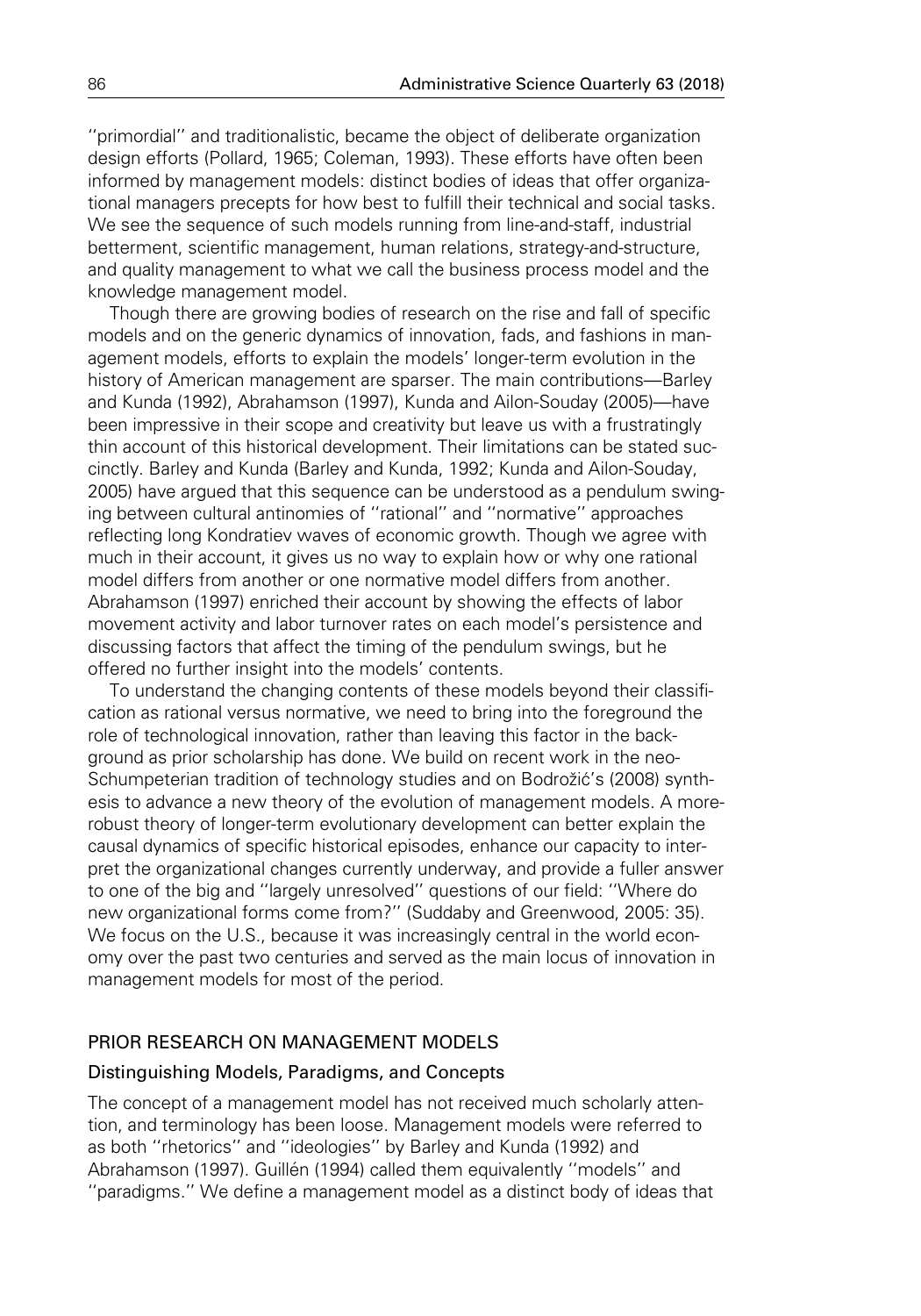offers organizational managers precepts for how best to fulfill their technical and social tasks.

These models are the organizational analogues of what neo-Schumpeterian scholars of technology call ''generic all-pervasive technologies'' (Perez, 1994) or ''general purpose technologies'' (Bresnahan and Trajtenberg, 1995). If, following Griffith (1999: 474), we define technology as the ''tools, machines, and/or techniques for instrumental action,'' then general-purpose technologies can be defined as higher-order families of technologies (such as those pertaining to water power, steam power, electricity, or computers) from which lower-order, more-specific technological applications derive. We thus distinguish management models from lower-order management concepts. A given management model often includes multiple management concepts, sometimes competing for preeminence, sometimes complementary, but sharing common themes (see Davenport, Prusak, and Wilson, 2003, for a partial list). We use two criteria to differentiate management models from management concepts: (a) generality—management models open up entire new fields of application, whereas concepts are implemented in more-specific situations; and (b) pervasiveness—management models are applicable in a wider range of industries than concepts.

We also differentiate management models and concepts from a higher-order construct, the organizational paradigm, a term used in passing by Djelic and Ainamo (1999) and Höllerer et al. (2014) and treated more in depth in Simsek and Louis (1994). Adapting Kuhn's (1970) concept of a scientific paradigm, we define an organizational paradigm as a set of ideas that characterize the essential features of the enterprise as an organization. While management models specify managers' key tasks, organizational paradigms are more abstract, articulating an understanding of the organizational context within which managers work.

### The Historical Evolution of Management Models

Scholars generally agree on the identity of the main management models, and a considerable literature is focused on individual models as they emerged in the U.S. In the Online Appendix (http://journals.sagepub.com/doi/suppl/ 10.1177/0001839217704811), we list a number of the key sources. These and other studies show that the models under discussion were not only discursive constructs in the management literature but had wide-ranging impact on management practice.

Prior scholarship has also made important progress in understanding the evolution of these models. For Barley and Kunda (1992), the main factor explaining the content of successive models is the pendulum swing between rational and normative cultural antinomies. A rational model (e.g., scientific management) is associated with and supported by a surge of rational rhetoric, before being challenged by a normative model (e.g., human relations) and a surge of normative rhetoric. The subsequent lifecycle of each rhetoric resembles the evolution of a social movement (e.g., Blumer, 1969; Macionis, 2012). Barley and Kunda (1992) argued that this alternation is driven by long, Kondratiev waves of economic growth, which according to some accounts are in turn driven by waves of technological revolution (Schumpeter, 1939). As Abrahamson (1997: 501–502) argued, ''Engineers and scientists need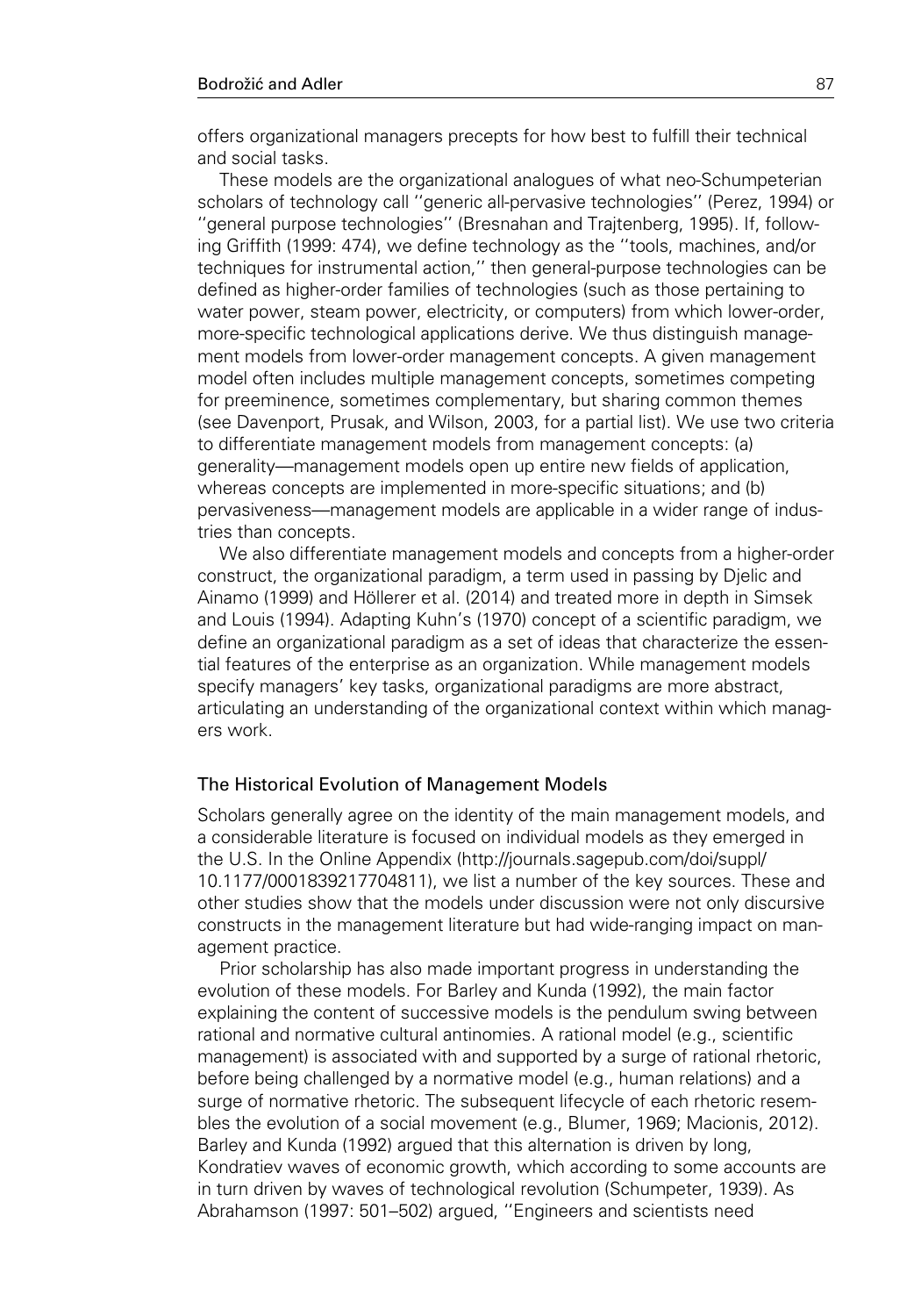management techniques to fit employees to new technological innovations, and they are receptive to the machine and system metaphors used in rational rhetorics to describe and justify the use of techniques that could serve this purpose.'' Surges of normative rhetoric, by contrast, occur because ''when returns on capital begin to decline, managers should show greater interest in rhetorics that focus on the utilization of labor, industry's second factor of production'' (Barley and Kunda, 1992: 391). This account, rich as it is, leaves us without any explanation for the differences between the ideas expressed in one rational rhetoric and another, or between one normative rhetoric and another. Each model is classified as either rational or normative, but we cannot further differentiate their contents.

### A NEO-SCHUMPETERIAN FOUNDATION

Building on and extending Chandler's (1962, 1965, 1977, 1990) historical research, we argue that technology is a powerful factor shaping the evolution of management models' contents. Chandler showed how radical technological innovation provided the impetus for organizational and management innovation, which stimulated the growth of innovators' firms. These exemplary firms contributed to the growth and shaping of new leading industries, which helped transform the entire U.S. economy and society (Chandler, 1977). Chandler, however, did not develop an explicit theory of these causal connections (as noted by Nelson and Teece, 2010). To try to do so, we bring in Schumpeter's (1934) analysis of technological revolutions, which was sometimes invoked as a background factor by the scholarship we reviewed. In so doing, we shift the focus from long Kondratiev cycles of economic growth to one of these cycles' main antecedents, following the path traced by a neo-Schumpeterian generation, most notably Freeman (Freeman, 1994; Freeman and Soete, 1997; Freeman and Louca, 2001; Freeman, 2008) and Perez (2002, 2007, 2010); see also Murmann (2003, 2013), Nelson and Winter (1982), and Winter and Szulanski (2001). We discuss these influences, especially that of Perez, more in the Online Appendix.

Bringing technological innovation to the foreground involves several tradeoffs: they are all aspects of the choice we have made in favor of generality over simplicity and even more so over accuracy (using the classic trilemma articulated by Thorngate, 1976; see also Weick, 1999). First, when we shift the focus from macro-economic conditions to their technological antecedents, we substitute a complex, multidimensional, and hard-to-measure construct for a relatively simple, quantitative one such as GDP growth rate. Second, although this move promises greater insight into some aspects of management models' evolution, it will inevitably downplay the role of contingencies of history such as wars or legislation. Third, we do not attempt to take the next step further back in the causal chain, where the interplay of science, technology, politics, and culture would explain the content and timing of technological revolutions themselves. Finally, we focus on the emergence of new management models and thus pay less attention to their persistence or the subsequent emergence of related management concepts in the later phases of a model's life.

Technological revolutions are based on general-purpose technologies, whose appearance portends massive changes in the industrial landscape. Neo-Schumpeterians see technological revolutions generating ''clusters''—reprising a term used by Schumpeter (1939: 167)—of interrelated revolutionary products,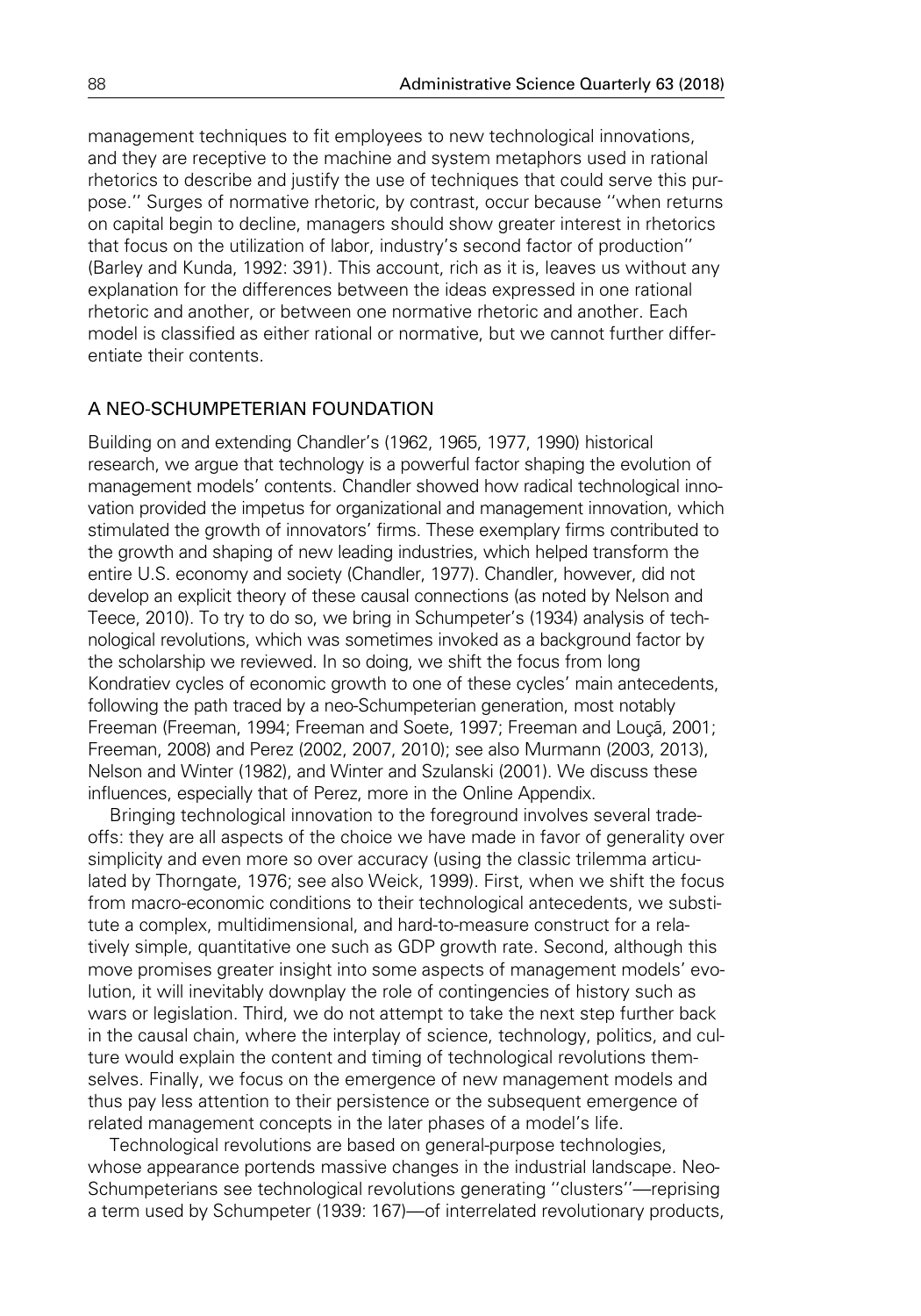production processes, and infrastructure (e.g., highways for automobiles, Internet for computers), giving rise first to new core industries and then diffusing to older industries. Table 1 summarizes Perez's chronology of these revolutions. In the first two, the UK was the locus of the original technological breakthroughs, and the U.S. took the lead in the last three.

The effective use of the revolutionary new technologies in the new core industries and their diffusion to older industries require change at both the broader institutional level and the firm level. We focus on the latter, where the uptake of the new technologies is accelerated by the emergence and adoption of a new techno-economic paradigm—''a best practice model for the most effective use of the new technologies within and beyond the new industries'' (Perez, 2010: 185). Perez (2002) and Freeman (2008) sketched some of the key technological and economic elements of these paradigms but said little about the organizational and managerial elements.

Neo-Schumpeterians divide the lifecycle of these technological revolutions into distinct periods (Perez, 2002). Future core technologies emerge during a gestation period. This period is highly variable in duration, which makes it

#### Table 1. Timeline of Technological Revolutions (adapting Perez, 2002)

| Technological revolution                                                                                                                                                       | Examples of dominant U.S. companies (and year founded)                                                  |
|--------------------------------------------------------------------------------------------------------------------------------------------------------------------------------|---------------------------------------------------------------------------------------------------------|
| 1st wave: Water power and iron<br>Incubation: 1750s-1770<br>Installation: 1771-1793<br>Crisis/turning point: 1793-1797<br>Deployment: 1797-1829<br>Exhaustion: 1830-1840s      |                                                                                                         |
| 2nd wave: Steam power and railways<br>Incubation: 1790s-1829s<br>Installation: 1829-1848<br>Crisis/turning point: 1848-1850<br>Deployment: 1850-1873<br>Exhaustion: 1873-1890s | Baltimore & Ohio Railroad (1827)<br>Erie Railroad (1832)<br>Pennsylvania Railroad (1846)                |
| 3rd wave: Steel and electric power<br>Incubation: 1850s-1875<br>Installation: 1875-1893<br>Crisis/turning point: 1893-1895<br>Deployment: 1895-1918<br>Exhaustion: 1918-1940s  | Bethlehem Steel (1857)<br>Midvale Steel (1867)<br>Carnegie Steel (1872) (part of U.S. Steel as of 1901) |
| 4th wave: Automobile and oil<br>Incubation: 1880s-1908<br>Installation: 1908-1929<br>Crisis/turning point: 1929-1944<br>Deployment: 1944-1974<br>Exhaustion: 1974-1980s        | Ford (1903)<br>General Motors (1908)<br>Chrysler (1925) (predecessor Maxwell founded 1904)              |
| 5th wave: Computers and telecommunication<br>Incubation: 1950s-1971<br>Installation: 1971-2001<br>Crisis/turning point: 2001/2008<br>Deployment: ?<br>Exhaustion: ?            | IBM (1911)<br>Hewlett Packard (1939)<br>Microsoft (1975)<br>Apple (1976)<br>Google (1998)               |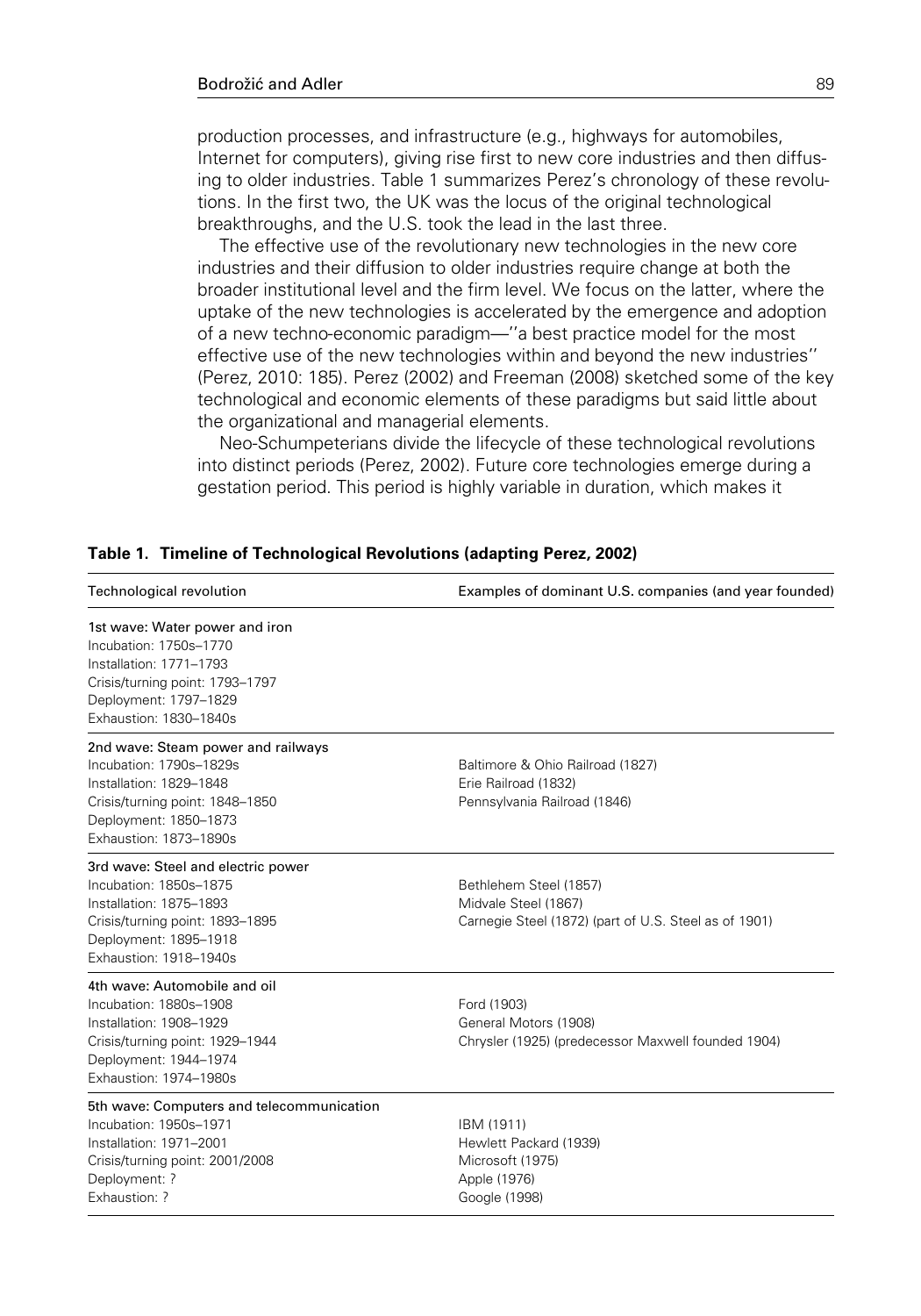difficult to select a clear start date for each revolution; thus studies such as by Freeman and Perez (1988) and Tylecote (1992) refer to a starting period rather than a specific year. At some point, the installation period begins, during which new industries and a new facilitating infrastructure begin to take shape around the most successful new technologies. The beginning and duration of this period are affected by technological, economic, and social circumstances. Radical innovations are embodied in successful exemplary products, which spark the imaginations of entrepreneurs and draw attention from investors for example, Ford's model T in the 1910s and Intel's microprocessor in the 1970s. Corresponding new process and infrastructure technologies emerge and cohere around new core industries, and a new techno-economic paradigm begins to emerge. But the full exploitation of the technological revolution's developmental potential across the rest of the economy is still limited, because the context—both the broader political-economic institutional structures of society and the dominant economic, organizational, and management practices of firms—was formed under the impact of the previous technological revolution and is ill-suited to the new technologies. This tension eventually provokes institutional and organizational change, opening the way for the deployment period, during which the revolution diffuses beyond the lead industries into older industries. This diffusion is uneven: some industries and firms adopt the new paradigm and are thoroughly revolutionized in both their technologies and organizational forms—they experience ''de-maturity'' (Abernathy, Clark, and Kantrow, 1983)—while others may find a niche for themselves in the new order, proceeding unchanged or adapting and implementing only elements of the new paradigm.

Finally, the revolution enters a period of exhaustion. The paradigm can no longer drive productivity or stimulate innovation and growth because the developmental potential of the new technologies is largely fulfilled, and innovations are increasingly incremental (for the distinction between radical and incremental innovation, see Abernathy and Utterback, 1978; Dosi, 1982). Whereas the automobile revolution initially gave the U.S. the combustion-engine-powered vehicle, later it offered incremental refinements such as air conditioning or automatic transmission. This exhaustion of a revolution, according to the neo-Schumpeterians (i.e., Perez, 2007, 2010), energizes technological innovation efforts in new directions.

### A PRELIMINARY HISTORICAL SKETCH

Starting from this account of technological revolutions, we trace the corresponding shifts in organizational paradigms, management models, and management concepts. We offer a compressed narrative for the major waves of technological revolution and situate the major management models within them, which is summarized in table 2. This narrative provides the empirical foundation for the theorization we propose in the subsequent section.

### The Water Power and Iron Revolution

The technological revolution based on water power and iron was incubated during the 1750s, took off in the 1770s, and was exhausted by the 1840s. It launched the larger period known as the Industrial Revolution and predated the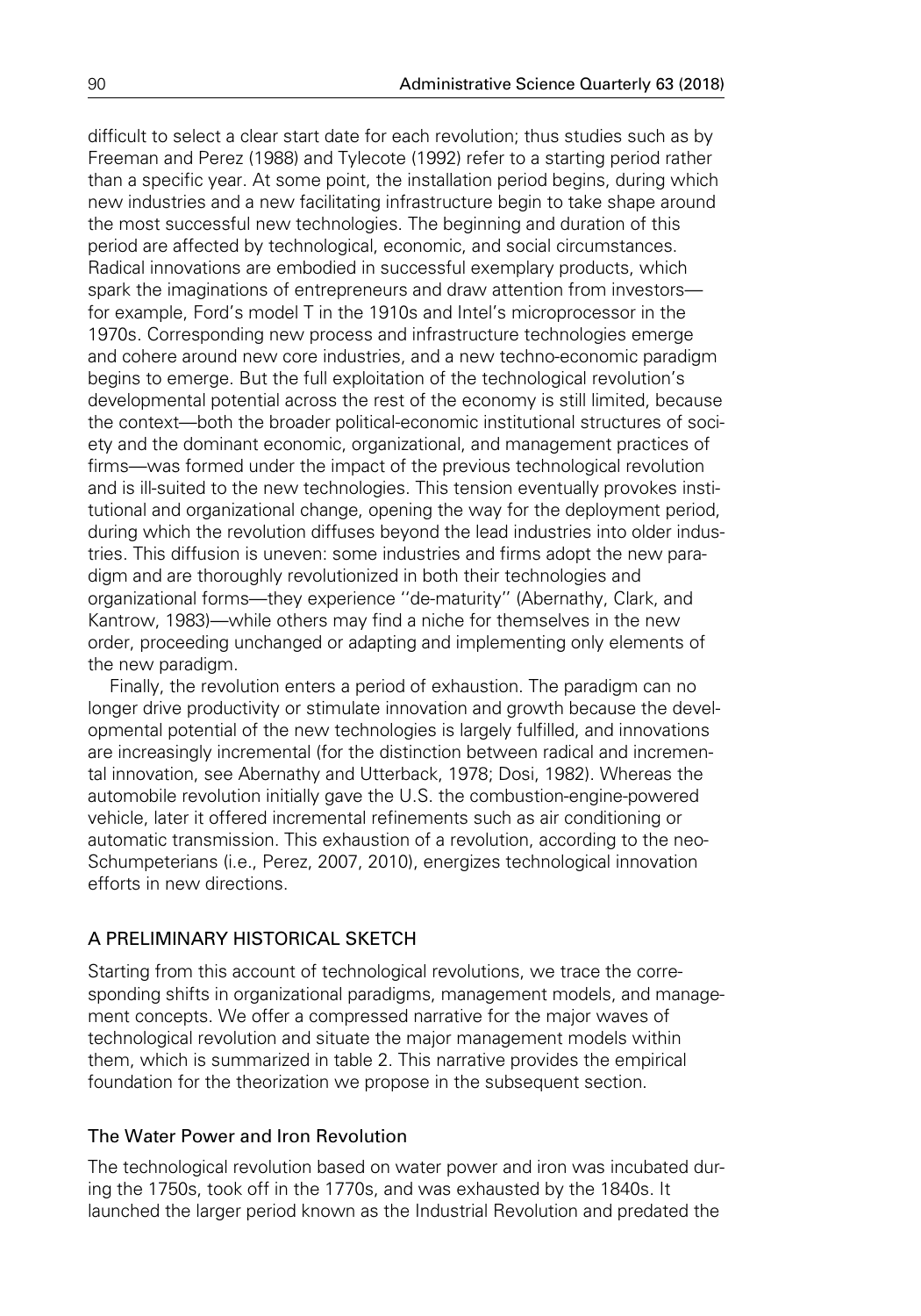| Technology<br>revolution    | Organizational<br>paradigm                                                                                                                            | Dominant management<br>model and key elements                                                                                                                                                                                          | Management<br>concept<br>search terms                                                                                                                  | Emergence                                            |
|-----------------------------|-------------------------------------------------------------------------------------------------------------------------------------------------------|----------------------------------------------------------------------------------------------------------------------------------------------------------------------------------------------------------------------------------------|--------------------------------------------------------------------------------------------------------------------------------------------------------|------------------------------------------------------|
| Steam power and<br>railways | Professionally<br>managed firm:<br>The rationalized<br>management of a<br>geographically<br>dispersed<br>enterprise                                   | Revolutionizing cycle:<br>Line and staff<br>The establishment of<br>specialized line and staff<br>managers, unrelated to the<br>owner, who would<br>responsibly administer a<br>large, complex firm                                    | Staff and line<br>Line and staff<br>Organization chart                                                                                                 | 1861<br>1869<br>1889                                 |
|                             |                                                                                                                                                       | Balancing cycle:<br>Industrial betterment<br>The addition of a social<br>function among the staff<br>responsible for improving<br>workers' living and working<br>conditions                                                            | Employee benefitt<br>Industrial betterment<br>Welfare work<br>Welfare secretart                                                                        | 1895<br>1899<br>1906<br>1913                         |
| Steel and electric<br>power | Factory:<br>The unitary,<br>centralized<br>organization<br>structure                                                                                  | Revolutionizing cycle:<br>Scientific management<br>Time and motion study,<br>incentive wages, and<br>workflow analysis as ways<br>to optimize and accelerate<br>production in a facility                                               | Scientific<br>management<br>Taylorism<br>Standardization of<br>methods                                                                                 | 1896<br>1900<br>1914                                 |
|                             |                                                                                                                                                       | Balancing cycle:<br>Human relations<br>Making line managers and<br>staff specialists<br>responsible for responding<br>to the alienation induced by<br>rationalized workstation<br>operations                                           | Human relations<br>Group dynamics<br>Personnel counseling                                                                                              | 1929<br>1945<br>1945                                 |
| Automobile and oil          | Corporation:<br>The multi-divisional<br>mass-production<br>corporation with<br>strategic integration<br>but operating<br>autonomy in the<br>divisions | Revolutionizing cycle:<br>Strategy-and-structure<br>Differentiating internal<br>structure and strategy so<br>as to support the<br>production, marketing, and<br>sales of differentiated<br>products to different types<br>of customers | Profit centert<br>Operations research<br>Corporate strategt<br>Multidivisional<br>Matrix structuret<br>Divisionalization<br>Management by<br>objective | 1955<br>1956<br>1965<br>1965<br>1969<br>1971<br>1972 |
|                             |                                                                                                                                                       | Balancing cycle:<br>Quality management<br>Deploying a management<br>system to involve<br>personnel at all levels in<br>continuously improving<br>product and process quality                                                           | Job enrichment<br>Quality circlet<br>Corporate culturet<br>Organizational<br>learning<br>Total quality<br>management<br>Continuous                     | 1972<br>1979<br>1980<br>1981<br>1986<br>1988         |
|                             |                                                                                                                                                       |                                                                                                                                                                                                                                        | improvement<br>Lean production                                                                                                                         | 1992                                                 |

## Table 2. Technological Revolutions, Models, and Concepts

(continued)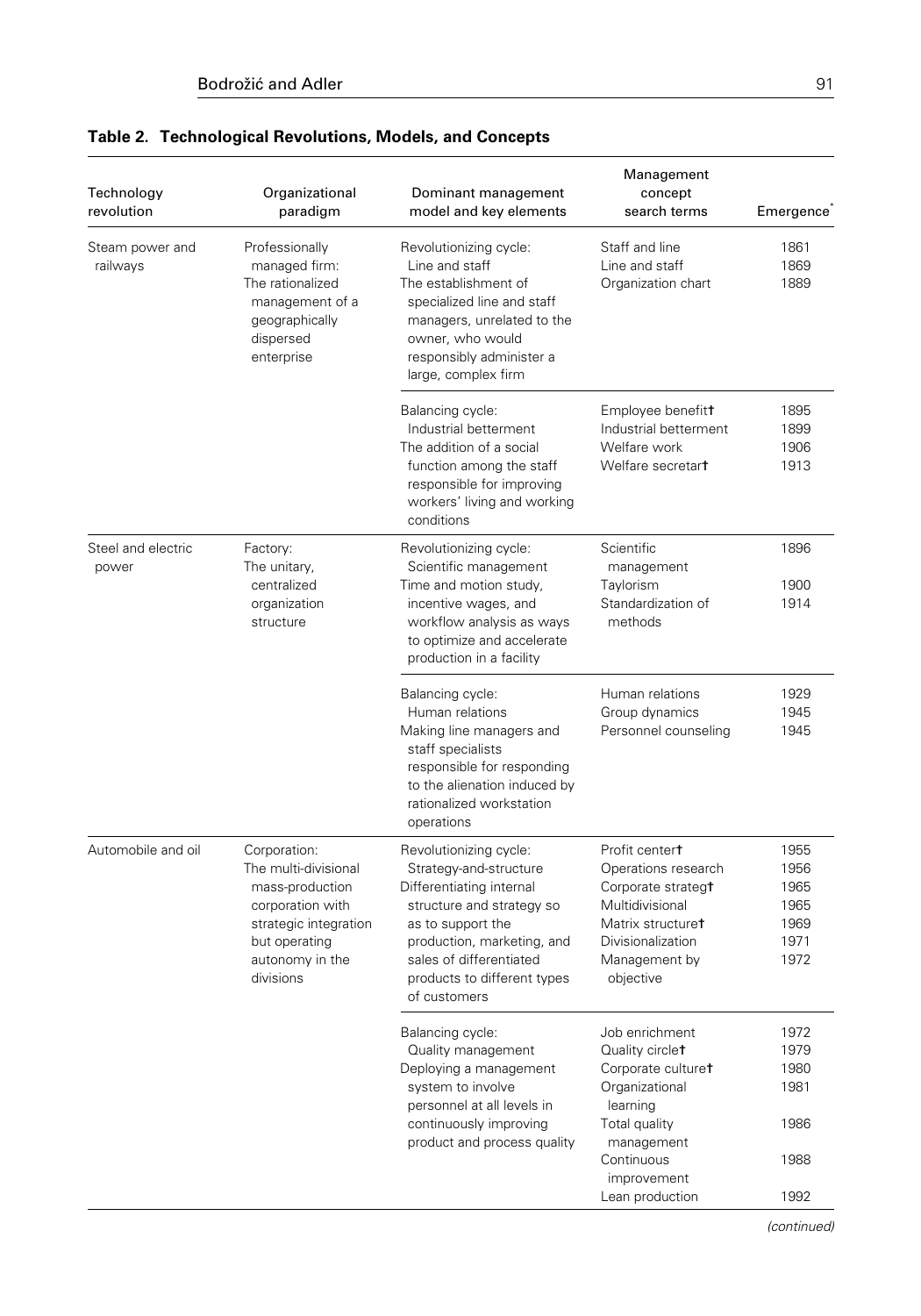| Technology<br>revolution           | Organizational<br>paradigm | Dominant management<br>model and key elements                               | Management<br>concept<br>search terms    | Emergence |
|------------------------------------|----------------------------|-----------------------------------------------------------------------------|------------------------------------------|-----------|
| Computers and<br>telecommunication | Network:<br>Linking and    | Revolutionizing cycle:<br><b>Business process</b>                           | <b>Business process</b><br>redesign      | 1991      |
|                                    | rationalizing              | Redesign of business<br>processes up and down<br>the value chain, redrawing | Outsourcing                              | 1991      |
| processes across<br>boundaries     | internal and external      |                                                                             | Horizontal<br>organizationt              | 1991      |
|                                    |                            | and bridging internal and<br>external boundaries                            | Process<br>improvement                   | 1991      |
|                                    |                            |                                                                             | <b>Business process</b><br>reengineering | 1992      |
|                                    |                            |                                                                             | Core competencies                        | 1993      |
|                                    |                            |                                                                             | Business modelt                          | 1994      |
|                                    |                            |                                                                             | Interfirm networkt                       | 1995      |
|                                    |                            |                                                                             | Supply-chain<br>management               | 1996      |
|                                    |                            | Balancing cycle:<br>Knowledge management                                    | Knowledge<br>management                  | 1996      |
|                                    |                            | The cultivation of                                                          | Intellectual capital                     | 1997      |
|                                    |                            | communities of practice in<br>order to regain, retain, or                   | Knowledge<br>repositor <sup>+</sup>      | 1998      |
|                                    |                            | improve the innovation<br>capacity of dispersed                             | Communitt<br>of practice                 | 1998      |
|                                    |                            | employees.                                                                  | Agile ("NEAR/5<br>software")             | 1998      |
|                                    |                            |                                                                             | Scrum ("NEAR/5<br>software")             | 2005      |

### Table 2. (continued)

\* Emergence date represents the year in which the frequency of the concept's use first accelerates, based on a search of ABI/INFORM complete, Hoover's Company Profiles, ProQuest Historical Annual Reports, American Periodicals, and ProQuest Historical Newspapers collection.

t Denotes wildcard in management concept search term.

emergence of deliberate organization change efforts. The British engineer John Smeaton was a key player, improving the design and efficiency of water wheels by using iron instead of wood. He was also a consulting engineer for large iron producers that used water as a power source (Freeman and Louca, 2001). Smeaton focused exclusively on the technological challenges of this new paradigm. In contrast, his contemporary, British engineer and pottery entrepreneur Josiah Wedgwood, was an innovator both in technology and management, being one of the first industrialists to give sustained attention to enterprises' organizational forms (Pollard, 1965; Langton, 1984).

Wedgwood established some of the first principles of factory organization, most notably in moving from a craft form of organization to extensive task specialization to ensure efficiency and quality for large-batch production (Langton, 1984; Freeman and Soete, 1997; Freeman and Louçã, 2001). He was guided by a machine metaphor: ''to make such machines of the Men as cannot err'' (quoted in Freeman and Louçã, 2001: 169). Wedgwood's ideas, however, diffused very little across industry, in part because water-power-based production depends on streams and local topography (Seidel, 1976; Rosenberg and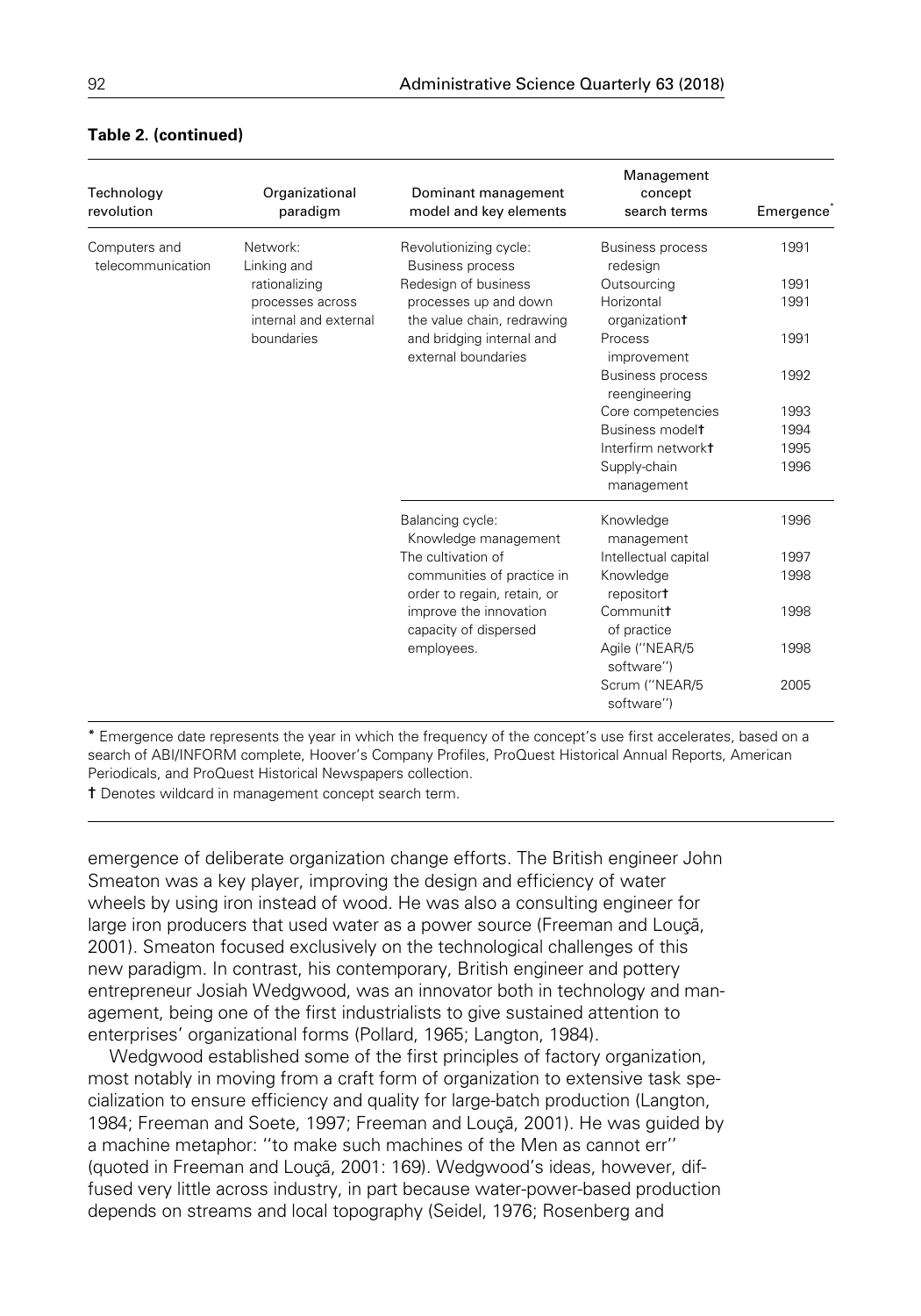Trajtenberg, 2004), which kept owner–inventors' development and optimization efforts focused on technical, environmental, and local political challenges rather than organization principles. Most owner–inventors relied on their own intuitions and on traditional craft models in organizing their businesses, so no widely shared professional management model was established in the UK during this revolution (Pollard, 1965; see also Landes, 2003: 337, on the ''amateurism and complacency'' of British entrepreneurs in this period). In the U.S., the situation was similar: though some more self-reflective approaches to management and organization could be found in the plantations, water-powered textile industry, and armories, such examples had little impact on other industries (Chandler, 1972, 1977).

#### The Steam Power and Railways Revolution

This revolution spanned the 1790s through 1890s. In its first decades, the British inventor James Watt was a key actor, creating an effective and widely applicable power source by developing a fuel-efficient and profitable model of the steam engine (Seidel, 1976; Nuvolari, 2004). With the entrepreneur Matthew Boulton, he started a small consulting business, which marketed his patent-protected engine and sold it to Cornish copper and tin mine entrepreneurs (Seidel, 1976). After Watt's patent expired, Cornish mine entrepreneurs established a network among themselves and used a monthly journal to exchange knowledge, triggering innovations improving the efficiency of steam engines in their mines (Nuvolari, 2004). Watt and the people around him focused mainly on technology, so this period, like the preceding one, yielded no widely shared management model.

American entrepreneurs were initially much slower in deploying steam engine technology than their British counterparts. From the late 1820s onward, however, the availability of inexpensive anthracite coal and iron permitted more-rapid adoption of steam engine technology in the U.S. (Chandler, 1972). Nowhere was the U.S. catch-up and overtaking more visible than in the vast expansion of its railway industry in the mid-1800s, creating and using the infrastructure for moving goods and people (Chandler, 1977, 1990).

Steam power's use in railway locomotives brought organizational and managerial issues into the limelight. The steam locomotive provided fast, regular, and dependable transportation and radically lowered the unit cost of moving goods, especially where locomotives could run on geographically expansive railroad networks. The railroads received a powerful assist from the telegraph, which provided fast and dependable long-distance transmission of information. But full utilization of the new technologies was limited by the absence of a management model that would help firms cope with the size and complexity of single-track networks. Lacking such a model, railways experienced diseconomies of scale and major train accidents (Chandler, 1965, 1977).

The main actors involved in solving this problem were civil engineers such as Benjamin Latrobe at the Baltimore & Ohio Railroad, Daniel McCallum at the Erie Railroad, and J. Edgar Thomson at the Pennsylvania Railroad (Ward, 1975; Chandler, 1977), who became examples of a ''new type of businessman'' (Chandler, 1977: 95)—the salaried manager who advanced to the highest leadership positions without the benefits of ownership or family ties to the owner. To deal with the railways' scale and complexity, and a resulting need for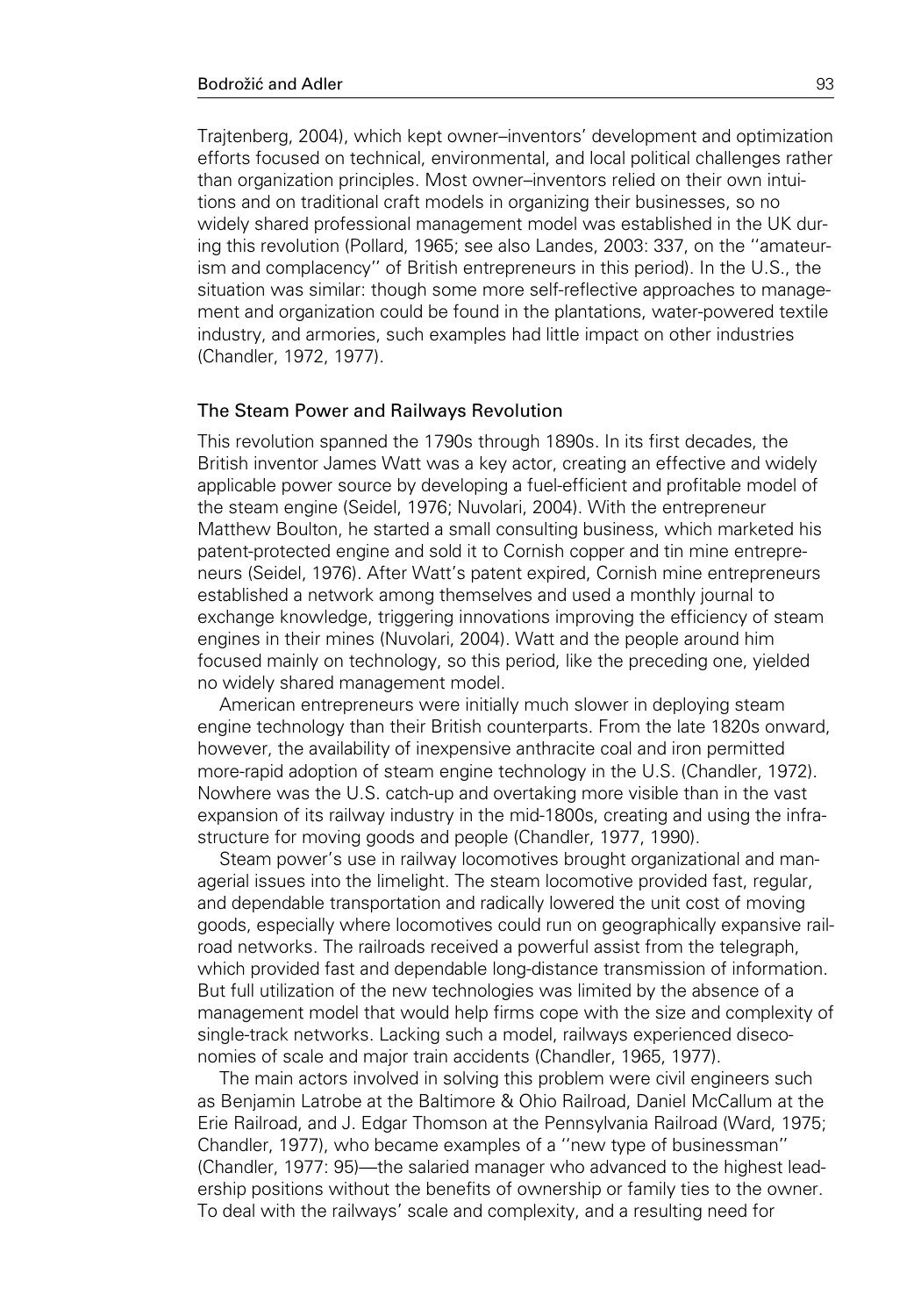coordination, these professional managers developed new organizational and operational principles, specifically a structure in which divisional superintendents had considerable autonomy from headquarters staff, as well as an organizational chart to illustrate the relations of authority and communication among managers (Chandler, 1965, 1977). These innovations were integrated in the ''line-and-staff'' model.

As Chandler noted (1977: 105), earlier texts on the management of largescale enterprises focused entirely on the control of workers; with the railways, we see the first model of the control of line managers by a corporate staff down through several layers of management. This model encompassed and synthesized several more-specific management concepts regarding accounting, functional differentiation, and clear principles of delegation and reporting (Chandler, 1977). The new management model expressed a new paradigm of organization, which we call the ''professionally managed firm,'' which differed qualitatively from the prevailing traditionalistic paradigm based on a combination of owner–entrepreneur, family enterprise, and craftsman–apprentice.

The new management model and organizational paradigm emerged in large companies such as the Erie Railroad in which the need for professional managers was particularly pronounced, and then it diffused across and beyond the railroad industry. Driven by the challenge of coordinating rail operations among the distinct companies spanning the U.S., middle managers from these companies cooperated in developing new technical and operating standards, and the model diffused via meetings, industry magazines, and books, becoming standard practice by the 1870s. A key part of the new model was codified and diffused in the form of an organizational chart for railway company management that was developed by McCallum (Chandler, 1977; Yates, 1989). The business editor Henry Poor published and popularized this innovation in his American Railroad Journal (Chandler, 1956, 1965). Railroad managers who moved to other industries brought the model with them. Andrew Carnegie, for example, was a manager at the Pennsylvania Railroad before he applied the line-and-staff model to the steel industry (Wren and Greenwood, 1998).

The professionalization of management was one factor that enabled U.S. railway companies to become the largest business enterprises in the world (Chandler, 1977) and led to high profits and vast power for their stockholders and managers (Ward, 1975) but also to a ''growing gap between the management and the worker'' (Nelson, 1995: 121). Management paid scant attention to employees' working and living conditions (Tolman, 1909; Kaufman, 2008). Railroad-mania years were followed by years of crisis when workers' salaries were reduced even while stockholders' dividends remained high (Ward, 1975), and violent strikes erupted, including one at the Erie Railroad in 1857 (Wren and Greenwood, 1998) and the Great Railroad Strike of 1877 (Kaufman, 2008).

Shaken by these disruptions, some railway shareholders and executives sought ways to avoid future outbreaks by initiating efforts in what was later called ''industrial betterment'' or ''welfare work'' (Rudin, 1972; Brandes, 1976). In the last three decades of the nineteenth century, these efforts gave rise to the creation of numerous Young Men's Christian Association (YMCA) centers at major railroad stations across the country, offering railroad workers food, shelter, baths, libraries, athletic facilities, classes, and religious meetings. ''The underlying theory was that well-housed, well-fed, clean, properly educated Christians do not strike'' (Brandes, 1976: 15). By 1890, several other industries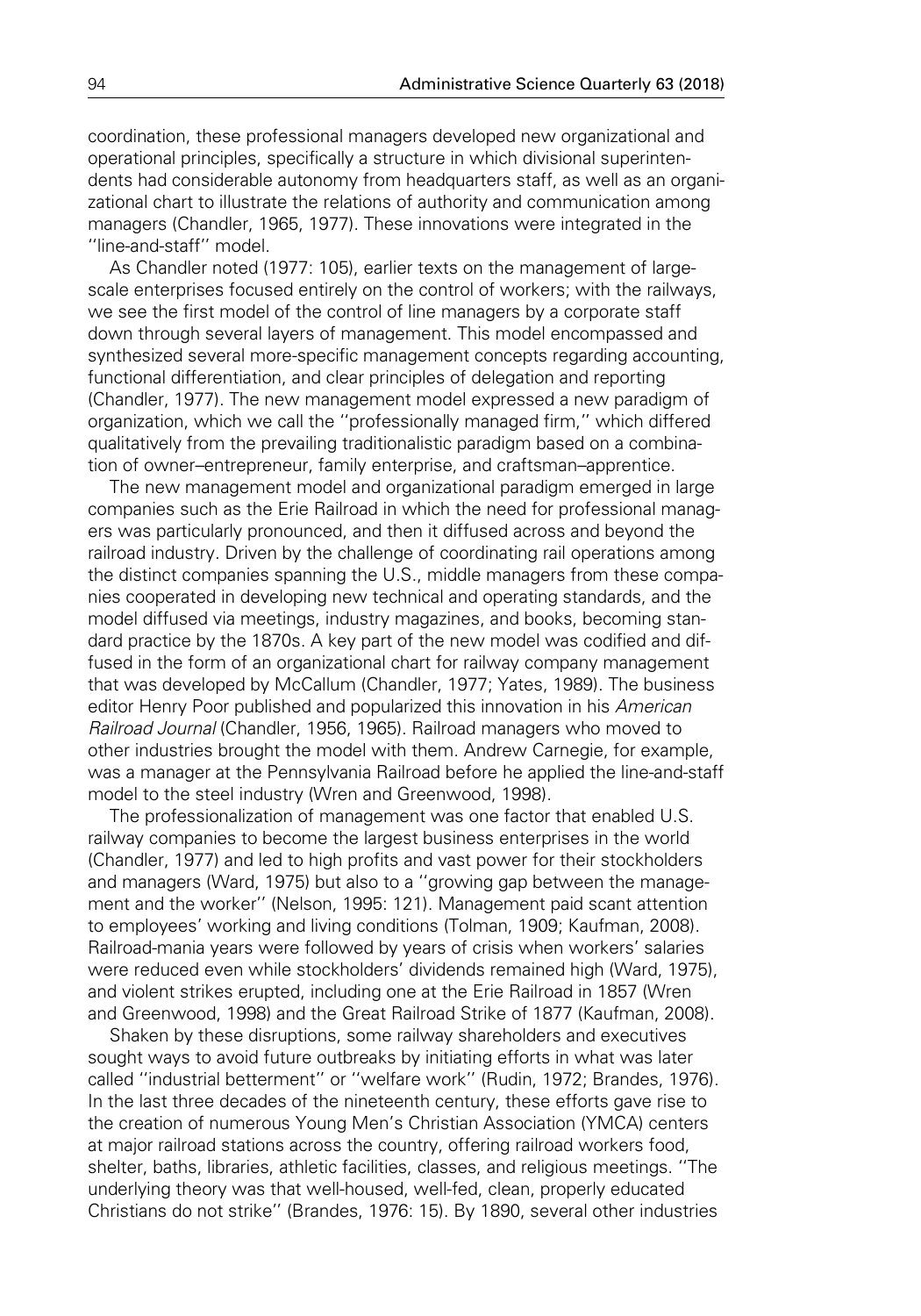had adopted industrial betterment programs (Brandes, 1976). If the line-andstaff model inaugurated a revolution in the dominant organizational paradigm, these programs were an effort to stabilize the new paradigm—aiming not to undo the line-and-staff model but to mitigate its lack of attention to employees' working and living conditions (Tolman, 1909). The main actors developing this paradigm-balancing model were the new ''welfare secretaries'' (Brandes, 1976; Kaufman, 2008): social counterparts to the technical- and business-oriented professional managers. As staff members, welfare secretaries were incorporated into the line-and-staff model. In some firms, their focus was entirely on the workers' lives outside work, a form of social work; in other firms, they played roles that prefigured those of the later generation of personnel managers (Tolman, 1909; Kaufman, 2008). Three organizations were particularly significant in delineating the function of welfare secretary and the practice of welfare work and in diffusing them across different industries: the YMCA, the National Civic Federation, and the New York City–based Institute of Social Service (Kaufman, 2008). These organizations educated welfare secretaries, sponsored conferences, published success stories, and gave advice to clients. The welfare secretary function would evolve and become one of the starting points of personnel and human resource management (Kaufman, 2008).

#### The Steel and Electric Power Revolution

Before about 1860, steel was expensive, its use reserved mainly for tools, luxury cutlery, and swords. The steel and electric power revolution (approximately 1850s–1940s) began with replacing the traditional crucible process of making steel with the Bessemer and open-hearth processes, which produced much larger volumes at much lower costs. Demand exploded, because steel is significantly stronger than iron and became the material of choice for railroads, bridges, city infrastructures, buildings, and military equipment. Machine tools' effectiveness was often considerably improved by incorporating steel materials, which allowed them to operate at much higher speeds even under steam power. Electric power for such machine tools and other production equipment soon allowed machinery to be used far more effectively and factories to be laid out far more efficiently, no longer constrained by the central location of a steam-power generator (Devine, 1983). The arrival of a more-efficient factory organization allowed a qualitative jump in productivity (David, 1990; on this revolution, see also Devine, 1983; Freeman and Louca, 2001; Perez, 2002).

During the installation period of this revolution, the organizational challenges posed by new technologies became the focus of sustained attention. Exploitation of the new technologies was initially limited by industry's widespread reliance on craft-like variants of traditional management (Aitken, 1960; Nelson, 1980). Factory operations were typically led by multiple, independent internal contractors, each of whom hired and managed their own crews (often from their extended families), contracted with the owners to supply a given amount of output for a given price, and relied on their own traditional methods to achieve that output. Thus the typical factory functioned as ''a loosely organized cluster of operations'' characterized by ''chaotic conditions'' (Nelson, 1995: 35; see also Litterer, 1963). The dramatic growth in demand for steel enabled by the new technologies highlighted the need for more-scientific planning of workstation operations, of workflows between workstations, and of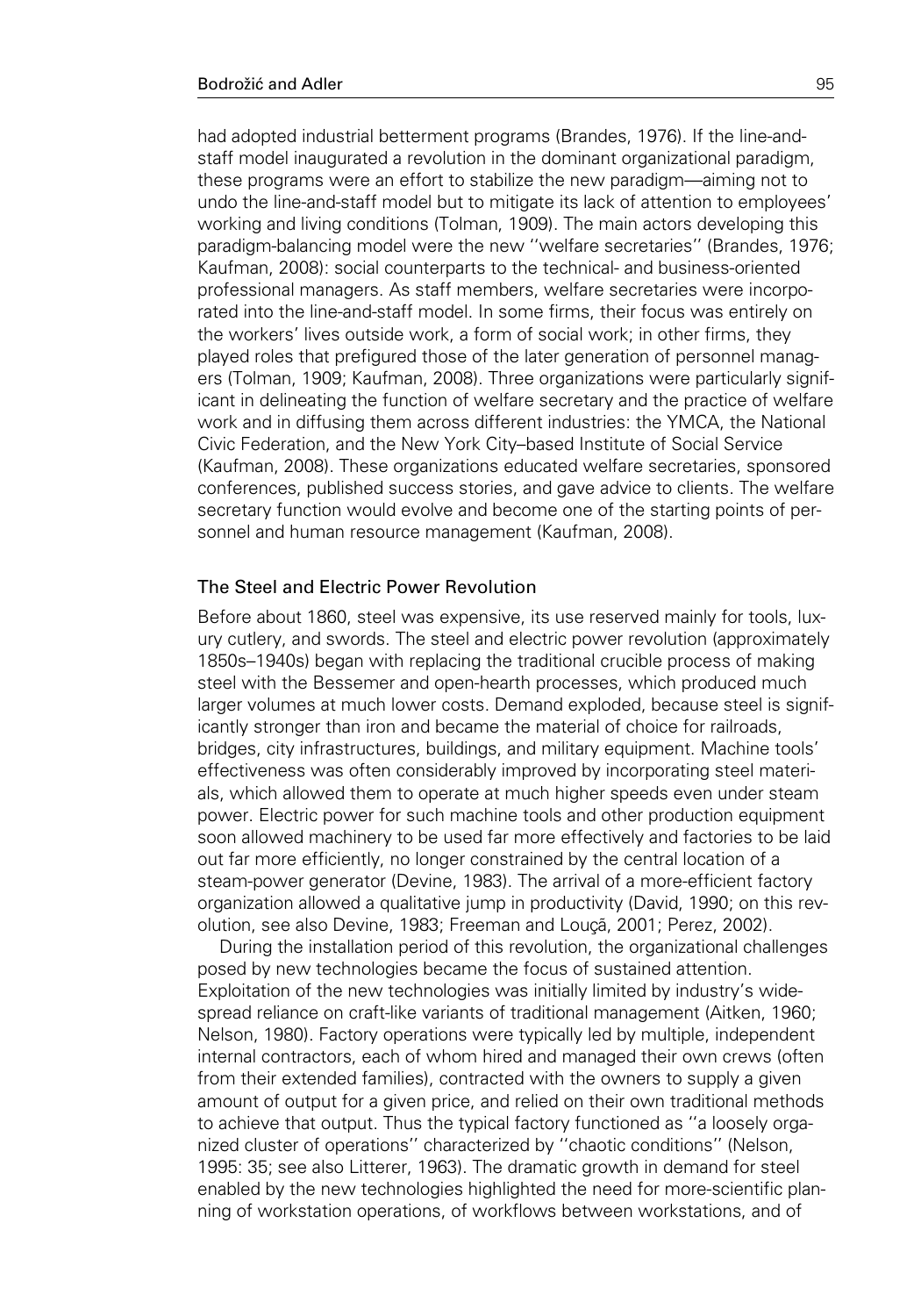machine and tool maintenance (Freeman and Louçã, 2001: 232–236; for an example of the interrelation between technological and organizational innovations, see Aitken, 1960: 102–103). The professionally managed firm paradigm had formalized management functions, but that paradigm and its associated line-and-staff and industrial betterment models did not offer an answer to this new type of problem.

In the late 1800s, Frederick W. Taylor was a key figure in the community of mechanical engineers and engineering consultants who identified and addressed this problem and suggested various new management concepts as solutions (Nadworny, 1957; Aitken, 1960; Nelson, 1980, 1992; Guillén, 1994). From the competition and cooperation among these actors, Taylor eventually emerged as preeminent. He attacked the underlying problem both technologically and organizationally. Through an unprecedented program of systematic engineering experimentation, he discovered a new way of tempering steel and invented a new high-speed cutting tool that used this steel to increase the machine-tool's speed from 90 to 250 revolutions per minute (Kanigel, 2005). The same spirit of systematic experimentation guided his organizational innovation efforts, resulting in time-and-motion studies, new principles in plant layout, and rationalized incentive payments (Nelson, 1975), whose synthesis became known as ''scientific management.''

This new scientific management model inaugurated the ''factory'' as a new organizational paradigm based on the exemplars of Midvale Steel and Bethlehem Steel (Nelson, 1980). This new paradigm was characterized by the unitary, centralized organization structure with a workflow designed to optimize and accelerate production across an interdependent set of operations—a radical shift from the prior paradigm's focus on the rational design of the management superstructure. Taylor disseminated scientific management through books (Taylor, 1911), lectures, and consulting for companies. After failing to mobilize the American Society of Mechanical Engineers (ASME) to diffuse this approach, he brought together a community of like-minded reformers in the Society to Promote the Science of Management (later renamed the Taylor Society), which became an important forum for discussion and publication of management concepts and tools for efficiency-oriented consulting (Aitken, 1960; Kaufman, 2008). Scientific management also got a major boost from industrial planning efforts during World War I (Bruce, 1995).

Taylor worked mainly in companies associated with the core new industries of this technological revolution, in which the dominant organizational and management problem—how to accelerate operations beyond what was possible under the traditional craft form of work organization—emerged earlier than in other industries. The historical novelty of the motivating problem explains the need for time-consuming experiments in Taylor's early organization change efforts at Midvale Steel. Taylor's version of the scientific management solution preserved something of this spirit of experimentation and exploration: his work as a change agent typically involved lengthy phases of analysis and experimentation, and he was hostile to those who sought to distill scientific management into a set of standardized solutions (see Aitken, 1960). This type of organization change process severely limited the speed and extent of scientific management's diffusion.

The new model's diffusion was greatly accelerated by larger consultancies such as Charles Bedaux's (Nelson, 1995). Bedaux, born 30 years after Taylor,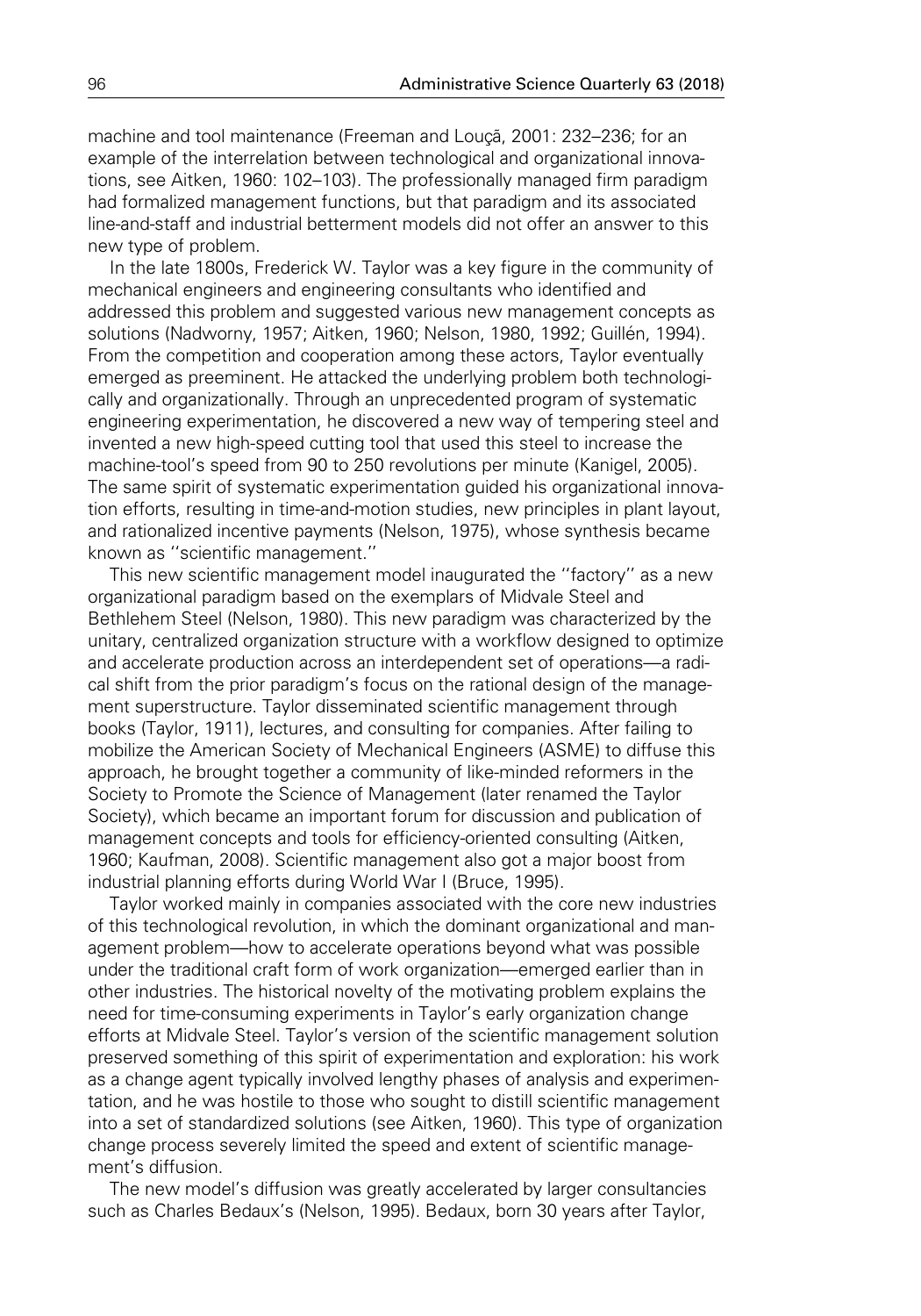became part of the wider scientific management network in the early 1910s. By then, the economic crisis of the 1890s had been resolved, socio-economic circumstances had stabilized, and the macro-economic conditions for a broad diffusion of scientific management were more favorable. The dominant organizational and management problem was defined more narrowly as the ''efficiency problem,'' and scientific management was accepted as its solution (Nelson, 1992). The number of companies that asked for external help in implementing the first new management model of this age was much higher than in the age of the railways (Nelson, 1995), which led to the birth of the consultancy industry, with the Bedaux consultancy as its first leading company (Kreis, 1992; Kipping, 2002). Bedaux applied a very simplified variant of scientific management methodology that led to relatively quick results. It focused on time studies to identify bottlenecks and set production standards, and it installed an incentive wage system that pressured workers for greater output (Nelson, 1995). Some other consultants employed approaches more faithful to Taylor's approach, but all of them confronted the need to simplify in order to grow their businesses profitably. Bedaux and his employees used their approach for a large number of clients from a wide circle of industries and later in different countries (Guillén, 1994). The difference between Taylor and Bedaux exemplifies the early phase of a deepening division of labor within the overall network of actors involved in the development and diffusion of new management models: between the innovator–theorist and larger consultancies that focus on dissemination to grow their businesses.

The wider application of scientific management frequently had dysfunctional side effects, particularly in the form of high turnover and low worker morale (e.g., Lewin, 1920; Gillespie, 1991) and vociferous (although not unanimous) union opposition (see Aitkin, 1960; Jacoby, 1983). Many of Taylor's disciples argued that scientific management was not hostile to workers or unions (Nyland, 1998), but it was often implemented in ways workers resented and resisted (Bendix, 1956: 274–287; Aitkin, 1960). The source of this strife was different from that experienced by the railroads in the previous period. The earlier line-and-staff model had focused on the management structure rather than on workers' tasks; the labor troubles that ensued were attributed to management's ignorance of the deterioration of workers' living and working conditions; and the industrial betterment remedy primarily added a social function among the staff responsible for improving the quality of workers' lives. By contrast, scientific management aimed directly at the wage–effort bargain, and the ensuing strife was fueled by workers' reactions to management's efforts to take control over how and how fast workers would execute their tasks.

From among the various management concepts that developed in response to these problems, Elton Mayo's and Fritz Roethlisberger's ''human relations'' approach emerged as the dominant model.<sup>1</sup> The main actors involved in human relations were social scientists and personnel managers (see Guillén, 1994). In the 1920s and early 1930s, social scientists Mayo and Roethlisberger developed and conceptualized personnel counseling as a remedy to scientific management's dysfunctions at a Western Electric factory. Supervisors tried to influence individual workers' attitudes so as to (re-)create greater harmony and

<sup>&</sup>lt;sup>1</sup> The most prominent alternative, focused on action research and group dynamic concepts, was created by the researcher Kurt Lewin (1947).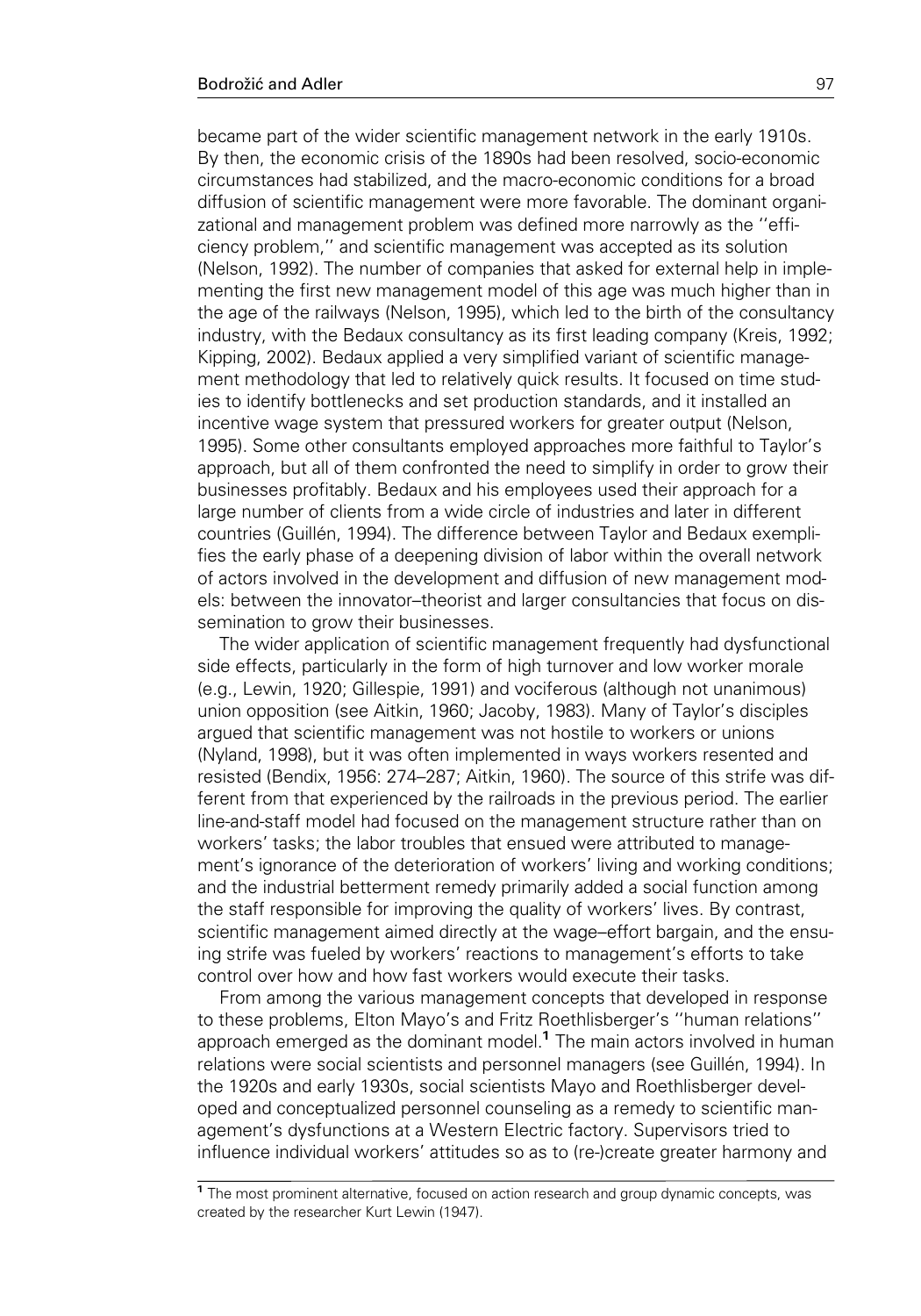sense of community in the company (Roethlisberger and Dickson, 1939; Bendix, 1956: 308–319; Gillespie, 1991). Human relations theorists sought to counterbalance what they saw as the alienating effects of scientific management's time-and-motion regimentation and incentive payment systems.

Both the scientific management and human relations models eventually diffused widely across U.S. industry, aided considerably by the Training Within Industry (TWI) program conducted during World War II (War Manpower Commission, 1945; Gillespie, 1991; Robinson and Schroeder, 1993; Breen, 2002). TWI was a government-subsidized, nonprofit network that brought together several actors and organizations to train supervisors from over 16,000 plants with the goal of rapidly adapting U.S. industry to wartime production needs. TWI did not treat human relations as incompatible with scientific management; it sought to integrate the two approaches and facilitated their respective tools' adoption with standardized training programs and materials. TWI's ''job methods'' module was based on scientific management, and its ''job relations'' module was a simplified and codified version of the human relations ''personnel counseling'' method. A second strand of explicit synthesis was proposed by the sociotechnical systems approach, which started as an attempt to integrate ''technical'' scientific management and ''social'' human relations (see Trist and Bamforth, 1951; Emery and Trist, 1969; Cummings, 1978).

Notwithstanding some rhetorical gestures suggesting a more radical goal, and notwithstanding the declared hostility of some human relations advocates to scientific management, the human relations model did not displace scientific management but rather helped to reconcile workers to the new organizational paradigm inaugurated by the scientific management model (see Mayo, 1924). Industrialists such as John D. Rockefeller, Jr. exerted significant influence in Mayo's human relations network and strongly supported this role for it (O'Connor, 1999; Bruce and Nyland, 2011; Hassard, 2012). Human relations was thus a paradigm-balancing model rather than a paradigm-revolutionizing one. Whereas scientific management represented an effort to adjust the organization to a radical technological change—reestablishing what organization theorists call environmental or external fit—human relations represented an effort to realign organizations' elements to better fit each other—reestablishing internal fit (Miller, 1992).

### The Automobile and Oil Revolution

The subsequent wave of technological revolution (approximately 1880s–1980s) introduced the automobile powered by an internal combustion engine; the development of assembly-line technology in that industry and then in others; the use of oil as a core input; the resulting explosion in demand for automobiles by both industry and households; and the creation of networks of highways as part of the new transport infrastructure (Perez, 2002).<sup>2</sup> But this generalization of mass production and consumption was out of sync with the inherited context at both the societal and organizational levels, so it led to increasing market

<sup>&</sup>lt;sup>2</sup> This revolution also saw a generalization of the use of electricity, a general-purpose technology that was important in several successive technological revolutions. We should also note that the final period of the steel and electric power revolution overlapped with the installation period of the automobile and oil revolution, and as a result, human relations and strategy-and-structure also overlapped in time and often in organizations too.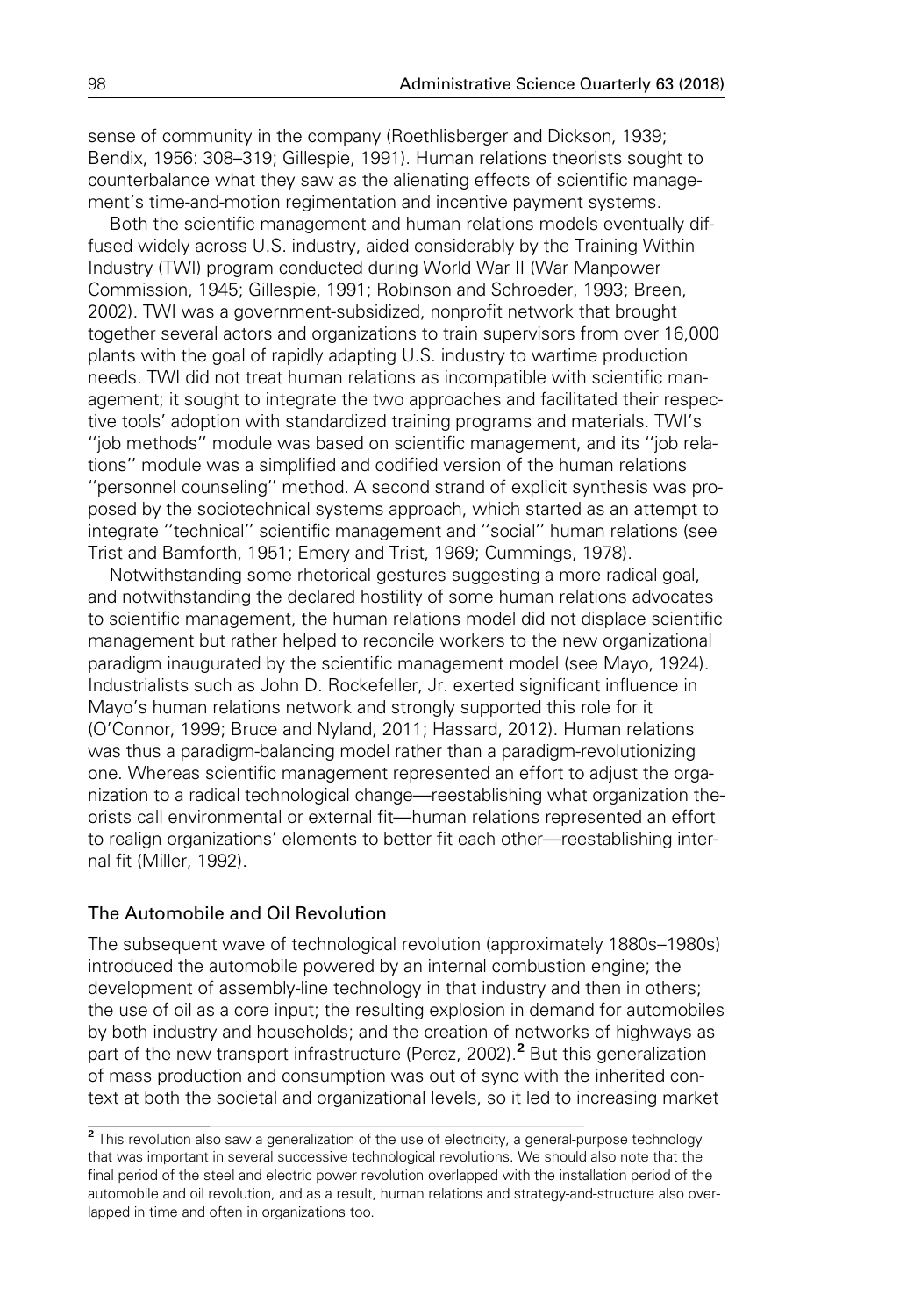instability in the 1920s and 1930s (see Fligstein, 1990). The unitary functional organization structure of the factory paradigm, with its inherited orientation toward single product lines, could not respond effectively to the growing diversity of expanding consumer needs. Firms needed a more flexible and marketfocused organizational form geared toward changing markets, rapid product development, and manufacturing and marketing on an increasingly global scale.

The main actors involved in identifying and resolving this challenge were managers, management theorists, and management consultants associated with the automobile industry and other industries in the core of this technological revolution (see Guillén, 1994). Managers such as Alfred Sloan at General Motors (GM) recognized the inadequacy of the inherited organizational paradigm and searched for solutions in their companies, resulting in a variety of new ideas. Sloan's search was based on the expectation that the diffusion of automobiles was ''creating a new transportation system'' (Sloan, 1964: 43) that would involve many more, and more-diverse, consumers. His solution, developed in the 1920s, was a radically new management model in which differentiated market segments would be assigned to distinct, more or less selfcontained, business divisions—the ''strategy-and-structure'' model. This model allowed GM to pursue a strategy of product differentiation and shared parts, and thereby to overtake Ford as the preeminent auto firm (Chandler, 1962). It also inaugurated a new organizational paradigm: the multi-divisional ''corporation'' replaced the unitary factory as the paradigmatic frame of reference.

This model's diffusion across the new core industries helped to unleash rapid productivity increases and contributed to the dynamism of the 1920s; but the institutional framework was out of sync with these dynamics, and (with several other factors contributing) the Great Depression ensued (Perez, 2002). Though Sloan's organizational innovation occurred before the Great Depression, it was only after the radical institutional reforms of the New Deal and World War II and after the stabilization of the post-war economy that the strategy-and-structure model diffused beyond the core industries. The management theorist Peter Drucker (1946) was among the first to generalize and elaborate the innovative solution developed at GM, articulating and theorizing its core concepts. Drucker helped to disseminate the model through publications and as a consultant. He also led training sessions for junior members of the management consultancy McKinsey in the late 1940s and early 1950s (Edersheim, 2004). Like Taylor, however, Drucker saw organization change as an exploratory process (Drucker, 1954), and this type of practice yielded only slow diffusion.

Management consultancies took up the challenge of further codifying the new model, and firms such as McKinsey eventually came to dominate its diffusion (Kipping, 2002; McKenna, 2006). Treating the underlying organizational and management problem as basically resolved by these solutions, they disseminated the results of the prior innovation and theorization efforts in the form of best-practice templates to many corporations that faced similar problems. McKinsey recruited new employees from prestigious business schools, developed an elaborate internal hierarchy of consultants, and cultivated a network of repeat-business clients. This system enabled the multiplication of interventions with clients in many industries and, increasingly, in many countries (Bhide, 1996; Edersheim, 2004). The development and diffusion of the new model involved a division of labor among the problem articulator and innovator (Sloan),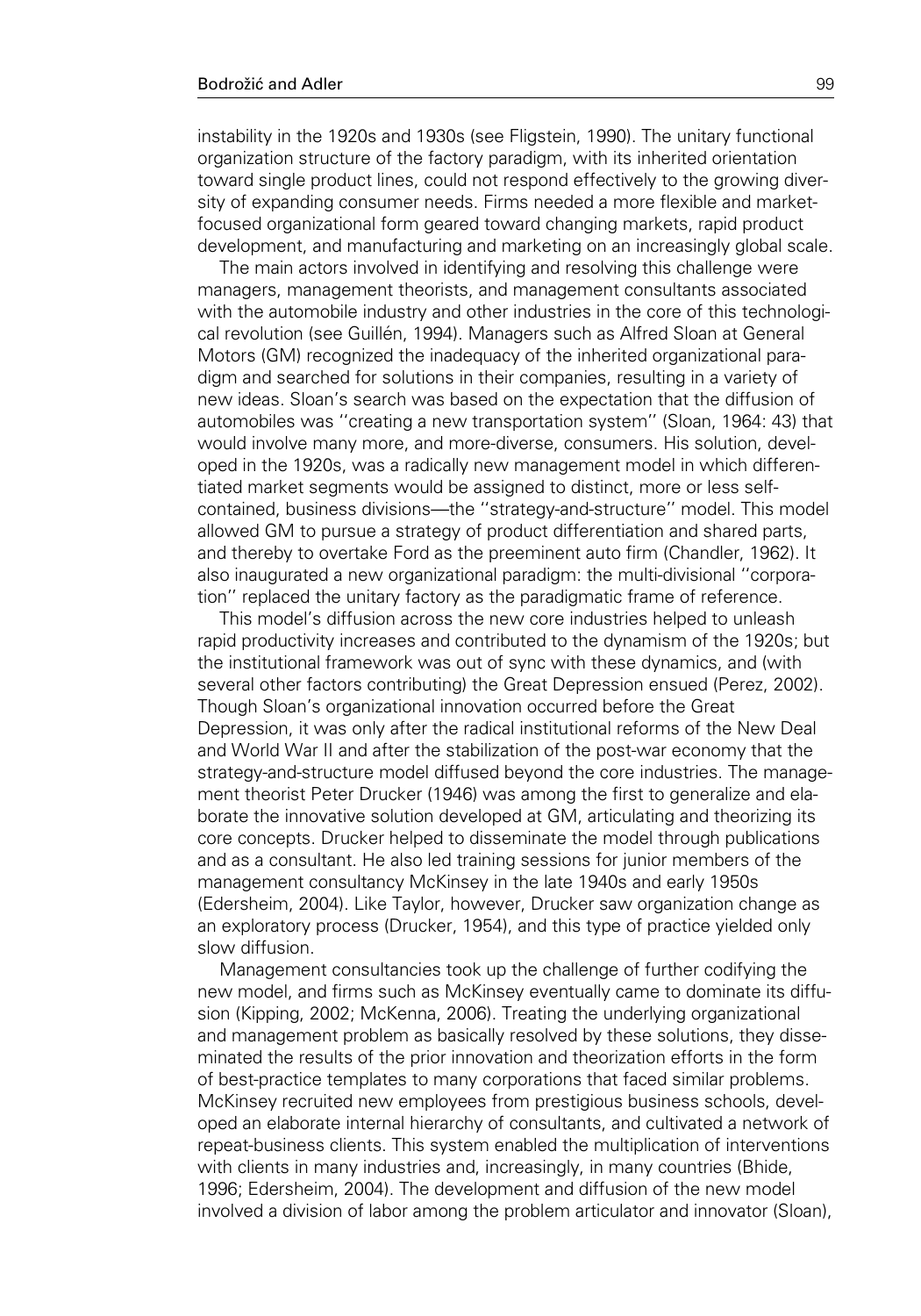the guru–theorist (Drucker) who transformed Sloan's solution into a management tool, and larger consultancies that further simplified the tool to grow their businesses.

For a long period, the strategy-and-structure model, enhanced by management concepts such as operations research, ''marched from victory to victory'' (Womack, Jones, and Roos, 1990: 43), and the success of U.S. companies in the world market distracted enthusiastic proponents of the model from its limitations (Dertouzos, Lester, and Solow, 1989; Womack, Jones, and Roos, 1990). Despite the development of management concepts such as matrix management, and despite efforts to match organizational structure to ''contingency factors'' (Burns and Stalker, 1961; Woodward, 1965; Lawrence and Lorsch, 1967), these limitations led to poor quality and service, low worker involvement, and lack of cooperation and political gamesmanship in the management ranks. When global competition intensified as Japan and Germany rebuilt after World War II and reasserted their industrial strength in the 1970s and 1980s, these problems could no longer be ignored (see Dertouzos, Lester, and Solow, 1989).

Various and partially intertwined problem-solving efforts emerged, each addressing one or more of the dysfunctions. Alongside concepts such as the "learning organization" (Argyris and Schön, 1978) and "organizational culture" (Schein, 1985), the most popular effort was associated with the quality movement (see Cole, 1998, 1999). The new ''quality management'' model, with total quality management (TQM) as the key concept, borrowed extensively from Japanese competitors. When the quality improvement problem came to the fore in the U.S., it had already been addressed in Japan (Cole, 1998; Winter, 2000). After World War II, the Japanese automobile industry was in a deep crisis. A series of organizational innovations led to the emergence of what was later called the Toyota Production System. In the course of defining and resolving the challenges Toyota faced, its chief engineer Taiichi Ohno (1988) criticized management practices that led supervisors and shop-floor personnel to prioritize production over quality. Fearful of negatively affecting productivity, workers and foremen typically passed errors downstream rather than call attention to them—a practice that was ultimately wasteful. Mobilizing shop-floor personnel for eliminating waste and improving quality became a core element of the Toyota Production System and its associated management system (Ohno, 1988; Liker, Fruin, and Adler, 1999).

In contrast, U.S. firms had long relied on staff experts to track quality and set quality targets, whose optimal levels were based on the assumption that quality and productivity were in a trade-off relationship. Japanese competition brought an awareness that competitive advantage could be derived from shifting this trade-off, and, to effect this shift, primary responsibility for quality could be moved from staff to line personnel. Quality theorists argued that prioritizing quality was the secret of Japanese manufacturers' success (Cole, 1999). Acting as bridges between Japan and the U.S., they developed a set of management tools aimed at quality improvement, later popularized as TQM (Hackman and Wageman, 1995). These change-agents' efforts were constrained by the arrogance of established (U.S.) industry leaders when faced with upstart (Japanese) challengers (Cole, 1999). Over time, however, the quality movement developed a broad following impressed by its capacity to address the key dysfunctions of the strategy-and-structure approach while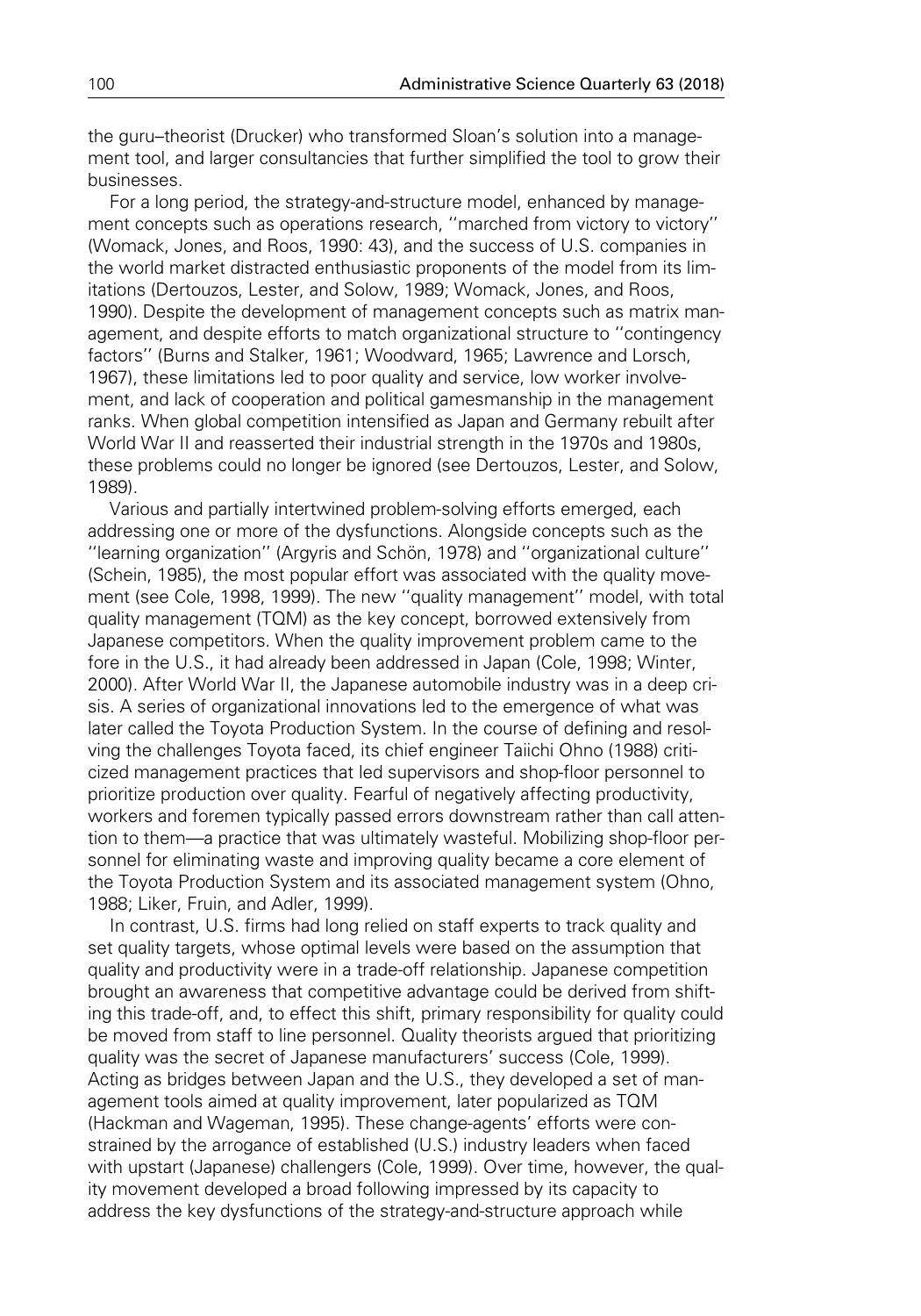leaving intact its basic elements: the divisionalized firm, with financial and strategic but not operational controls over the operating divisions.

The quality management model shared some features with the human relations model, notably a concern with employees' attitudes, but the differences are also striking. Whereas human relations was focused on individual employees and motivated by concern with their alienation and resistance to task control, quality management was motivated by process and product quality and focused on teams and their engagement with this dimension of their work.

One of the main mechanisms for diffusing the model was the Malcolm Baldrige National Quality Award (for others, see Cole, 1999). Created in the U.S. in 1987 by the government, scholars, and leading companies (Garvin, 1991; Cole, 1998), the Baldrige system synthesized the overlapping principles and techniques of a host of theorists and quality gurus. When a growing number of U.S. industries came under intense and global competitive pressure in the 1980s and 1990s, Baldrige offered them an iterative process of learning, implementation, and practice that promised superior performance (Cole, 1998). It spread from core manufacturing industries to the service sector, including finance, schools, hospitals, and government. The division of labor here was similar to that in the human relations case. Innovators contributed to creating a solution, and theorists conceptualized TQM as a management tool. The Baldrige system established a network that linked actors from government, science, and industry in disseminating this tool. The network of actors involved in developing the system, however, was considerably more diverse than in TWI, and the result was a whole family of best-practice exemplars rather than a single standardized set of procedures.

#### The Computers and Telecommunication Revolution

The 1970s saw the beginnings of a new wave of technological revolution, which had incubated during the 1950s and 1960s and then took off as the previous revolution moved into its exhaustion period. Successive innovations in microelectronics, computers, the Internet, and eventually mobile telephones provided opportunities for new industries, a new infrastructure of digital and wireless networks, and much wider and cheaper access to information and communication pathways. Identifying computers and telecommunication as the next technological revolution in the sequence is not particularly controversial, but identifying the corresponding organizational and managerial transformation is riskier. Efforts to put the more-recent past in historical perspective always run the risk of premature assessment (Chandler, 1990: 628). With that caveat, we offer the following working hypothesis.

The new technologies enabled the emergence of more-complex and dispersed organizing structures and relationships (networks, internal markets, outsourcing relationships, etc.), and the resulting organizational complexity called for some kind of rationalization. A variety of concepts emerged to fill that need and to simplify and transform the way work was done. Conversely and simultaneously, the new technologies represented solutions looking for bigger problems to solve, and the implementation of new computer-based technologies initially yielded frustratingly limited improvement in organizational performance (see, e.g., Zuboff, 1988). A host of economic indicators showed a disturbing lag in productivity gains during the 1970s and 1980s relative to the massive wave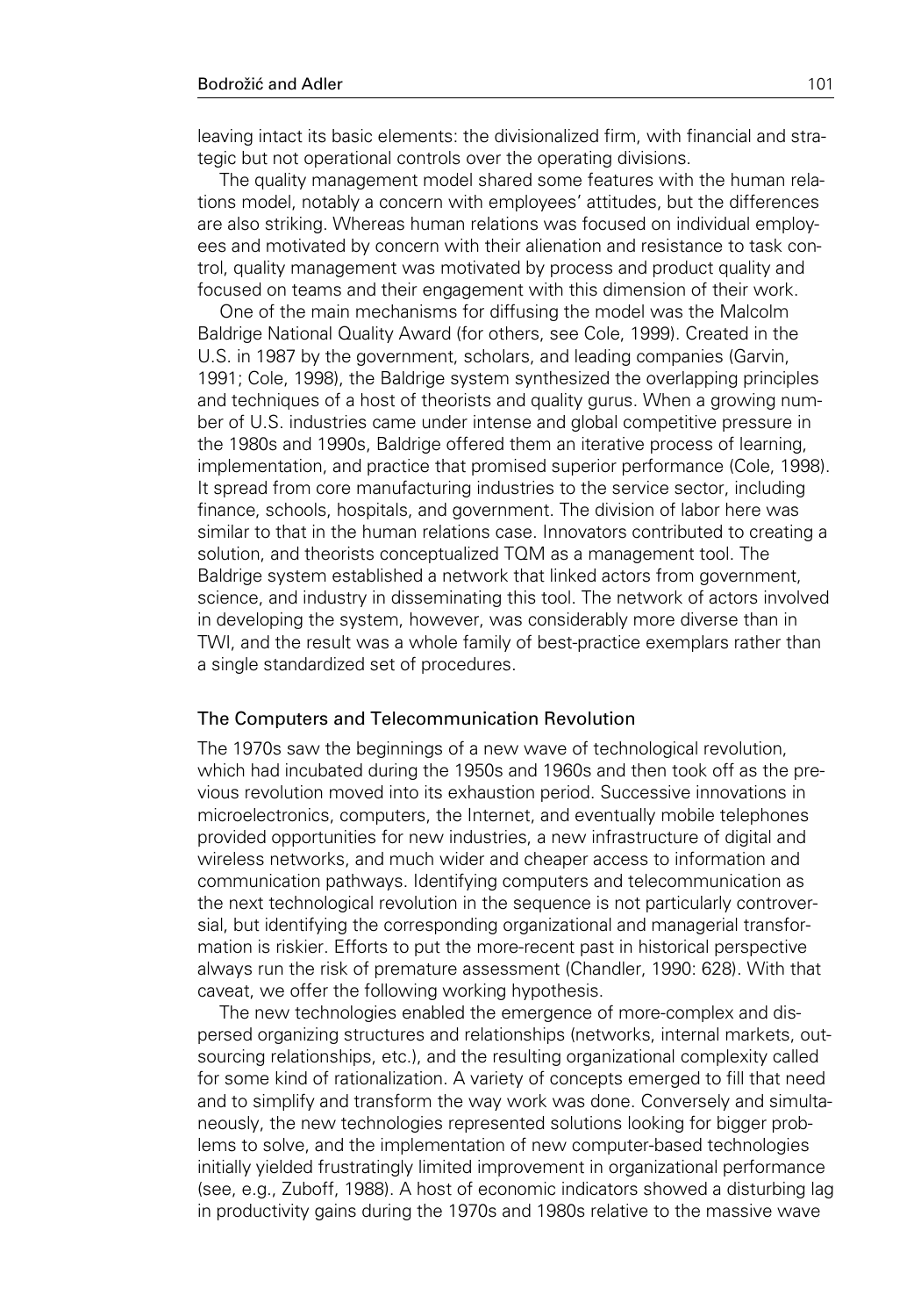of investment in information technology (IT)—the so-called ''productivity paradox'' (Solow, 1987; Short and Venkatraman, 1992). Effectively exploiting the new opportunities offered by IT would require expanding its role beyond support functions and expanding its functionality beyond the automation of standalone technical or administrative tasks. The key organizational and management problem was therefore how to use IT to rationalize operations across broader spans and higher levels of decision making and to adapt accordingly organizational strategy, structure, systems, and processes (Venkatraman, 1991).

Resolving this problem led to the emergence of a paradigm-revolutionizing management model that we call the ''business process'' model, which was initially dominated by two competing management concepts: business process reengineering (BPR) (Hammer, 1990; Hammer and Champy, 1993) and business process redesign (Davenport and Short, 1990; Davenport, 1993). The common core was their ''process orientation'' (Davenport, 1995), which encouraged firms to rationalize not only the processes that linked activities but also the location of the organizational boundaries that separated those activities.

The centrality of the business process model was buttressed by the emergence of the concept of ''supply chain management'' (Cooper, Lambert, and Pagh, 1997). IT tools were created to standardize interfaces and linkages and thus to facilitate the flow of information across boundaries both within and between firms (Lambert and Cooper, 2000; Sturgeon, 2002; García-Dastugue and Lambert, 2003). Along with this change in organizational structure, strategy shifted its focus from ''corporate strategy'' to ''core competencies'' and ''strategic alliances'' (e.g., Gulati, 1998; Gulati and Singh, 1998; Ireland, Hitt, and Vaidyanath, 2002; Lavie, 2006).<sup>3</sup>

The business process model thus inaugurated a radically new organizational paradigm, which we call the ''network'' (Langlois and Robertson, 1995; Sturgeon, 2002).<sup>4</sup> This paradigm focused attention on network ties—work and information flows—across units within the enterprise as well as between the focal enterprise and other enterprises up- and downstream (see Short and Venkatraman, 1992). The main actors helping to establish the new model and paradigm were IT specialists in companies, academia, and consultancies. BPR had its origins in a collective research project known as PRISM. In a series of case studies, the PRISM project brought together theorists such as Thomas Davenport and Michael Hammer; practitioners such as Charles Sieloff at Hewlett Packard (HP), Charles McCaig and Keith Glover at Mutual Benefit Life, and others at American Express and IBM; and consultants such as James Champy to define the problem, capture and theorize solutions, and develop

<sup>4</sup> Of course, networks of organizations existed before the IT revolution, for example in form of the pre-industrial European putting-out system (e.g., Mendels, 1972; Mokyr, 2001), nineteenth- and early twentieth-century industrial districts in the UK (e.g., Marshall, 1919), and the late twentiethcentury interlinked microfirms in the Italian Emilia-Romagna region (Piore and Sabel, 1984; Lazerson, 1995). But all these examples depended on strong local ties. Other networks, such as hawala, the Muslim world's money transfer system (El Qorchi, Maimbo, and Wilson, 2003), span larger geographies without advanced technology but rely on strong ethnic/religious ties. The establishment and worldwide diffusion of global supply chains became possible only on the basis of IT and telecommunication tools and infrastructure (Sturgeon, 2002).

<sup>3</sup> Kunda and Ailon-Souday's (2005) characterization of ''market rationalism'' covers much the same conceptual terrain as we associate with the business process model but without linking this new ''rational'' pendulum swing to the emergence of IT.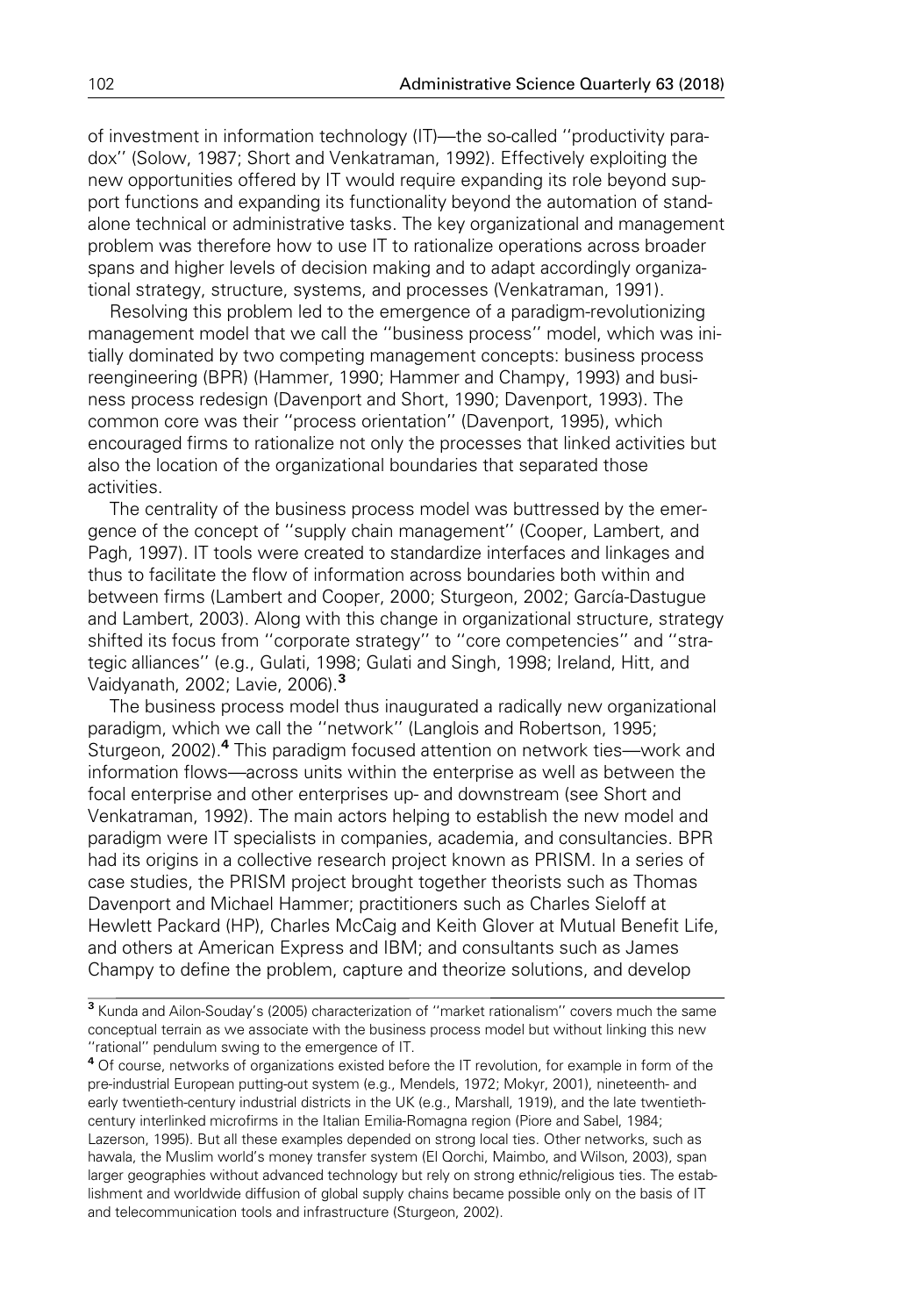dissemination approaches (Davenport and Short, 1990; Davenport, Prusak, and Wilson, 2003). The companies involved were often in the revolution's core industries. Hammer, Champy, Davenport, and Short theorized the organization innovations advanced by the IT practitioners and transformed them into a management model, reaching guru status when they published their respective articles and books (Davenport and Short, 1990; Hammer, 1990; Davenport, 1993; Hammer and Champy, 1993). The guru–theorists were further involved in supporting the practical dissemination of the business process model: Hammer created his own consultancy, and Davenport has directed research centers of Accenture and other IT consultancies.

Large IT consultancies such as Champy's CSC Index and subsequently Andersen Consulting/Accenture played a key role in the model's diffusion (Fincham, 1995; Fincham and Evans, 1999). Andersen/Accenture developed an elaborate, standardized consulting process to support this line of work, relying on sophisticated IT support for conducting intervention steps and on modules of ready-made solutions. This standardization allowed consultants to conduct industrial-scale business process projects, profitably leveraging less experienced (and less expensive) consultants (Nanda, 1995; Thompson, 2004; Falk, 2005). Eventually, enterprise-systems vendors such as SAP also came to play key roles in disseminating the model, relying even more than large consultancies on generic best-practice exemplars that abstracted from companies' specific needs (Davenport, Prusak, and Wilson, 2003).

We acknowledge that it is not self-evident that the business process model should be classed as a management model comparable in generality and pervasiveness to scientific management or strategy-and-structure. Its initially dominant concept, BPR, had a faddish quality, pushed aggressively by consultancies and then rapidly abandoned as a consulting product. Yet this model's process orientation lived on and was widely diffused, assisted by concepts such as supply chain management. Davenport (1995: 74–75) seems to support this interpretation:

The most profound lesson of business process reengineering was never reengineering, but business processes. Processes are how we work. Any company that ignores its business processes or fails to improve them risks its future. That said, companies can use many different approaches to process improvement without ever embarking on a high-risk reengineering project.

BPR was contested from very early on. Through the 1980s and 1990s, one of the IT specialists involved, HP's Sieloff (1999: 47), argued that ''knowledge management'' was more critical than the IT infrastructures emphasized by BPR proponents. Sieloff's point of view was captured in the aphorism, ''If only HP knew what HP knows.'' Davenport himself (Davenport, Prusak, and Wilson, 2003) criticized Hammer and Champy's version of BPR for ignoring Sieloff's point and overselling and oversimplifying BPR. Critics argued that BPR had become an excuse for massive layoffs, and the failure rate of big BPR projects was distressingly high (see Champy, 1995; Davenport, 1995). These failures typically occurred when large consultancies designed radically new work processes without consulting the front-line practitioners who knew most about these processes and without taking the time to redesign work processes that would fit the client organization's specific needs (Davenport, Prusak, and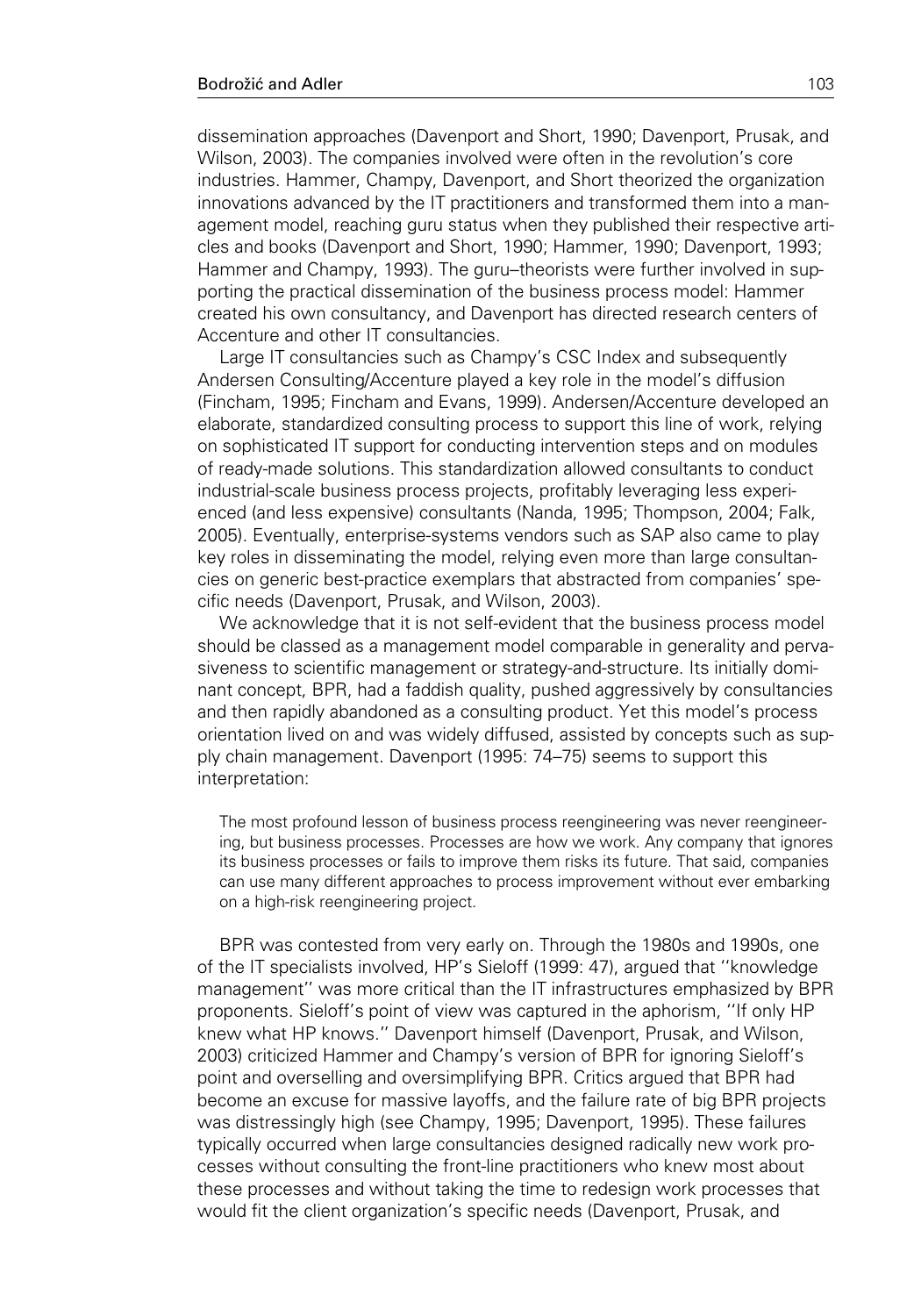Wilson, 2003). Critics said the factor driving this short-sightedness was exacerbated competition for profit and growth among the consultancies (see Davenport, 1995; Davenport, Prusak, and Wilson, 2003).<sup>5</sup>

The dysfunctional side effects of the business process model were addressed by various and partially intertwined problem-solving efforts, perhaps the most prominent of which was the one anticipated by Sieloff and known as ''knowledge management'' (e.g., Nonaka and Takeuchi, 1995; Davenport and Prusak, 1998; Brown and Duguid, 2000). A fundamental goal of knowledge management was to mitigate the risk that business process-related reengineering, downsizing, and outsourcing programs would destroy the fabric of collective tacit knowledge shared among experienced employees both within and across interdependent firms. The key to accomplishing this was to reestablish, strengthen, and deploy the collective knowledge-generating and -sharing capacity of geographically and organizationally dispersed personnel working in related domains. Knowledge management's focus was thus broader than the focus on individuals or teams found in prior secondary model-development cycles. It was now on more-diverse and extended collectivities, labeled by Lave and Wenger ''communities of practice'' (Lave and Wenger, 1991; Wenger and Snyder, 2000; see Brown and Duguid, 1991).

As with prior paradigm-balancing models, knowledge management did not lead to a new organizational paradigm but instead rebalanced the network paradigm by mitigating the dysfunctional side effects of the business process model. Compared with the prior cycles, however, the business process model's innovation and dissemination phases were more intertwined, and the dissemination of this model provoked much sooner a corresponding paradigmbalancing effort in the form of knowledge management.

The main actors in the development and diffusion of knowledge management were IT practitioners, IT theorists, IT consultants, and HR managers (see Scarbrough and Swan, 2001). One strand of development involved many of the original actors of the business process network, leading from innovative knowledge management practices developed in U.S. companies such as HP by IT specialists such as Sieloff (1999) to scholars such as Davenport and Prusak (Prusak, 1997; Davenport and Prusak, 1998; Davenport, Prusak, and Wilson, 2003) who theorized and elaborated these innovative practices. A second strand led from innovative practices created in Japanese companies such as Honda, Canon, and NEC to the theorization of Nonaka and Takeuchi (Takeuchi and Nonaka, 1986; Nonaka, 1991, 1994; Nonaka and Takeuchi, 1995) and in particular to Nonaka and Toyama's (2003) concept of ''ba,'' which seems close to that of community of practice (as suggested by Choo and Alvarenga Neto, 2010). We understand knowledge management here in a broad sense, as the cultivation of knowledge-creating and knowledge-sharing communities of practice. Various management concepts might be arrayed under its umbrella, such as the Scrum and agile methods of software development, ''coworking spaces'' (Johns and Gratton, 2013), and ''open innovation.'' Knowledge management is thus more general and pervasive than it seems and perhaps

<sup>5</sup> We thank one of our reviewers for suggesting that BPR was so focused on cost reduction and more effective ''exploitation'' of IT's potential that it was bound to provoke a response aimed at supporting industry's ''exploration'' efforts (using March's, 1991, exploitation/exploration distinction).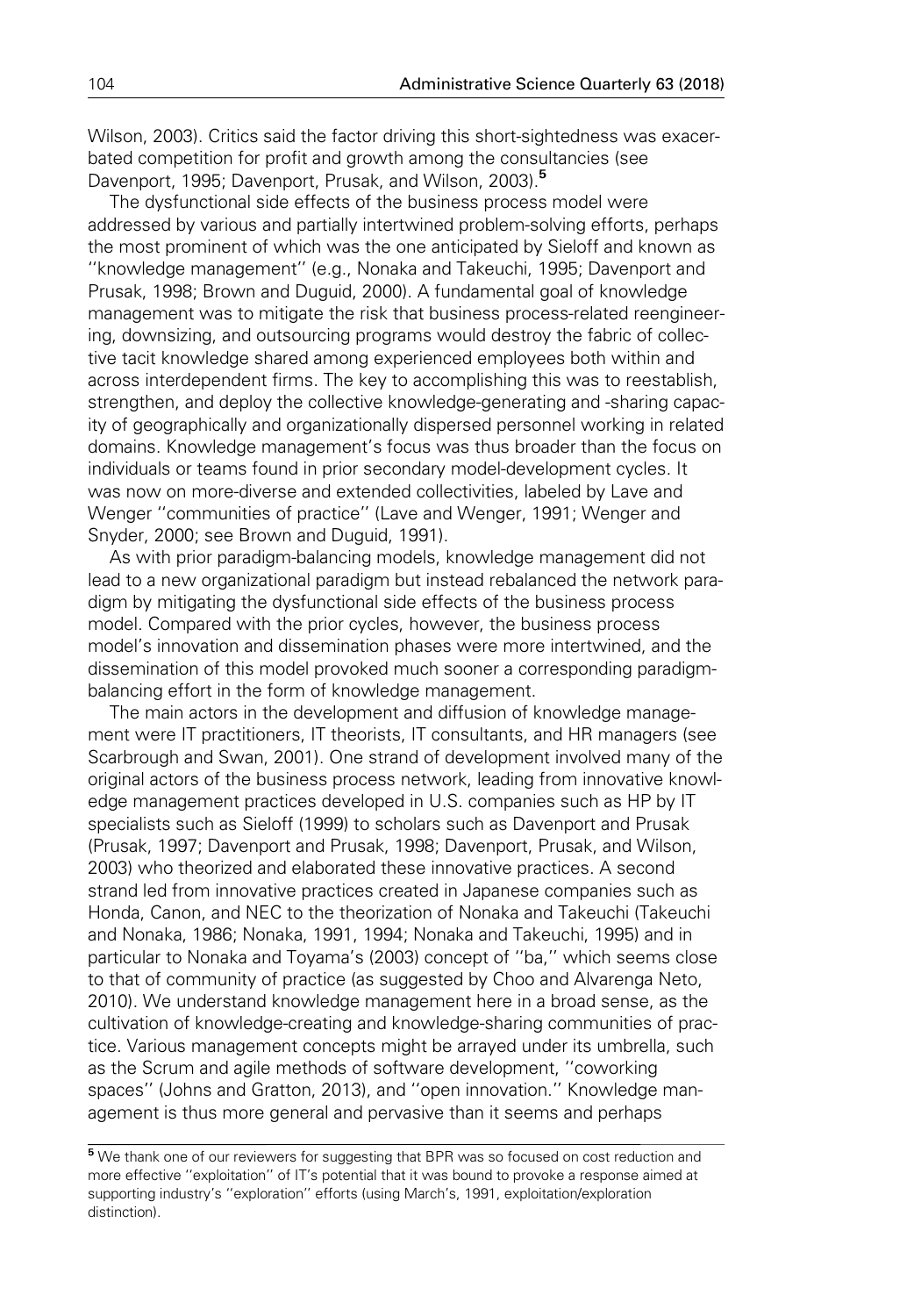warrants status as a management model. Our argument is that knowledge management was ultimately driven by the computers and telecommunications revolution but was deeply marked by its role as a (secondary-cycle) response to the deficiencies of the business process model, which was the prior (primarycycle) response to that revolution. This interpretation is consistent with the history offered by Koenig and Neveroski (2008), but it is a hypothesis that needs further testing.

Concepts and methodologies related to knowledge management were diffused by larger IT consultancies (Davenport and Prusak, 1998; Scarbrough, 2002) but also by many smaller consulting businesses such as Prusak's (1997), by academic institutions (Davenport, Prusak, and Wilson, 2003), and by intraand inter-organizational networks of the model's proponents (see Scarbrough and Swan, 2001). IT consultancies often focused on the IT infrastructure, while the other actors increasingly focused on establishing and cultivating the social networks and shared values that supported communities of practice (Hansen, Nohria, and Tierney, 1999; Wenger, McDermott, and Snyder, 2002).

Some observers claim that the implementation of knowledge management techniques and tools did not live up to the promises made by guru–theorists and consultancies (Rigby, 2001; Scarbrough, 2002; Spender, 2005), and many large consultancies abandoned knowledge management as a product line soon after its boom in the second half of the 1990s (Grant, 2011). Whereas major business process IT infrastructure projects may have yielded disappointingly few benefits for the clients, projects aimed at implementing communities of practice yielded even less profit for the larger consultancies. Yet proponents have continued advocating knowledge management and hold out hope for its future development (see Grant, 2011).

The IT revolution is far from exhausted as of this writing. The bursting of the Internet bubble in 2001 and the financial crash of 2008 revealed major institutional misfits that would need to be resolved before IT could be deployed effectively across wider swaths of industry, and in vast regions of the economy its deployment has been as yet limited. IT has the potential to de-mature, for example, the automobile, transport, and logistics industries, sparking new developmental trajectories in the leading industries of the prior wave. The emergence of autonomous vehicles and the more-general idea of an ''Internet of things'' (e.g., Atzori, Iera, and Morabito, 2010; Hui, 2014) underscore the massive untapped potential for IT to revolutionize many more parts of industry and everyday life. We have barely begun to see full-scale deployment in healthcare or education.

Notwithstanding this uncertainty, one feature of the current wave of technological change is noteworthy: it has brought challenges, first to the role of gurus with oversimplified best-practice theorizations (see Abrahamson, 1996; Kieser, 1997) and second to the profit-driven diffusion of these models and tools by large consultancies (see Clark and Fincham, 2002; Kipping and Engwall, 2002; Kipping and Clark, 2012). Such criticisms have already inspired the exploration of alternatives to guru- and consultancy-dominated processes of creating and diffusing management models. Some have argued for a new role for scholars, such as in the engaged scholarship proposed by Van de Ven and Johnson (2006) and Van de Ven (2007). Others have argued for new forms of action research, such as the Finnish methodology Developmental Work Research developed by Engeström (2005), which uses interventionist research to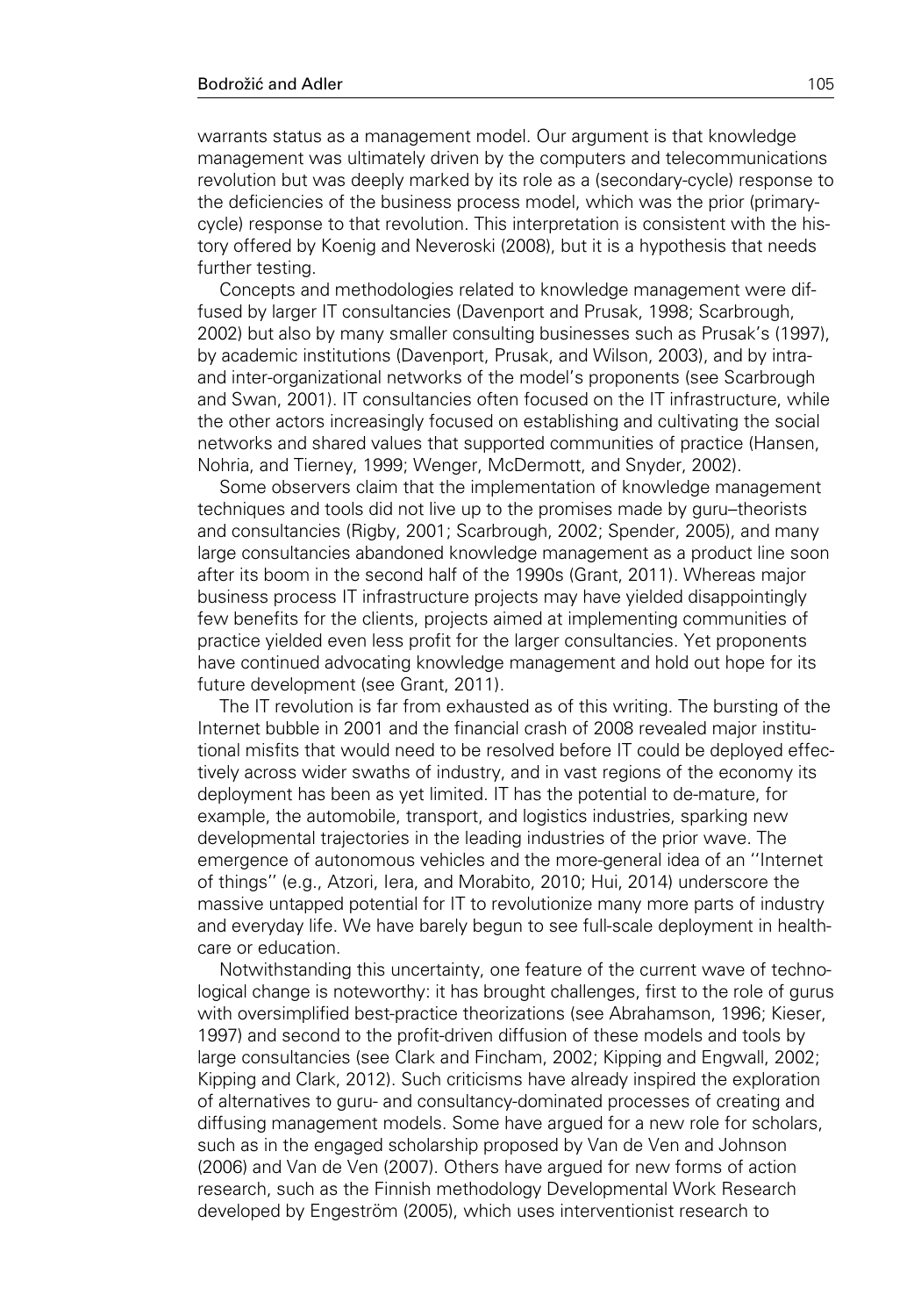stimulate organizations' innovation capacity. And there has been a proliferation of ''collaborative'' forms of mutual learning among practitioners (Kilo, 1998; Øvretveit et al., 2002; Schouten et al., 2008; Devers, Foster, and Brach, 2013). The criticism of consultancies and the exploration of alternative organizational innovation and change mechanisms seem to have further intensified since the most-recent financial crisis (e.g., Hodgkinson and Starkey, 2011; Alvesson, 2013).

### THREE NESTED, INTERACTING PROCESSES

The evolution of management models can be theorized as the result of the interplay of three nested and interacting processes driven by successive waves of technological revolution. We present these processes here, zooming in from macro to micro. We understand these processes as relatively autonomous yet interdependent and interacting. In this characterization, we take inspiration from Freeman and Louça's (2001) approach to historical analysis and evolutionary theories that allows for both bottom-up and top-down innovation and selection; a similar approach was adopted by Geels and Schot (2007).

### Four Major Waves of Paradigm Change

Our sketch of almost two centuries of management models emphasizes long waves of technological revolution that prompted the emergence of new organizational challenges. We are certainly not the first to identify a long-wave pattern in management history, but there is debate over how to interpret it. By shifting our focus from the Kondratiev waves of GDP growth emphasized in prior scholarship to waves of technological revolution, we can see that each revolution posed radically new problems in industry, which in turn prompted the emergence of radically new organizational paradigms in each wave as part of the process of ''creative destruction'' (Schumpeter, 1942: 83).

In the first period of each of the last four major technological revolutions, new technologies emerged and became the basis for the growth of new core industries (railroads and steam power, steel and electrical power, automobile and oil, computers and telecommunication), in which organizational and management problems were acute enough to prompt substantial and disruptive organizational innovation. Each revolution generated a qualitatively new paradigm: professionally managed firm, factory, corporation, and network. Companies emblematic of progress in one paradigm—such as the Erie Railroad, Bethlehem Steel, and General Motors— appeared in the subsequent waves as ''dinosaurs'' (Perez, 2010).

### Two Model-development Cycles in Each Wave

Moving down to the next nested level, we observe two model-development cycles in each major wave of change. Where Barley and Kunda (1992) and Kunda and Ailon-Souday (2005) saw the alternation between rational/technical and normative/human cycles as a pendulum movement between incommensurable antinomies reflecting a deep dualism in our culture, we argue that these cycles are better understood as poles of a dialectical contradiction finding expression in primary and secondary model-development cycles. The second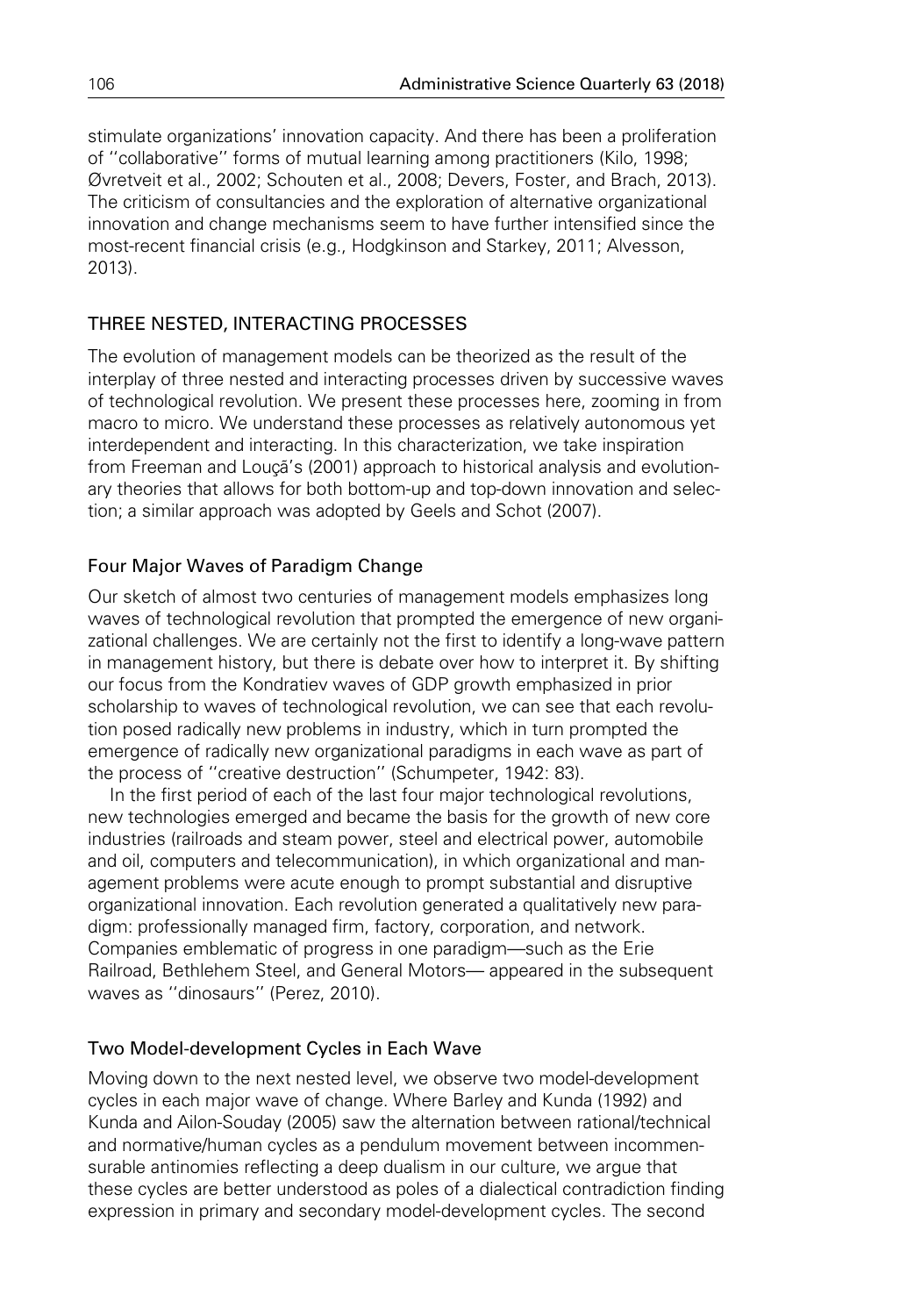pole in the pair opposes the first but also presupposes it, and the two do not simply oscillate as a pendulum but are eventually synthesized before a new technological revolution renders that synthesis obsolete.

Consider the sequence of models across the four main waves of technological revolutions. The first primary model-development cycle (sparked by the steam power and railways revolution) yielded the line-and-staff model and contributed to the establishment of a new organizational paradigm, the professionally managed firm. But this cycle led also to a degradation of working and living conditions for workers, which provoked conflicts that led to a secondary cycle that gave rise to the industrial betterment model. Industrial betterment did not undo the line-and-staff model but added a counterbalancing social function in the form of welfare secretaries.

The second primary cycle (sparked by the steel and electric power revolution) yielded the scientific management model and contributed to a new organizational paradigm, the factory, but led also to high turnover and low worker morale due to close control over how and how fast tasks were performed. These problems provoked a secondary cycle that yielded the human relations model, which built on some of industrial betterment's ideas but also introduced new management concepts to deal with the distinctive features of problems introduced by scientific management. Human relations did not undo scientific management but rebalanced the factory paradigm.

The third primary cycle (sparked by the automobile and oil revolution) yielded the strategy-and-structure model and contributed to the establishment of a new organizational paradigm, the corporation. But it led to poor quality and service, low worker involvement, lack of cooperation, and political games among managers, which provoked a secondary cycle aimed at quality, organization culture, and organization learning. The resulting quality management model did not undo the strategy-and-structure model but remedied its dysfunctions and stabilized the corporation paradigm. Quality management inherited some ideas from human relations and industrial betterment and introduced novel concepts motivated by the distinctive problems arising from the strategy-and-structure model, which focused on the team and its responsibility for improving quality.

Our analysis of the most recent wave was more tentative, but we suggested that the fourth primary cycle (sparked by the computers and telecommunication revolution) yielded the business process model and contributed to a new organizational paradigm, the network. Here IT was deployed to outsource all non-core activities and to rationalize the management of both internal and supply-chain processes. But this cycle led to the neglect of human involvement and weakened the innovation-generating capacity of firms, provoking a secondary cycle that led to the knowledge management model. There is some continuity of knowledge management with prior paradigm-balancing models, but we see conceptual innovation around the idea of community of practice.

Generalizing across these four waves, we see that each primary cycle focused on developing a model that facilitated the exploitation of the new possibilities generated by a new technology—overcoming the limitations in this new technological context of the paradigm inherited from the prior revolution, and leading to the emergence of a new organizational paradigm. The secondary cycles responded to unanticipated problems created by the limitations of primary-cycle models and aimed to rebalance the new paradigms. Our historical account offered some evidence for this interpretation, and table A1 in the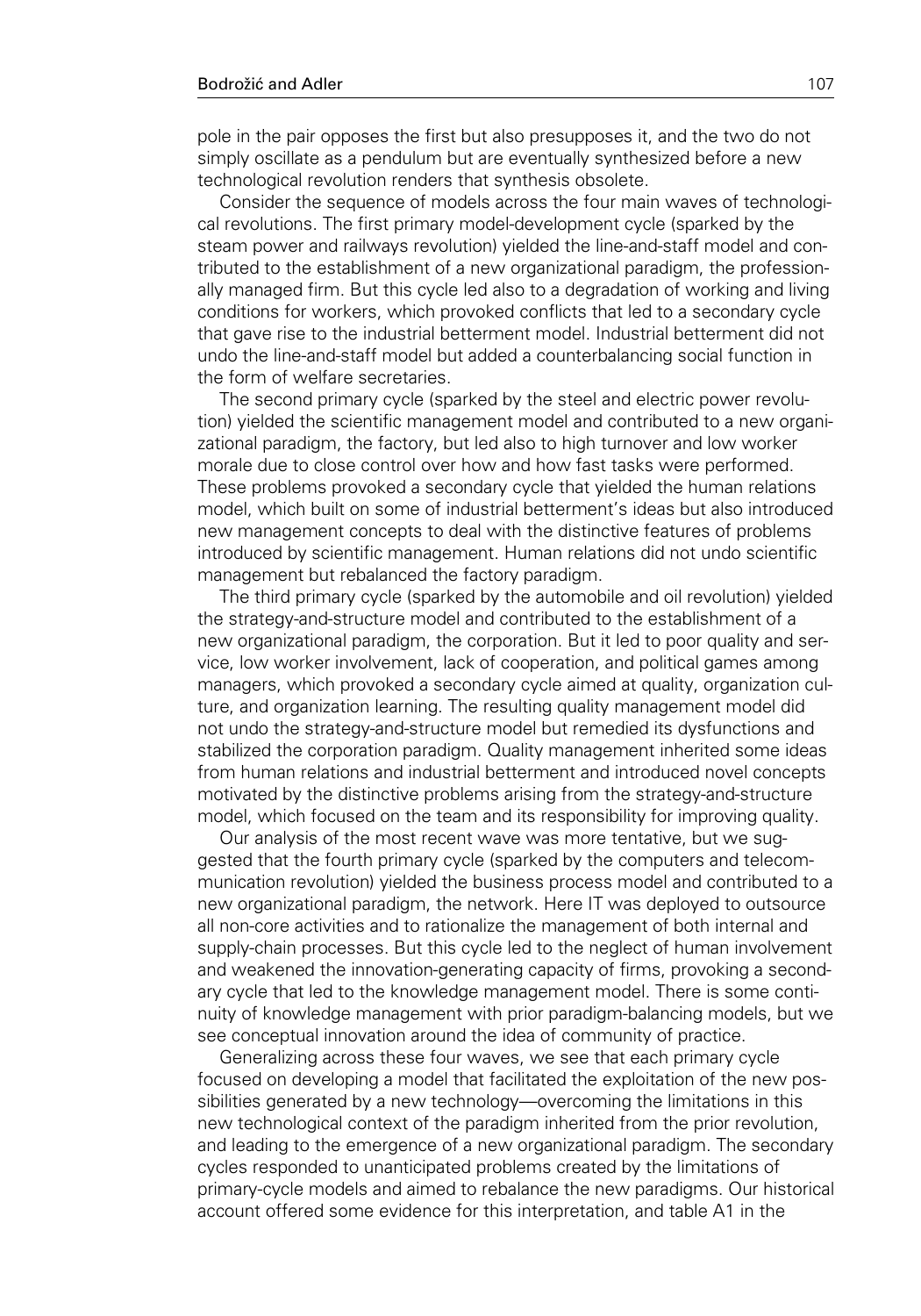Online Appendix offers further textual evidence for it in the words of proponents of each of the secondary-cycle models who explicitly referenced this rebalancing goal.

The paired models reflect a contradiction—with the second simultaneously opposing and presupposing the first—rather than a cultural antinomy. Beneath the appearance of alternation, the two models eventually give way to a dialectical synthesis. Industrial betterment's welfare secretaries evolved into personnel managers—specialized staff managers who were integrated into and enhanced the effectiveness of the line-and-staff model in professionally managed firms. Although human relations proponents often portrayed their efforts as opposing scientific management, in reality the two models were often used in conjunction, and under TWI they were explicitly synthesized. Similarly, quality, culture, and learning approaches were often portrayed as opposed to the mechanistic bureaucracy of strategy-and-structure, but in practice these normative and rational approaches were typically combined (see e.g., Bate, Khan, and Pye, 2000; Beer and Nohria, 2000). More recently, theorists such as Davenport have sought a synthesis of the business process model and knowledge management (Davenport, 2010).

### Four Problem-solving Phases in Each Cycle

To avoid an excessively mechanical account of this evolutionary process, we zoom in one more step to account for the actors who contribute to the birth of new management models and their diffusion. This process unfolds in four interrelated, overlapping, and non-linear phases: (1) various efforts are made to articulate a widespread organizational and management problem, (2) competing management concepts offer innovative solutions, (3) a management model emerges from among these concepts as a theorized solution, and (4) the management model is diffused. $6$  Each phase is typically dominated by different actors, and the different pressures and opportunities they face influence the successes and failures of diffusion of any given model.

These four phases and their constituent moments are often discussed separately in the management literature. Many studies focus on problem articulation (e.g., Cowan, 1986, 1990; Landry, 1995; von Hippel and Tyre, 1996), management innovation (e.g., Damanpour, 1991; Van de Ven, 1999), theorizing management concepts (the literature on management fashions, e.g., Abrahamson, 1996; Kieser, 1997; Suddaby and Greenwood, 2001, 2005), or diffusing management concepts (the literature on consultancies, e.g., Clark and Fincham, 2002; Kipping and Engwall, 2002; Kipping and Clark, 2012), but our understanding is deepened if we see their interconnection. Birkinshaw, Hamel, and Mol (2008) showed the way in an account that addresses the first three phases.

The cycle characterized by these four phases parallels, as Barley and Kunda (1992) demonstrated, the evolution of successful social movements (e.g., Blumer, 1969; Macionis, 2012); we argue that it also parallels the trajectory followed by individual technological innovations (e.g., Utterback and Abernathy,

<sup>6</sup> Though both sequences might be represented as S-shaped logistic curves, the four phases are different from the four periods of a technological revolution: the former are notional and in reality they are interrelated, overlapping, and non-linear; the latter are distinct historical periods in the trajectory of a given cluster of technologies.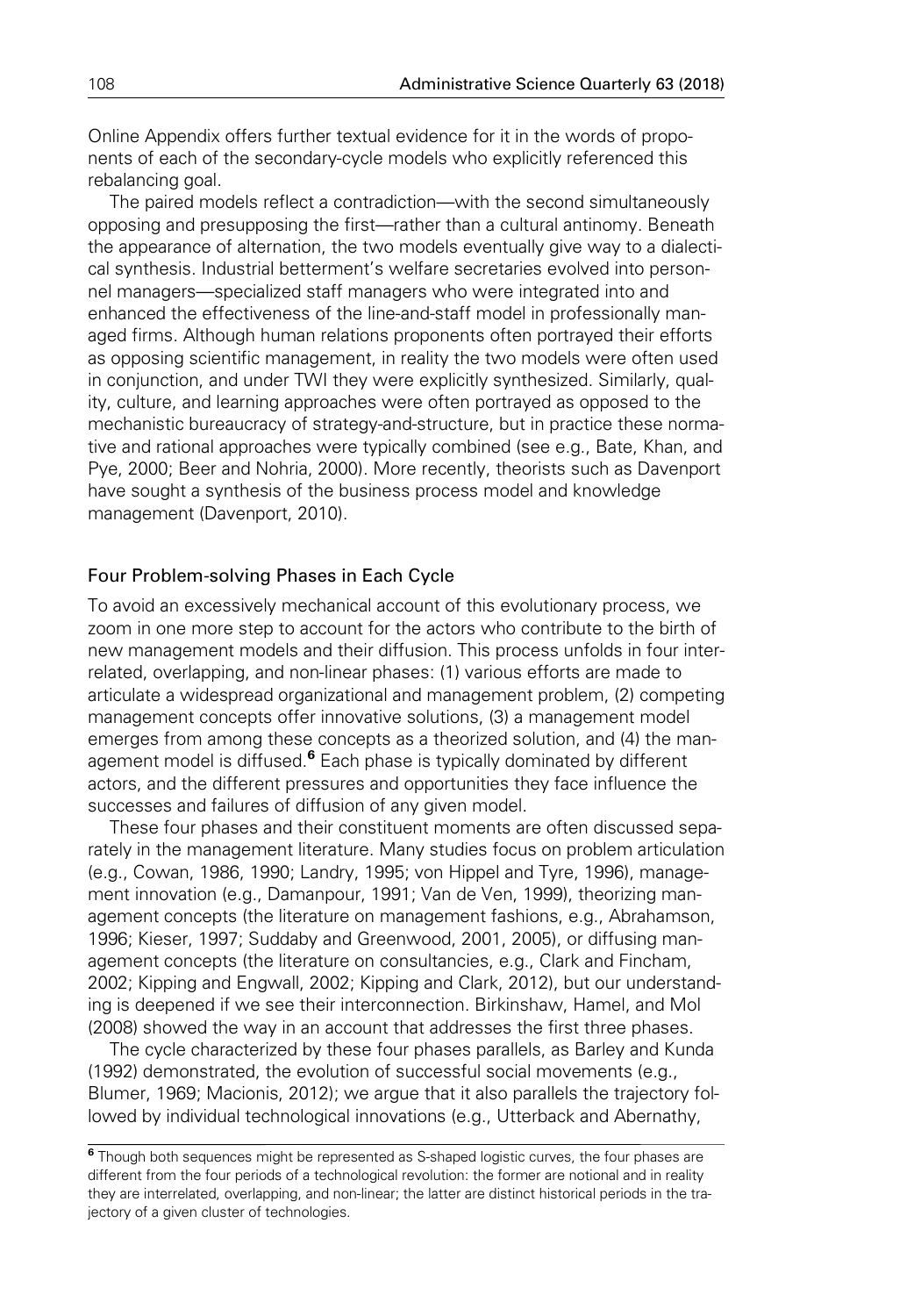1975; Dosi, 1982; Nelson and Winter, 1982; Freeman and Louçã, 2001; Perez, 2002; Murmann and Frenken, 2006). Such a trajectory starts with a technological discontinuity and the identification of ''reverse salients''—the parts of the emergent new system that lag the advancing performance frontier and hamper its progress (Hughes, 1993). Various actors address these reverse salients through experimentation (Abernathy and Utterback, 1978; Perez, 2010), and as they are overcome, there emerges a ''dominant design'' (Utterback and Abernathy, 1975; Utterback and Súarez, 1993), "technological paradigm" (Dosi, 1982), or ''technological guidepost'' (Sahal, 1981). A dominant design functions like a technology standard: technological innovation can now focus on improving the processes for implementing that design (Abernathy and Utterback, 1978). This opens the diffusion and adaptation phase, when process innovation efforts come to the fore (Nelson and Winter, 1977) along with incremental product innovations compatible with the dominant design (Utterback and Abernathy, 1975). The diffusion process is further accelerated by mechanisms such as bandwagon effects and network externalities (Arthur, 1988).

Consider the phases of managerial innovation in light of what this literature has taught us about the phases of technological innovation. In the first phase, innovators articulate a widespread organizational and management problem an organizational reverse salient. For primary-cycle, paradigm-revolutionizing models, this reverse salient is the inadequacy of prevailing models of management relative to the potentialities of the new technologies. One indicator of such a reverse salient is ''productivity paradoxes'' such as the one observed in the 1980s (Solow, 1987; see also David, 1990). For secondary-cycle, paradigmbalancing models, the reverse salient is the disruption caused by the inadequacy of the primary-cycle model. In a primary cycle, the salient is encountered first by actors in the new core industries, such as McCallum at the Erie Railroad, Taylor at Midvale Steel, Sloan at GM, and Sieloff at HP. In the secondary cycles, the salients are felt more diffusely. Figure 1 offers a simplified visualization of both reverse salients, the cycle each sparks, and the eventual impact on management models and organizational paradigms.

The second phase of this cycle—creating innovative solutions to the problem—typically involves considerable experimentation in a cyclical movement of ''reflective thought and action'' (Dewey, 1910) or of ''expansive learning" (Engeström, 1987, 2005). As in the cases of Taylor, Mayo/Roethlisberger, and Ohno, such processes often take many years, during which multiple management concepts emerge, compete with, and complement each other.

In the third phase, a new model emerges from among the promising concepts and offers a theorized solution, which facilitates diffusion to other companies and industries. The challenge in this phase is to find what Davydov (1990) characterized as a ''theoretical generalization''—the simplest conceptualization of a phenomenon that captures all its relevant elements and relationships and provides the methodological means for relating different variants of the phenomenon to each other, so it can apply in different contexts. Winter and Szulanski (2001: 731) characterized this challenge as identifying the innovation's ''Arrow core''—''knowledge of which attributes are replicable and worth replicating, together with knowledge of how these attributes are created.'' This process is advanced by theorists (Taylor, Mayo/Roethlisberger, Drucker, Deming/Ishikawa/Juran, Hammer/Davenport, Nonaka/Takeushi) who are typically connected to companies in which the innovations are developed and are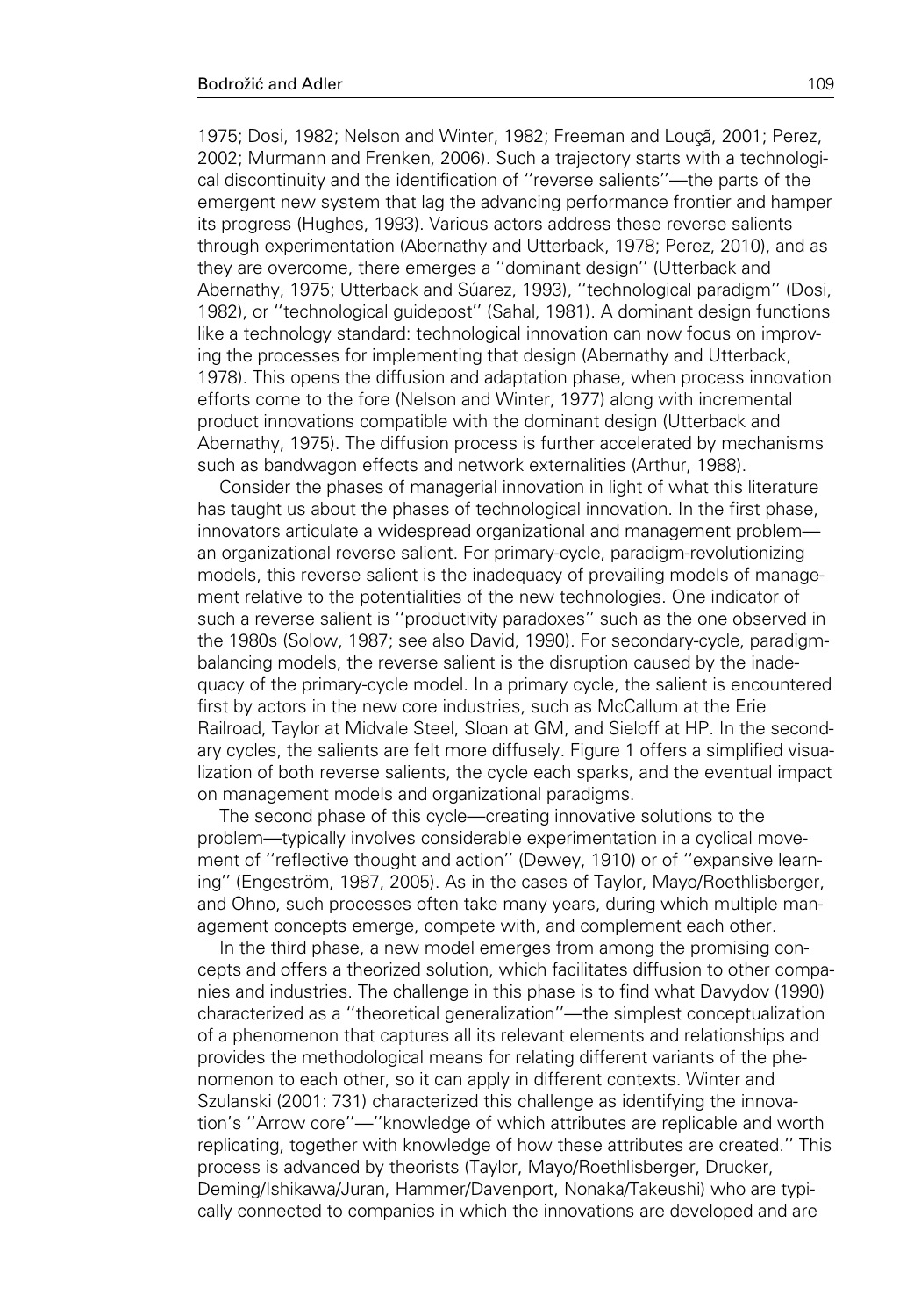

Figure 1. Primary and secondary cycles.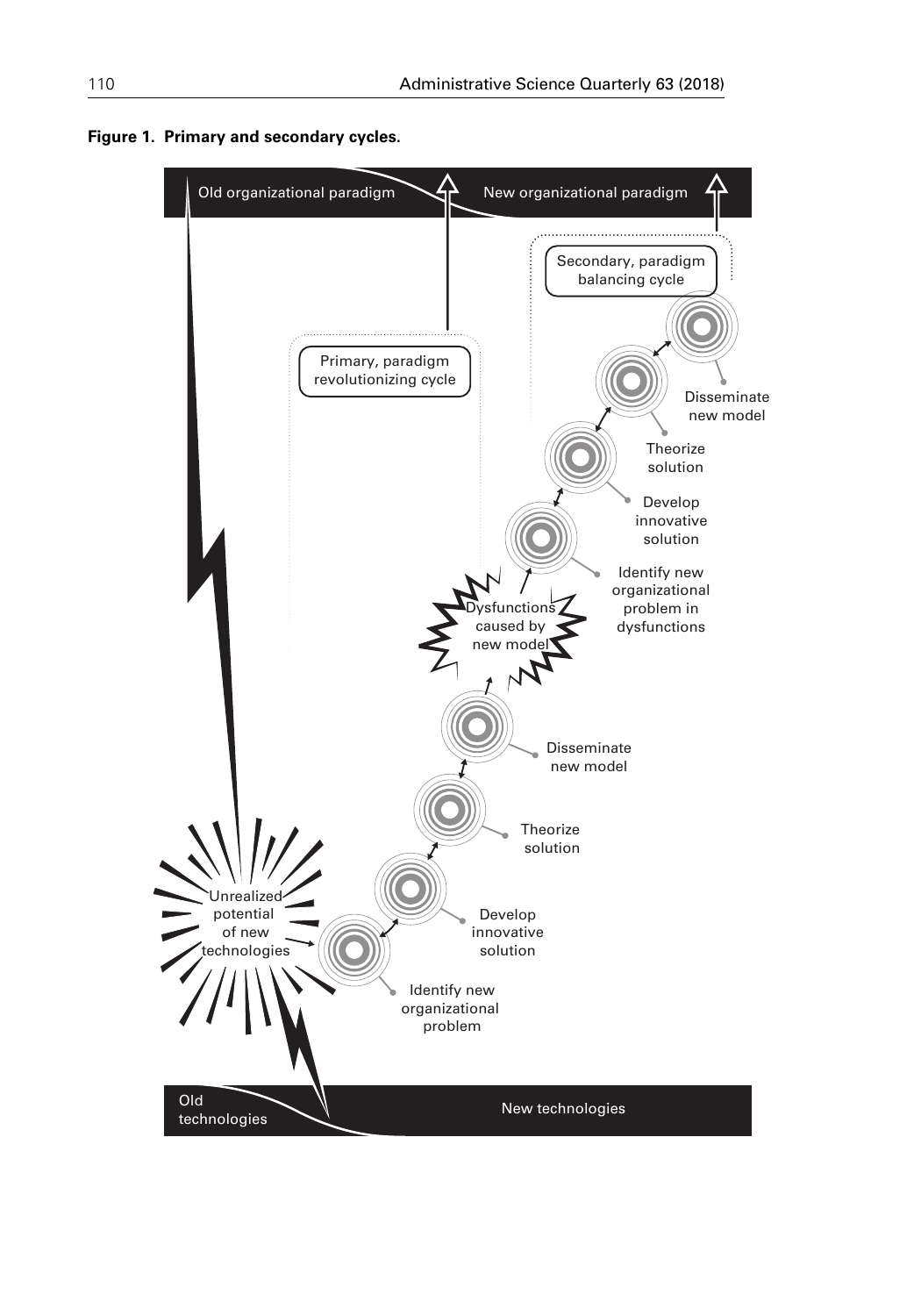knowledgeable about the respective new technologies or the social problems following their implementation.

In the fourth phase of this cycle, the successful theorists' ideas are popularized in articles and books and sold as products by larger consultancies (Bedaux, McKinsey, CSC/Accenture, etc.) and public-sector organizations (TWI, Baldrige), which further codify the models to maximize their utility for industrialscale implementation of solutions in many client companies.

### A Multi-layered Evolution

As depicted in figure 1, the interaction of these three processes—waves, cycles, and phases—operates along the lines suggested by Giddens (1984) in his characterization of the mutual constitution of structure and action (see also Barley and Tolbert, 1997). When actors are confronted with a technological revolution that radically transforms the structure of technological constraints and affordances, they also face the inadequacy of existing management paradigms, models, and concepts. The resulting structural tensions prompt actors to create, theorize, and spread organizational innovations that contribute to resolving these tensions by the formation of new management concepts. Through trial and error, some concepts eventually cohere as a robust new management model, which first revolutionizes and then rebalances a new organizational paradigm that fits the new technological conditions.<sup>7</sup>

Once a paradigm, model, or concept achieves a dominant position, it functions as a new ''structure'' in Giddens' (1984) sense, exercising ''downward pressure'' that shapes subsequent action by creating a taken-for-granted frame of reference, associated routines and artifacts, and new interests vested in the new status quo. Paradigms, models, and concepts are thus all structures ''stretching across time-space'' (Giddens, 1984: 377), but they vary in their generality, pervasiveness, and durability: paradigms are more durable than models, and models more durable than concepts. As a result, management innovation progresses—via the mutual constitution of agency and structure—from concepts to models to paradigms, challenging and eventually changing those structures.

### **DISCUSSION**

We have argued that the evolution of management models can be understood as the result of the interplay of three interacting processes. Here we explore whether this account helps us make sense of emerging new management concepts and longer-term trends.

### Emerging New Concepts

The present is always difficult to see in historical perspective. This difficulty cannot be completely avoided, but we can manage it better if we are armed with a more-robust theory of the forces shaping change. Our theory suggests that in aiming to interpret any given management innovation, we should ask: Is it responding to a technological revolution? Is it associated with a specific

<sup>7</sup> In parallel with this process, other actors, working in other spheres of activity, are developing ideas and artifacts that will eventually manifest as a new technological revolution.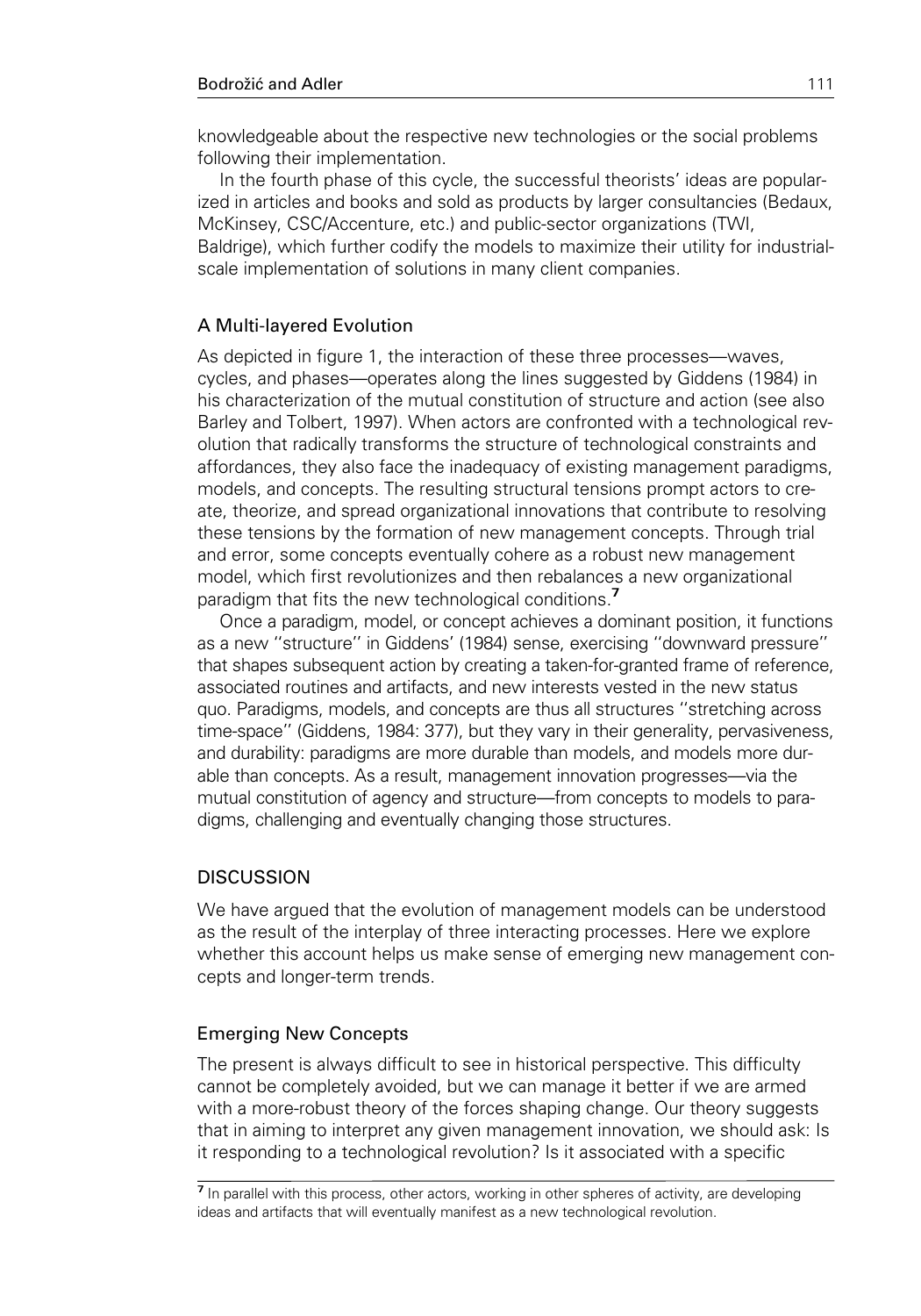paradigm? Is it associated with a specific management model? But our theory also suggests that there is no quick way to arrive at a convincing answer to such questions: we need to parse carefully the four phases of the management innovation's development; examine the problems and opportunities that motivated an innovation's originators; and identify where in the industrial landscape those problems and opportunities arose most forcefully and where the emerging solutions found most enthusiastic reception. We also need to explore the similarities and differences with existing concepts and models. Only through such a multi-dimensional study can any innovation be characterized with much confidence. Not surprisingly, the study of present-day innovations in progress is particularly difficult.

With that huge caveat, let us see what light we can shed, first, on the concept of ''open innovation.'' As we read the available research, it seems that the downsizing, outsourcing, and focus on core competences associated with business process initiatives in the 1990s had the unintended side effect of potentially limiting a company's innovation-generating capacities to those available within. To overcome this limitation required a broader view of the communities of practice that could contribute to innovation generation (Fjeldstad et al., 2012). The success of open-source software (e.g., Linux or Apache) served as inspiration for companies in the IT industries to adopt a new approach—open innovation (Chesbrough, 2003a, 2003b; Gassmann, 2006; Chesbrough and Appleyard, 2007). In contrast with prevailing ''closed innovation'' strategy, open innovation aimed to develop systems for linking internal and external communities of knowledge workers in inbound and outbound innovation activities (Huizingh, 2011). New IT facilitated communication and collaboration across these boundaries (Dodgson, Gann, and Salter, 2006; Huizingh, 2011), and the publicity given to exemplary cases further contributed to the diffusion of open innovation beyond high-technology industries in which innovation was the primary driver of competitiveness (Chesbrough and Crowther, 2006), to industries such as machinery, medical equipment, consumer goods, food, architecture, and logistics (Gassman, Enkel, and Chesbrough, 2010). Thus we might see open innovation not so much as part of the primary, business process cycle but as a management concept that belongs under the secondary, knowledge management cycle. Yes, open innovation encourages the dispersion of activity across organizations and embraces the network paradigm, but its proponents are acutely aware that social ties of a community-of-practice type are critical to organizational effectiveness in that new paradigm.

Second, consider the concept of ''coworking spaces.'' Here it is even clearer that the organizational and management problem that prompted its emergence was created by the downsizing and outsourcing associated with business process initiatives, which resulted in many knowledge workers becoming independent contractors and freelancers. Early knowledge management concepts addressed dysfunctions related to the business process model by establishing communities of practice *inside* and *across* companies, but this left many independent knowledge workers and freelancers outside companies without adequate communities to support their practice. The innovative solution developed by the independent IT specialist Brad Neuberg in San Francisco was to offer the spatial and social infrastructure for a community of practice relevant to people like himself—to freelancers, entrepreneurs, and other individual knowledge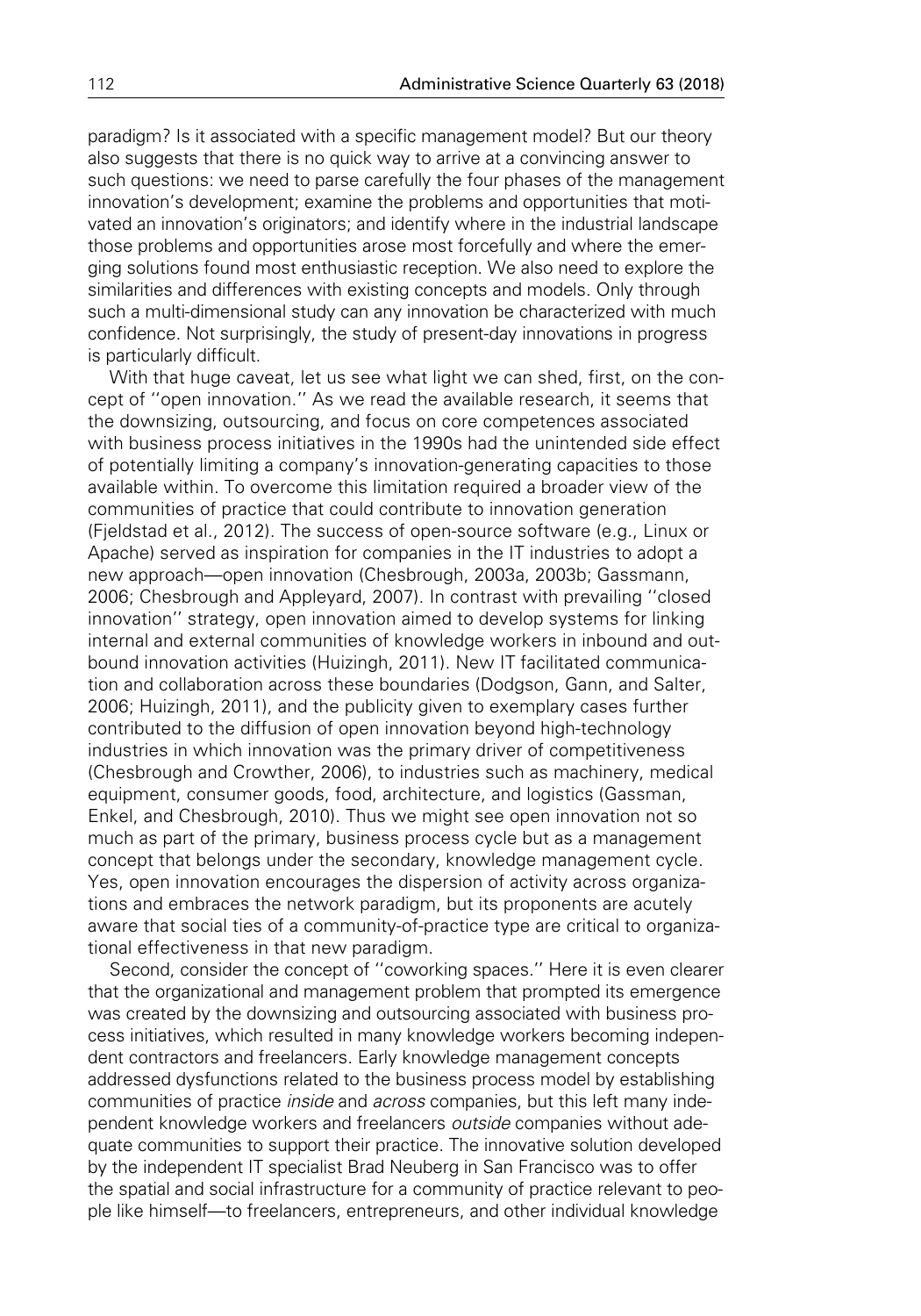workers (Hunt, 2009; Neuberg, 2014).<sup>8</sup> The theorization phase of coworking evolved rather differently from the theorization of prior concepts. Neuberg (2014), a member of the open-source movement, suggested to his colleagues and friends to ''take this idea, steal it, and make it your own.'' Two of his colleagues, social media consultants Chris Messina and Tara Hunt, were instrumental in conceptualizing the coworking idea by developing a coworking wiki and a Google groups list. The coworking concept diffused first within the San Francisco area, later within the U.S., and then worldwide (Hunt, 2009; Neuberg, 2014). The means of diffusion were the coworking wiki, the online magazine Deskmag.com, national and continental ''Global Coworking Unconference Conferences'' (GCUC), and texts and books on coworking (Foertsch and Cagnol, 2013). We might see coworking, like open innovation, as a concept contributing to the creation of new types of communities of practice and falling under the knowledge management model and the network paradigm.

### A Longer-term Trend?

In contrast to the image of a pendulum swinging, we understand the evolution of management models as part of a series of technological and organizational paradigm revolutions. Readers might ask if our image of successive revolutions affords any greater insight into the longer-term direction of change across these revolutions.

Reviewing the evolution of primary and secondary cycles across these waves suggests that they have both evolved toward an ever-broader ''object'' of the process of organization design and change. The first of the primary cycles yielded a model that rationalized the role of the professional manager. The primary cycles of subsequent waves progressively widened the scope from the manager to workstations and factories, to corporations, and finally to processes that span interfirm boundaries. Likewise, the object of secondary cycles broadened over the successive paradigms from individual managers and workers, to teams, and then to communities of practice. This widening scope implies not only quantitative expansion but also qualitatively greater complexity—more heterogeneous activities, interlinked in a greater variety of ways, spanning entities under different ownership and control. In this sense, optimizing heterogeneous work processes synchronized in the factory represented a task of greater complexity than professionalizing management in the railroads. Reorganizing the multi-divisional corporation aimed at mastering a more-complex task than optimizing the unitary factory. And redesigning supply chains across firms is more complex than reorganizing an individual corporation.

Reviewing our account of the actors involved in the various phases associated with successive waves and cycles, we also note a related, long-term trend. Though management history has focused to date on consultancies as the key actors disseminating new management models (e.g., Clark and Fincham, 2002; Kipping and Engwall, 2002; Kipping and Clark, 2012), our historical sketch suggests that the community of actors involved has evolved toward a more-complex and interdependent division of labor that now includes

<sup>8</sup> A similar development took place within the "Hub" in London (Foertsch and Cagnol, 2013), where the initial focus was on social entrepreneurs.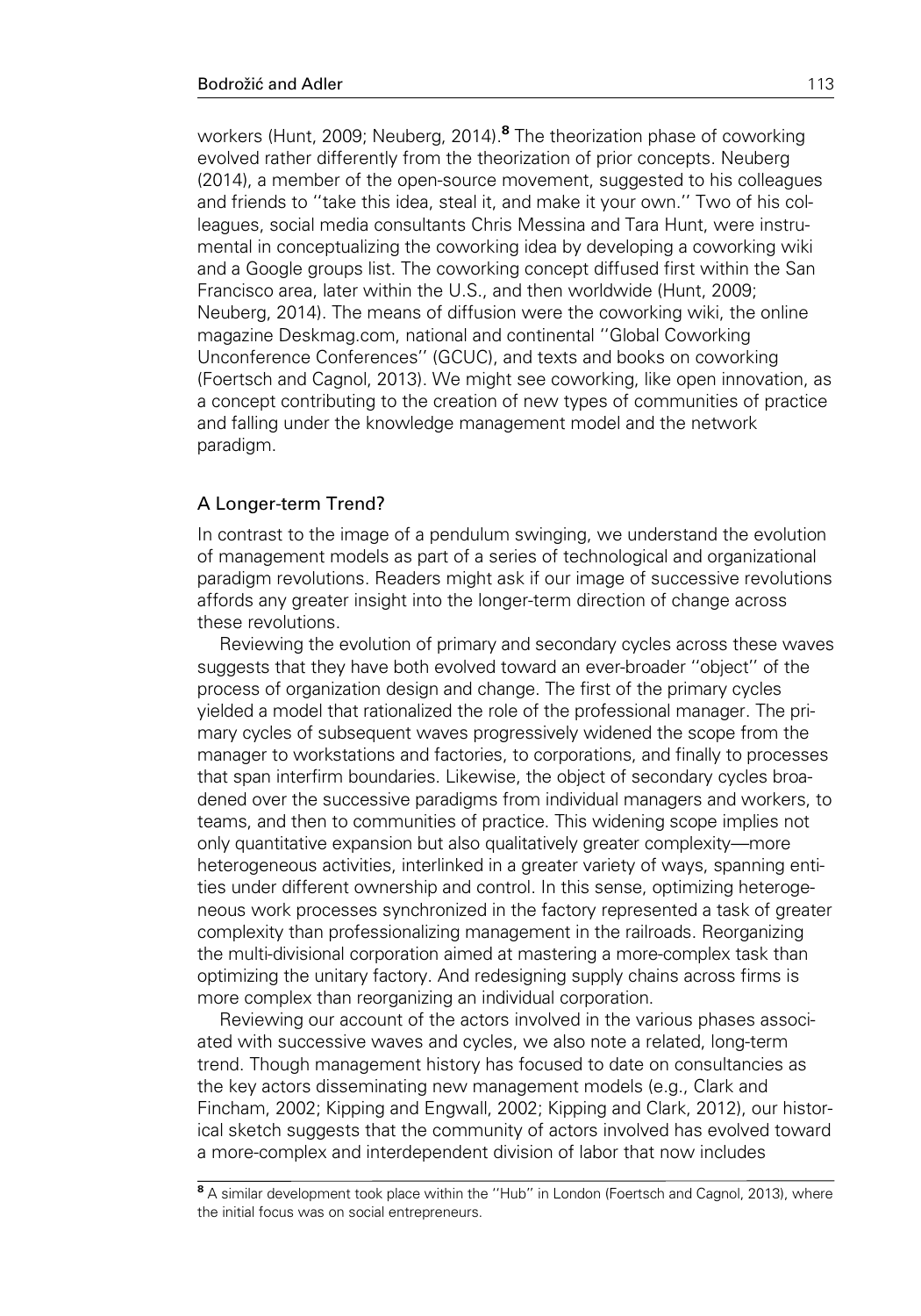industrial innovators, guru–theorists, government agencies, and industry peer networks. These actors' interdependence with respect to model development and diffusion has grown over time, and the boundaries between them have blurred.

This combination of growing complexity of the division of labor, growing interdependence among actors, and increasing scope of the corresponding integration and control efforts might plausibly be read as an indicator of what Adler (2012) called the ''socialization of production.'' Socialization, in this context, has both an objective and subjective dimension—it operates at both societal and individual levels. Objectively and societally, it consists of giving any one enterprise access to a wider range of capabilities through a wider array of denser ties to other enterprises and other sources of expertise, as we have described. The subjective and individual component corresponds to the morefamiliar use of the word: the process of a focal actor acquiring this wider range of capabilities. If a manager working in the early 1800s time-traveled to the present and was asked to manage a contemporary company, he or she would first need to master many of the lessons accumulated by the successive paradigms and models of the last century and a half. Developmental psychologists such as Vygotsky (1978) have explained the mechanism that connects societal and individual development: the child masters the skills (speaking, writing, calculating, etc.) and cultural resources that society has accumulated over the course of its history. The socialization of the individual involves appropriating the collective, accumulated assets of a historically formed culture, and some individuals later develop innovations contributing new assets to that evolving culture. We see a related process in management. Each model that has left its mark on the evolution of management offers a lesson for the individual who wants to master management as an activity.

We can summarize the lessons succinctly. Line-and-staff: do not attempt to do everything alone—learn how to use professional assistance. Industrial betterment: focus some of this professional assistance on the social aspects of the operation. Scientific management: define everyone's tasks clearly and optimize how they are executed. Human relations: attend to the motivation of the employees executing these tasks. Strategy-and-structure: ensure that your company's structure reflects the diversity of your customers and markets. Quality management: organizational structure is not worth much if employees don't have the tools with which to ensure the quality of their products and services. Business process: stay attuned to the processes that span internal and external boundaries and the profitable opportunities provided by new technology to change those boundaries and the links across them. Knowledge management: cultivate the communities of practice needed to sustain innovation in these dispersed value-chain activities.

We see these lessons as reflecting a (disruptable, reversible, open-ended) long-term trend of accumulating management-related cultural assets across waves, cycles, and phases. This trend is almost imperceptible in everyday life because lessons originating in prior revolutions are viewed as common sense, while the challenges of the present technological revolution are far more salient in current experience and discussions. Figure A1 in the Online Appendix visualizes this longer-term perspective.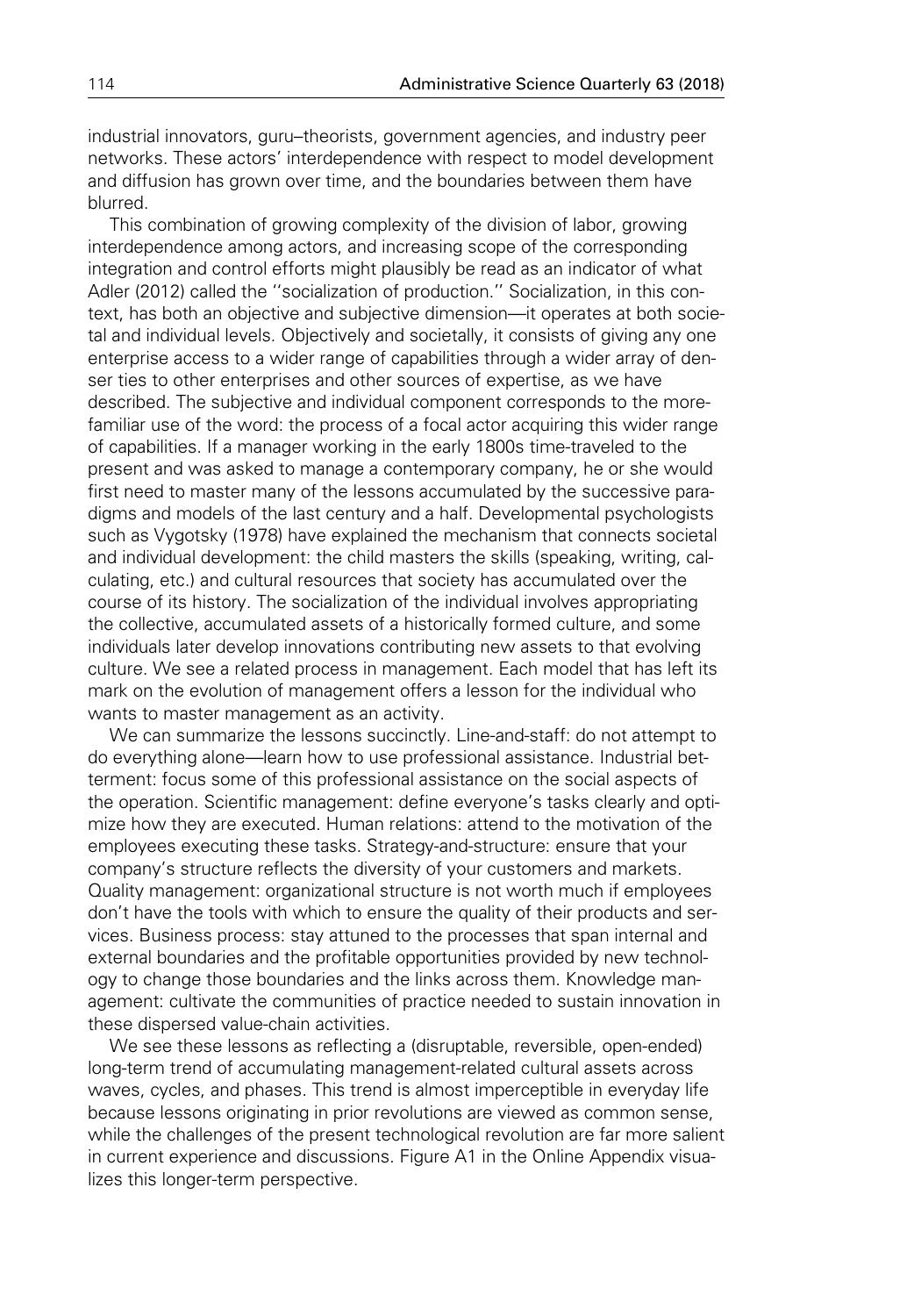### **CONCLUSION**

Our theory highlights the interplay of repetitive patterns and progressive patterns, an open-ended dialectical evolution, sparked periodically by technological revolutions. The complexity of this interplay perhaps helps explain why the question ''Where do new organizational forms come from?'' (Suddaby and Greenwood, 2005: 35) is so difficult to answer.

The evolution of management models represents the emergent result of bottom-up and top-down innovation and selection. It is driven by the tension between the possibilities opened up by technological revolution and the constraints created by established organizational paradigms and practices. Our theory thus combines structural and agency perspectives on change. Actors involved in creating, theorizing, and diffusing organizational innovations play an important role in shaping management models and concepts and thereby in shaping organizational paradigms. Yet once a management model or an organizational paradigm achieves dominance, it is seen as common sense and shapes human decision making.

We have built on the neo-Schumpeterian work of Perez and others on technological revolutions, and we extended this work with a focus on the organization and management dimension of these revolutions. This line of argument suggests several issues and opportunities for future research. First, although we focused on key management models highlighted by prior research, future research might usefully deploy our frameworks to explore the larger population of innovative management concepts (Birkinshaw, Hamel, and Mol, 2008; Mol and Birkinshaw, 2014; Volberda, Bosch, and Mihalache, 2014) to better understand why some garner more ''market share'' than others. The logic of our argument implies that a given management model is likely to inspire the creation of incremental innovation in the form of management concepts that are more tailored to specific applications; it would therefore be useful to draw more-detailed genealogical charts. Our effort to group management concepts into higher-order models and to link the models to specific paradigms should be tested by more-rigorous statistical analysis on a richer corpus of text.

A second set of issues flows from the limited attention we have paid to changes in institutional context. Some changes—most notably, wars—have had major effects on the evolution we address. The American Civil War (e.g., Clark, 2001), World War I (e.g., Bruce, 1995), and World War II (e.g., Baron, Dobbin, and Jennings, 1986) all influenced the evolution of both technology and management models. Such historical contingencies are difficult to integrate into any general and simple historical theory such as we have tried to develop here. Other institutional changes, however, are less purely exogenous, and future research might attempt to integrate our insights with the literature on socio-economic regulation (e.g., Boyer, 1990) and social structures of accumulation (e.g., Gordon, Edwards, and Reich, 1982). Those two strands of scholarship bring into the foreground macro-contextual institutional changes that we referenced only in passing.

A third set of issues concerns how the activities of actors such as engineers, consultants, gurus, and scholars influence the evolution of technology, paradigms, and models. While our account acknowledges the key roles played by this creative agency, our theory also explains the way this activity is shaped by the opportunities and constraints created by technological revolutions. Future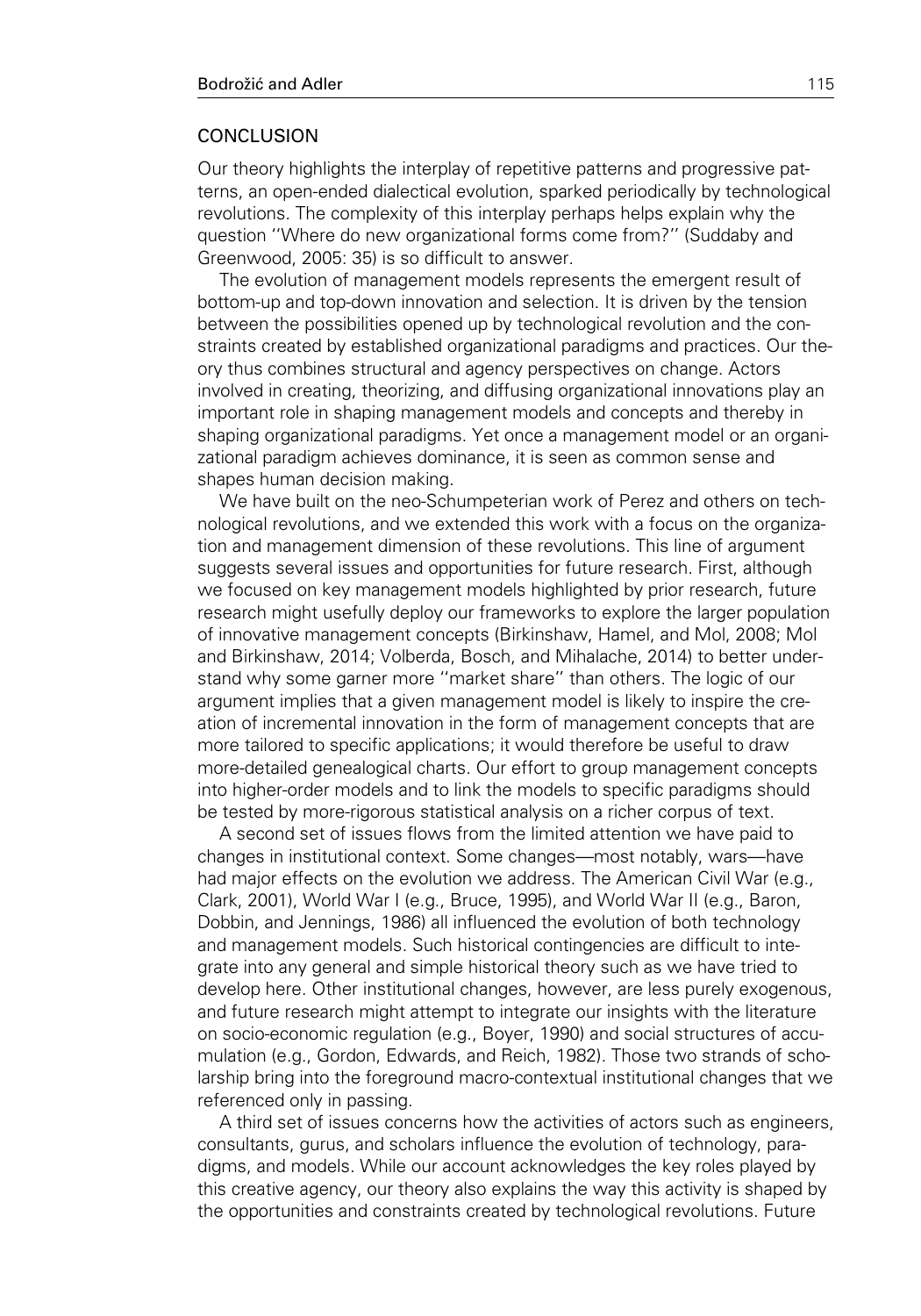research might usefully aim to refine our theoretical understanding of this mutual constitution and explore it empirically.

Fourth, interesting issues can be explored at the firm level. Our paper followed Barley and Kunda (1992) in focusing on the emergence of new concepts, models, and paradigms. But these persist over time, albeit under labels that might change, so at any given time managers confront a range of ideas of different vintages, and all of them have some bearing on the practice of management. Our account implies that managers will pay more attention to those that fit their technological opportunities and constraints, but these vary across industries and across firms within a given industry. How managers make sense of all this is an important question for future research. Jacobides, MacDuffie, and Tae (2016) offered an exemplary case study along these lines.

A further limitation of our theory is that it is predominantly informed by the evolution of management models in just one country, the U.S. Future research should assess how our theory needs to be expanded or modified if the focus broadens to include other countries. Such research can build on Guillén's (1994) work to explore differences in the development and adoption of management models in a broader international context. Whereas Guillén focused on the UK, Germany, or Spain, today it is urgent to broaden our field of vision to other countries such as China, Brazil, India, Japan, and Russia.

Finally, our study suggests we need a stronger integration of management and organization studies with technology studies. Our field often treats technology at a level of abstraction that makes it difficult to grasp the specific ways in which workers' and organizations' tasks are transformed by new technologies. Without a concrete understanding of tasks and technologies, it is difficult to understand some of the more-powerful forces that shape organizations and drive change in management models.

#### Acknowledgments

This research was supported by the Ministry of Education, Science and Technological Development of the Republic of Serbia. We thank Eric Abrahamson, Galit Ailon, Steve Barley, Tom Cummings, Yrjö Engeström, Peer Fiss, John-Paul MacDuffie, Reijo Miettinen, Chris Nyland, Carlota Perez, Dan Raff, Jaakko Virkkunen, and Sid Winter, as well as Associate Editor Mauro Guillén and three reviewers.

### **REFERENCES**

#### Abernathy, W. J., K. B. Clark, and A. M. Kantrow

1983 Industrial Renaissance: Producing a Competitive Future for America. New York: Basic Books.

#### Abernathy, W. J., and J. M. Utterback

1978 ''Patterns of industrial innovation.'' Technology Review, 80: 41–47. Abrahamson, E.

1996 ''Management fashion.'' Academy of Management Review, 21: 254–285. Abrahamson, E.

1997 ''The emergence and prevalence of employee management rhetorics: The effects of long waves, labor unions, and turnover, 1875 to 1992.'' Academy of Management Journal, 40: 491–533.

### Adler, P. S.

2012 ''The sociological ambivalence of bureaucracy: From Weber via Gouldner to Marx.'' Organization Science, 23: 244–266.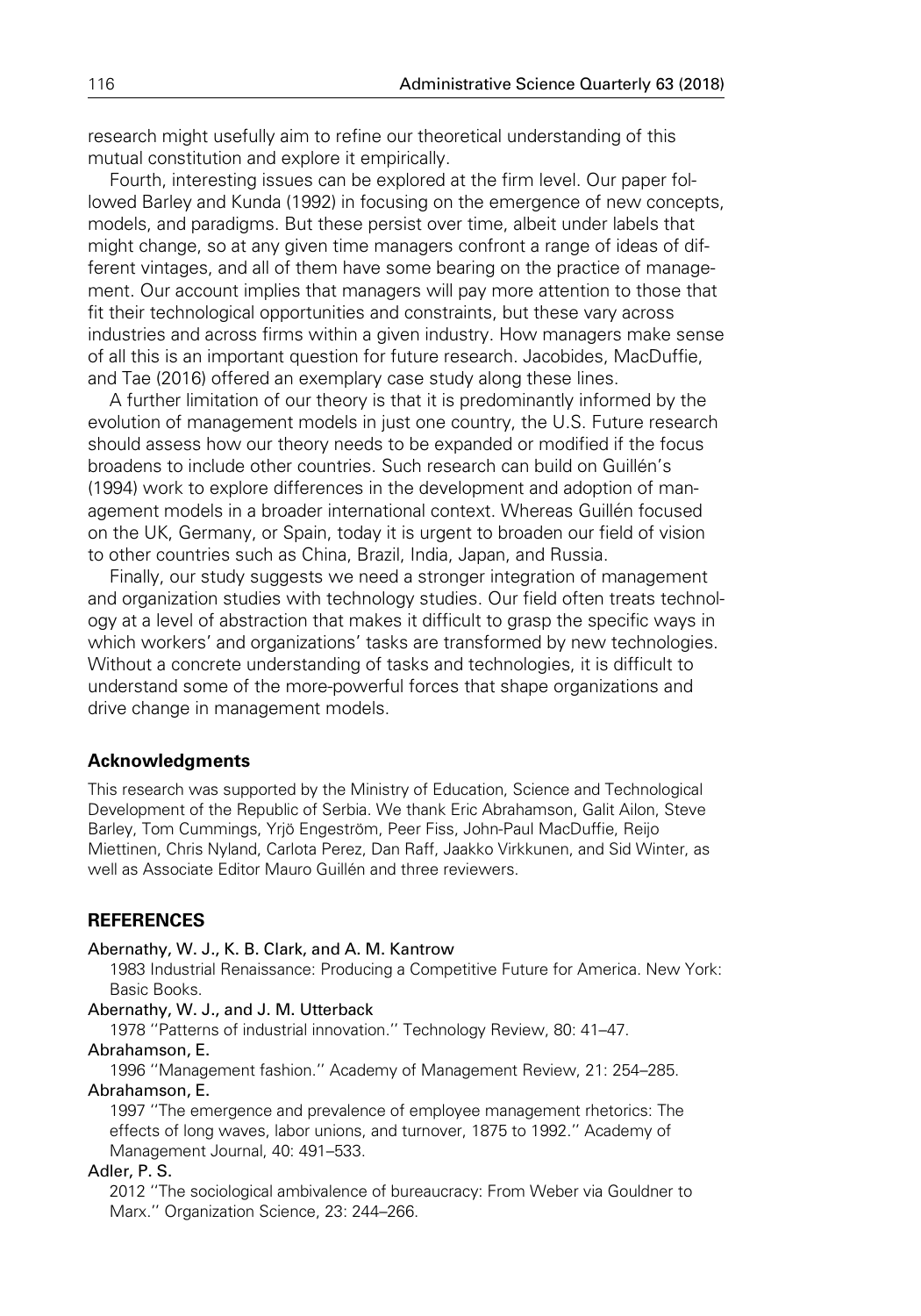#### Aitken, H. G. J.

1960 Scientific Management in Action: Taylorism at Watertown Arsenal, 1908–1915. Princeton, NJ: Princeton University Press.

#### Alvesson, M.

2013 ''Do we have something to say? From re-search to roi-search and back again.'' Organization, 20: 79–90.

#### Argyris, C., and D. A. Schön

1978 Organizational Learning: A Theory of Action Perspective. Reading, MA: Addison-Wesley.

#### Arthur, W. B.

1988 ''Self-reinforcing mechanisms in economics.'' In P. W. Anderson, K. J. Arrow, and D. Pines (eds.), The Economy as an Evolving Complex System: Santa Fe Institute Studies in the Sciences of Complexity: 9–33. New York: Wiley.

#### Atzori, L., A. Iera, and G. Morabito

2010 ''The Internet of things: A survey.'' Computer Networks, 54: 2787–2805.

#### Barley, S. R., and G. Kunda

1992 ''Design and devotion: Surges of rational and normative ideologies of control in managerial discourse.'' Administrative Science Quarterly, 37: 363–399.

#### Barley, S. R., and P. S. Tolbert

1997 ''Institutionalization and structuration: Studying the links between action and institution.'' Organization Studies, 18: 93–117.

#### Baron, J. N., F. R. Dobbin, and P. D. Jennings

1986 ''War and peace: The evolution of modern personnel administration in U.S. industry.'' American Journal of Sociology, 92: 350–383.

#### Bate, P., R. Khan, and A. Pye

2000 ''Towards a culturally sensitive approach to organization structuring: Where organization design meets organization development.'' Organization Science, 11: 197–211.

#### Beer, M., and N. Nohria

2000 Breaking the Code of Change. Boston: Harvard Business School Press. Bendix, R.

1956 Work and Authority in Industry: Managerial Ideologies in the Course of Industrialization. New York: Wiley.

#### Bhide, A.

1996 ''Building the professional firm: McKinsey & Co.: 1939–1968.'' Working Paper No. 95–10, Harvard Business School.

#### Birkinshaw, J., G. Hamel, and M. J. Mol

2008 ''Management innovation.'' Academy of Management Review, 33: 825–845. Blumer, H.

1969 ''Collective behavior.'' In A. M. Lee (ed.), Principles of Sociology: 165–221. New York: Barnes and Noble.

#### Bodrožić, Z.

2008 Post-industrial Intervention: An Activity-theoretical Expedition Tracing the Proximal Development of Forms of Conducting Interventions. Helsinki: Helsinki University Press.

#### Boyer, R.

1990 The Regulation School: A Critical Introduction. New York: Columbia University Press.

#### Brandes, S. D.

1976 American Welfare Capitalism, 1880–1940. Chicago: University of Chicago Press.

#### Breen, W. J.

2002 ''Social science and state policy in World War II: Human relations, pedagogy, and industrial training, 1940–1945.'' Business History Review, 76: 233–266.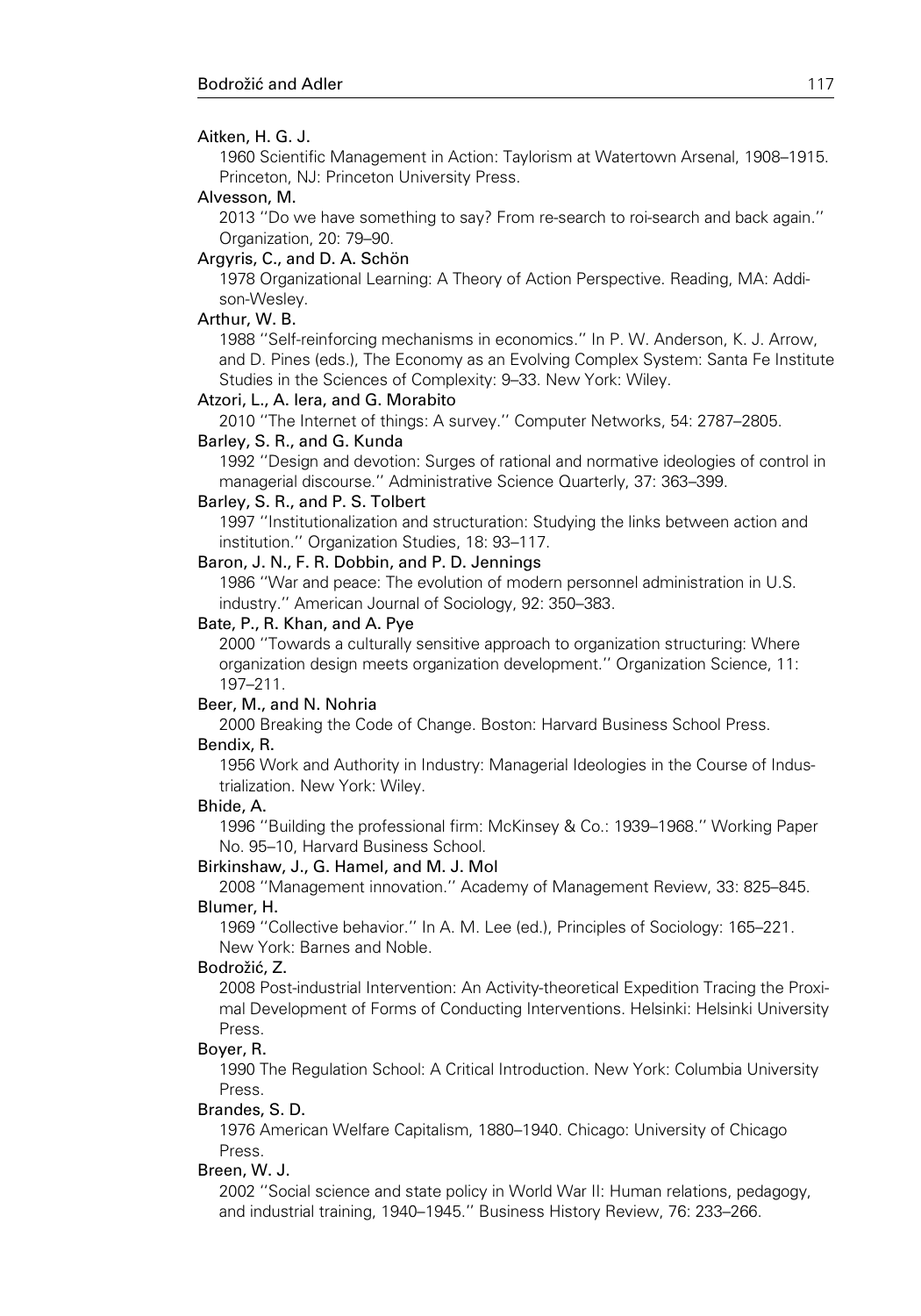### Bresnahan, T. F., and M. Trajtenberg

1995 ''General purpose technologies 'engines of growth'?'' Journal of Econometrics, 65: 83–108.

### Brown, J. S., and P. Duguid

1991 ''Organizational learning and communities-of-practice: Toward a unified view of working, learning, and innovation.'' Organization Science, 2: 40–57.

### Brown, J. S., and P. Duguid

2000 The Social Life of Information. Boston: Harvard Business School Press.

### Bruce, K.

1995 ''Scientific management and the American planning experience of WWI: The case of the War Industries Board.'' History of Economics Review, 23: 37–60.

### Bruce, K., and C. Nyland

2011 ''Elton Mayo and the deification of human relations.'' Organization Studies, 32: 383–405.

### Burns, T. E., and G. M. Stalker

1961 The Management of Innovation. London: Tavistock.

### Champy, J.

1995 Reengineering Management: The Mandate for New Leadership. New York: Harper Business.

### Chandler, A. D.

1956 Henry Varnum Poor: Business Editor, Analyst, and Reformer. Cambridge, MA: Harvard University Press.

### Chandler, A. D.

1962 Strategy and Structure: Chapters in the History of the Industrial Enterprise. Cambridge, MA: MIT Press.

### Chandler, A. D.

1965 The Railroads: The Nation's First Big Business. New York: Harcourt, Brace & World.

### Chandler, A. D.

1972 ''Anthracite coal and the beginnings of the Industrial Revolution in the United States.'' Business History Review, 46: 141–181.

### Chandler, A. D.

1977 The Visible Hand: The Managerial Revolution in American Business. Cambridge, MA: Harvard University Press.

### Chandler, A. D.

1990 Scale and Scope: The Dynamics of Industrial Capitalism. Cambridge, MA: Belknap Press.

### Chesbrough, H. W.

2003a Open Innovation: The New Imperative for Creating and Profiting from Technology. Boston: Harvard Business School Press.

### Chesbrough, H. W.

2003b ''The logic of open innovation: Managing intellectual property.'' California Management Review, 45 (3): 33–58.

### Chesbrough, H. W., and M. M. Appleyard

2007 ''Open innovation and strategy.'' California Management Review, 50 (1): 57–76. Chesbrough, H. W., and A. K. Crowther

2006 ''Beyond high tech: Early adopters of open innovation in other industries.'' R&D Management, 36: 229–236.

### Choo, C. W., and R. C. D. Alvarenga Neto

2010 ''Beyond the ba: Managing enabling contexts in knowledge organizations.'' Journal of Knowledge Management, 14: 592–610.

### Clark, J. E.

2001 Railroads in the Civil War: The Impact of Management on Victory and Defeat. Baton Rouge, LA: Louisiana State University Press.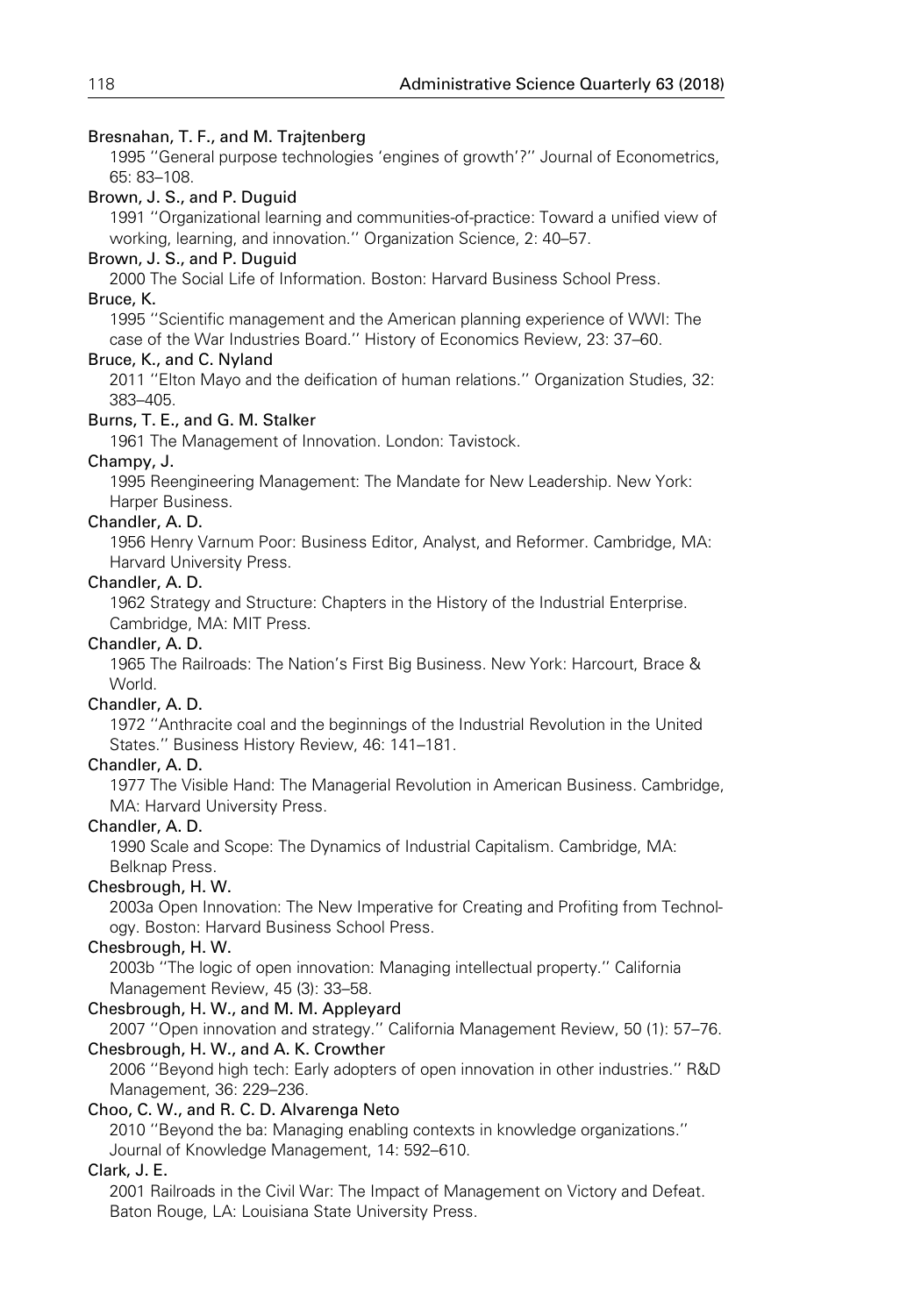#### Clark, T., and R. Fincham

2002 Critical Consulting: New Perspectives on the Management Advice Industry. Malden, MA: Blackwell.

#### Cole, R. E.

1998 ''Learning from the quality movement: What did and didn't happen and why?'' California Management Review, 41 (1): 43–73.

#### Cole, R. E.

1999 Managing Quality Fads: How American Business Learned to Play the Quality Game. New York: Oxford University Press.

#### Coleman, J. S.

1993 ''The rational reconstruction of society: 1992 presidential address.'' American Sociological Review, 58: 1–15.

### Cooper, M. C., D. M. Lambert, and J. D. Pagh

1997 ''Supply chain management: More than a new name for logistics.'' International Journal of Logistics Management, 8: 1–14.

#### Cowan, D. A.

1986 ''Developing a process model of problem recognition.'' Academy of Management Review, 11: 763–776.

#### Cowan, D. A.

1990 ''Developing a classification structure of organizational problems: An empirical investigation.'' Academy of Management Journal, 33: 366–390.

#### Cummings, T. G.

1978 ''Self-regulating work groups: A socio-technical synthesis.'' Academy of Management Review, 3: 625–634.

#### Damanpour, F.

1991 ''Organizational innovation: A meta-analysis of effects of determinants and moderators.'' Academy of Management Journal, 34: 555–590.

#### Davenport, T. H.

1993 Process Innovation: Reengineering Work through Information Technology. Boston: Harvard Business School Press.

#### Davenport, T. H.

1995 ''The fad that forgot people.'' Fast Company, 1: 70–74.

#### Davenport, T. H.

2010 ''Process management for knowledge work.'' In P. D. J. vom Brocke and P. D. M. Rosemann (eds.), Handbook on Business Process Management 1, International Handbooks on Information Systems: 17–35. Berlin: Springer.

#### Davenport, T. H., and L. Prusak

1998 Working Knowledge: How Organizations Manage What They Know. Boston: Harvard Business School Press.

#### Davenport, T. H., L. Prusak, and H. J. Wilson

2003 What's the Big Idea? Creating and Capitalizing on the Best Management Thinking. Boston: Harvard Business Press.

#### Davenport, T. H., and J. E. Short

1990 ''The new industrial engineering: Information technology and business process redesign.'' Sloan Management Review, 31 (Summer): 11–27.

#### David, P. A.

1990 ''The dynamo and the computer: An historical perspective on the modern productivity paradox.'' American Economic Review, 80: 355–361.

#### Davydov, V. V.

1990 Types of Generalization in Instruction: Logical and Psychological Problems in the Structuring of School Curricula. Reston, VA: National Council of Teachers of Mathematics.

#### Dertouzos, M. L., R. K. Lester, and R. M. Solow

1989 Made in America: Regaining the Productive Edge. Cambridge, MA: MIT Press.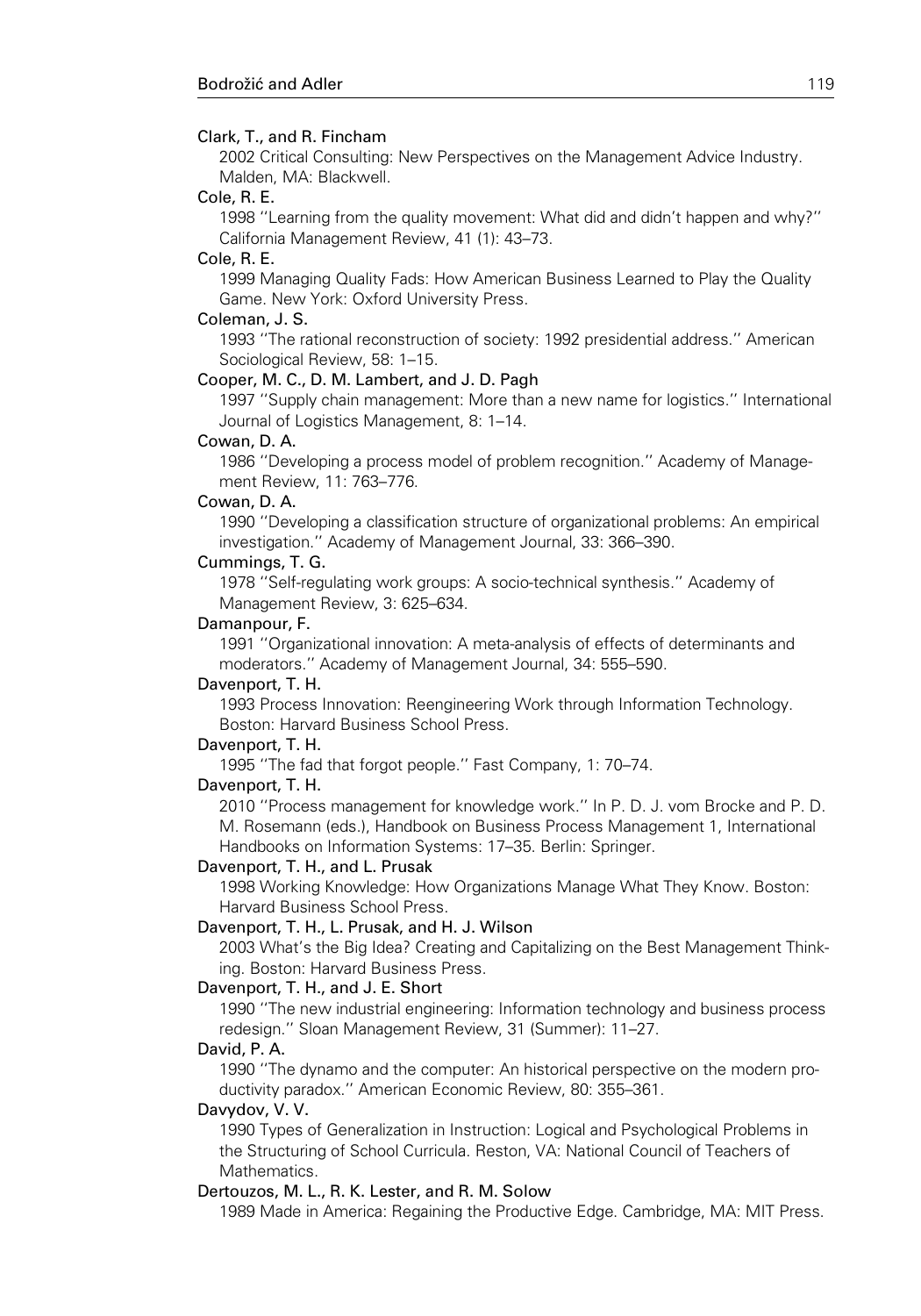### Devers, K. J., L. Foster, and C. Brach

2013 ''Nine states' use of collaboratives to improve children's health care quality in Medicaid and CHIP.'' Academic Pediatrics, 13: S95–S102.

### Devine, W. D.

1983 ''From shafts to wires: Historical perspective on electrification.'' Journal of Economic History, 43: 347–372.

### Dewey, J.

1910 How We Think. Boston: D.C. Heath.

### Djelic, M.-L., and A. Ainamo

1999 ''The coevolution of new organizational forms in the fashion industry: A historical and comparative study of France, Italy, and the United States.'' Organization Science, 10: 622–637.

### Dodgson, M., D. Gann, and A. Salter

2006 ''The role of technology in the shift towards open innovation: The case of Procter & Gamble.'' R&D Management, 36: 333–346.

### Dosi, G.

1982 ''Technological paradigms and technological trajectories.'' Research Policy, 11: 147–162.

### Drucker, P. F.

1946 Concept of the Corporation. New York: John Day Company.

### Drucker, P. F.

1954 The Practice of Management: A Study of the Most Important Function in American Society. New York: Harper & Brothers.

### Edersheim, E. H.

2004 McKinsey's Marvin Bower: Vision, Leadership, and the Creation of Management Consulting. Hoboken, NJ: Wiley.

### El Qorchi, M., S. Maimbo, and J. Wilson

2003 ''Informal funds transfer systems: An analysis of the informal hawala system.'' IMF Occasional Paper 222. Washington, DC: International Monetary Fund.

### Emery, F. E., and E. L. Trist

1969 ''Socio-technical systems.'' In F. E. Emery (ed.), Systems Thinking: 281–296. London: Penguin.

### Engeström, Y.

1987 Learning by Expanding: An Activity-Theoretical Approach to Developmental Research. Helsinki: Orienta-Konsultit Oy.

### Engeström, Y.

2005 Developmental Work Research: Expanding Activity Theory in Practice. Berlin: Lehmanns Media.

### Falk, S.

2005 ''Knowledge management at Accenture.'' In M. Rao (ed.), Knowledge Management Tools and Techniques: Practitioners and Experts Evaluate KM Solutions: 77–81. Amsterdam: Elsevier Butterworth-Heinemann.

### Fincham, R.

1995 ''Business process reengineering and the commodification of managerial knowledge.'' Journal of Marketing Management, 11: 707–719.

### Fincham, R., and M. Evans

1999 ''The consultants' offensive: Reengineering—from fad to technique.'' New Technology, Work and Employment, 14: 32–44.

### Fjeldstad, Ø. D., C. C. Snow, R. E. Miles, and C. Lettl

2012 ''The architecture of collaboration.'' Strategic Management Journal, 33: 734–750.

### Fligstein, N.

1990 The Transformation of Corporate Control. Cambridge, MA: Harvard University Press.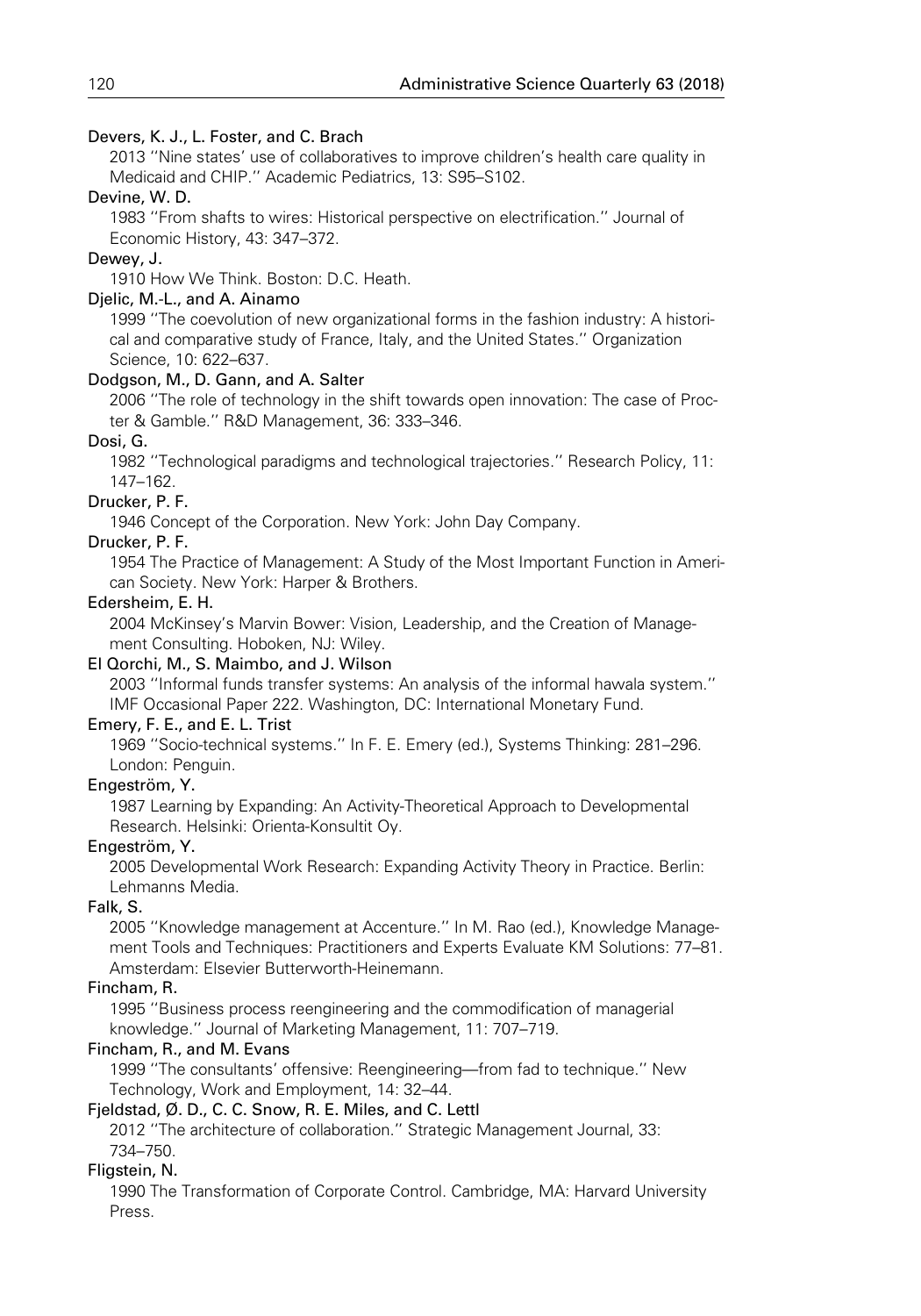#### Foertsch, C., and R. Cagnol

2013 ''The history of coworking in a timeline.'' Retrieved October 2, 2016, from http://www.deskmag.com/en/the-history-of-coworking-spaces-in-a-timeline.

#### Freeman, C.

1994 ''The economics of technical change.'' Cambridge Journal of Economics, 18: 463–514.

#### Freeman, C.

2008 Systems of Innovation: Selected Essays in Evolutionary Economics. Cheltenham, UK: Edward Elgar.

#### Freeman, C., and F. Louçã

2001 As Time Goes By: From the Industrial Revolutions to the Information Revolution. Oxford: Oxford University Press.

#### Freeman, C., and C. Perez

1988 ''Structural crises of adjustment, business cycles and investment behaviour.'' In G. Dosi, C. Freeman, D. Nelson, G. Silverberg, and L. Soete (eds.), Technical Change and Economic Theory: 38–66. London: Pinter Publishers.

#### Freeman, C., and L. Soete

1997 The Economics of Industrial Innovation. Hove, UK: Psychology Press. García-Dastugue, S. J., and D. M. Lambert

2003 ''Internet-enabled coordination in the supply chain.'' Industrial Marketing Management, 32: 251–263.

#### Garvin, D. A.

1991 ''How the Baldrige Award really works.'' Harvard Business Review, 69 (Nov.–Dec.): 80–93.

#### Gassmann, O.

2006 ''Opening up the innovation process: Towards an agenda.'' R&D Management, 36: 223–228.

#### Gassmann, O., E. Enkel, and H. Chesbrough

2010 ''The future of open innovation.'' R&D Management, 40: 213–221.

#### Geels, F. W., and J. Schot

2007 ''Typology of sociotechnical transition pathways.'' Research Policy, 36: 399–417.

#### Giddens, A.

1984 The Constitution of Society. Outline of the Theory of Structuration. Cambridge: Polity Press.

#### Gillespie, R.

1991 Manufacturing Knowledge: A History of the Hawthorne Experiments. Cambridge: Cambridge University Press.

#### Gordon, D. M., R. Edwards, and M. Reich

1982 Segmented Work, Divided Workers: The Historical Transformation of Labor in the United States. Cambridge: Cambridge University Press.

#### Grant, K.

2011 ''Knowledge management, an enduring but confusing fashion.'' Electronic Journal of Knowledge Management, 9: 117–131.

#### Griffith, T. L.

1999 ''Technology features as triggers for sensemaking.'' Academy of Management Review, 24: 472–488.

#### Guillén, M. F.

1994 Models of Management: Work, Authority, and Organization in a Comparative Perspective. Chicago: University of Chicago Press.

#### Gulati, R.

1998 ''Alliances and networks.'' Strategic Management Journal, 19: 293–317.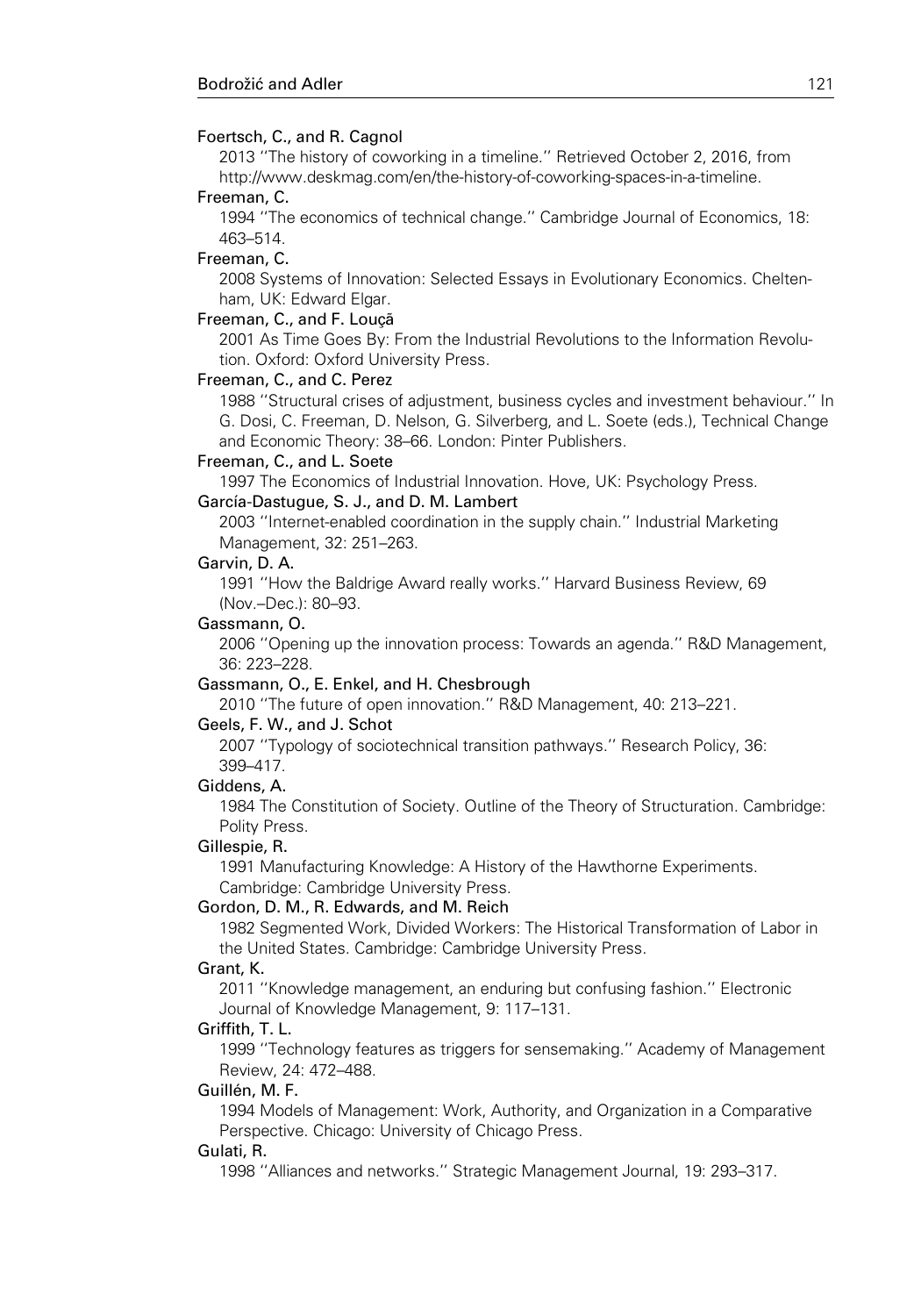### Gulati, R., and H. Singh

1998 ''The architecture of cooperation: Managing coordination costs and appropriation concerns in strategic alliances.'' Administrative Science Quarterly, 43: 781–814.

#### Hackman, J. R., and R. Wageman

1995 ''Total quality management: Empirical, conceptual, and practical issues.'' Administrative Science Quarterly, 40: 309–342.

#### Hammer, M.

1990 ''Reengineering work: Don't automate, obliterate.'' Harvard Business Review, 68 (July–Aug.): 104–112.

### Hammer, M., and J. Champy

1993 Reengineering the Corporation: A Manifesto for Business Revolution. New York: Harper Business.

#### Hansen, M. T., N. Nohria, and T. Tierney

1999 ''What's your strategy for managing knowledge?'' Harvard Business Review, 77 (March–April): 106–116.

### Hassard, J. S.

2012 ''Rethinking the Hawthorne Studies: The Western Electric research in its social, political and historical context.'' Human Relations, 65: 1431–1461.

### Hodgkinson, G. P., and K. Starkey

2011 ''Not simply returning to the same answer over and over again: Reframing relevance.'' British Journal of Management, 22: 355–369.

#### Höllerer, M. A., D. Jancsary, V. A. Barberio, and R. E. Meyer

2014 ''Birds of a feather—management knowledge as interlocking vocabularies.'' Academy of Management Proceedings, 2014: 13558.

#### Hughes, T. P.

1993 Networks of Power: Electrification in Western Society, 1880–1930. Baltimore, MD: John Hopkins University Press.

#### Hui, G.

2014 ''How the Internet of things changes business models.'' Harvard Business Review (July), https://hbr.org/2014/07/how-the-internet-of-things-changes-businessmodels.

### Huizingh, E. K. R. E.

2011 ''Open innovation: State of the art and future perspectives.'' Technovation, 31: 2–9.

### Hunt, T.

2009 The Whuffie Factor: Using the Power of Social Networks to Build Your Business. New York: Crown Business.

### Ireland, R. D., M. A. Hitt, and D. Vaidyanath

2002 ''Alliance management as a source of competitive advantage.'' Journal of Management, 28: 413–446.

#### Jacobides, M. G., J. P. MacDuffie, and C. J. Tae

2016 ''Agency, structure, and the dominance of OEMs: Change and stability in the automotive sector.'' Strategic Management Journal, 37: 1942–1967.

#### Jacoby, S. M.

1983 ''Union–management cooperation in the United States: Lessons from the 1920s.'' Industrial and Labor Relations Review, 37: 18–33.

### Johns, T., and L. Gratton

2013 ''The third wave of virtual work.'' Harvard Business Review, 91 (Jan.–Feb.): 66–73.

### Kanigel, R.

2005 The One Best Way: Frederick Winslow Taylor and the Enigma of Efficiency. Cambridge, MA: MIT Press.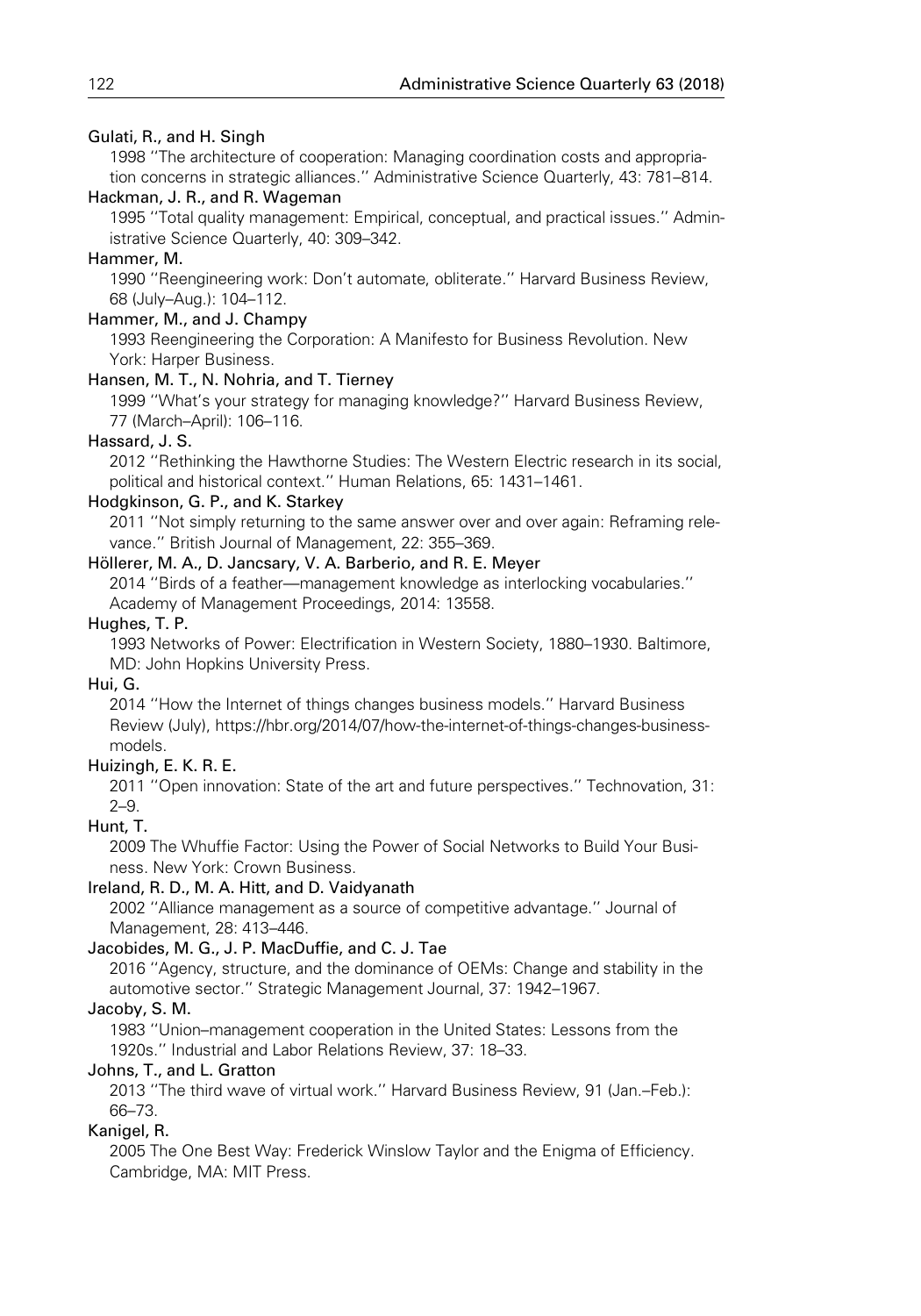#### Kaufman, B. E.

2008 Managing the Human Factor: The Early Years of Human Resource Management in American Industry. Ithaca, NY: ILR Press.

### Kieser, A.

1997 ''Rhetoric and myth in management fashion.'' Organization, 4: 49–74. Kilo, C. M.

1998 ''A framework for collaborative improvement: Lessons from the Institute for Healthcare Improvement's Breakthrough Series.'' Quality Management in Healthcare, 6: 1–14.

#### Kipping, M.

2002 ''Trapped in their wave: The evolution of management consultancies.'' In T. Clark and R. Fincham (eds.), Critical Consulting: New Perspectives on the Management Advice Industry: 28–49. Oxford: Blackwell.

#### Kipping, M., and T. Clark

2012 The Oxford Handbook of Management Consulting. Oxford: Oxford University Press.

#### Kipping, M., and L. Engwall

2002 Management Consulting: Emergence and Dynamics of a Knowledge Industry. Oxford: Oxford University Press.

#### Koenig, M., and K. Neveroski

2008 ''The origins and development of knowledge management.'' Journal of Information and Knowledge Management, 7: 243–254.

#### Kreis, S.

1992 ''The diffusion of scientific management: The Bedaux company in America and Britain, 1926–1945.'' In D. Nelson (ed.), A Mental Revolution: Scientific Management since Taylor: 156–174. Columbus, OH: Ohio State University Press.

#### Kuhn, T. S.

1970 The Structure of Scientific Revolutions, 2d ed. Chicago: University of Chicago **Press** 

### Kunda, G., and G. Ailon-Souday

2005 ''Managers, markets and ideologies: Design and devotion revisited.'' In S. Ackroyd, R. Batt, P. Thompson, and P. S. Tolbert (eds.), The Oxford Handbook of Work and Organization: 200–219. Oxford: Oxford University Press.

#### Lambert, D. M., and M. C. Cooper

2000 ''Issues in supply chain management.'' Industrial Marketing Management, 29: 65–83.

#### Landes, D. S.

2003 The Unbound Prometheus: Technological Change and Industrial Development in Western Europe from 1750 to the Present, 2d ed. Cambridge: Cambridge University Press.

#### Landry, M.

1995 ''A note on the concept of 'problem.''' Organization Studies, 16: 315–343. Langlois, R. N., and P. L. Robertson

1995 Firms, Markets, and Economic Change: A Dynamic Theory of Business Institutions. London: Routledge.

#### Langton, J.

1984 ''The ecological theory of bureaucracy: The case of Josiah Wedgwood and the British pottery industry.'' Administrative Science Quarterly, 29: 330–354.

#### Lave, J., and E. Wenger

1991 Situated Learning: Legitimate Peripheral Participation. Cambridge: Cambridge University Press.

### Lavie, D.

2006 ''The competitive advantage of interconnected firms: An extension of the resource-based view.'' Academy of Management Review, 31: 638–658.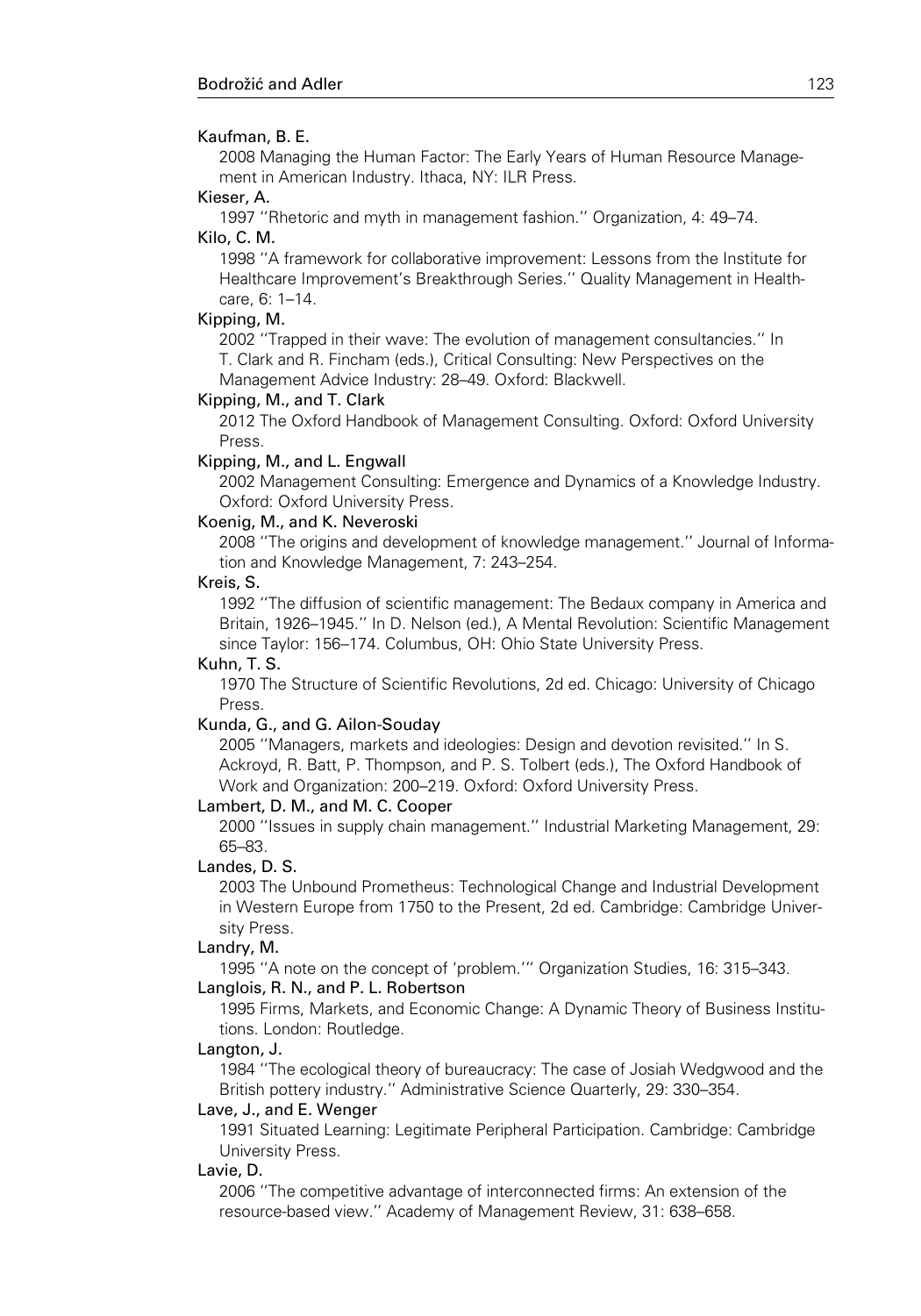### Lawrence, P. R., and J. W. Lorsch

1967 Organization and Environment: Managing Differentiation and Integration. Boston: Harvard Business School.

### Lazerson, M.

1995 ''A new phoenix: Modern putting-out in the Modena knitwear industry.'' Administrative Science Quarterly, 40: 34–59.

### Lewin, K.

1920 ''Die Sozialisierung des Taylorsystems.'' Schriftenreihe Praktischer Sozialismus, 4: 3–36.

### Lewin, K.

1947 ''Frontiers in group dynamics: Concept, method and reality in social science; social equilibria and social change.'' Human Relations, 1: 5–41.

### Liker, J., M. Fruin, and P. S. Adler (eds.)

1999 Remade in America: Transplanting and Transforming Japanese Management Systems. New York: Oxford University Press.

### Litterer, J. A.

1963 ''Systematic management: Design for organizational recoupling in American manufacturing firms.'' Business History Review, 37: 369–391.

### Macionis, J. J.

2012 Sociology, 14th ed. Boston: Pearson.

### March, J. G.

1991 ''Exploration and exploitation in organizational learning.'' Organization Science, 2: 71–87.

### Marshall, A.

1919 Industry and Trade: A Study of Industrial Technique and Business Organization. London: MacMillan.

### Mayo, E.

1924 ''The basis of industrial psychology.'' Bulletin of the Taylor Society, 9: 249–259. McKenna, C. D.

2006 The World's Newest Profession: Management Consulting in the Twentieth Century. New York: Cambridge University Press.

### Mendels, F. F.

1972 ''Proto-industrialization: The first phase of the industrialization process.'' Journal of Economic History, 32: 241–261.

### Miller, D.

1992 ''Environmental fit versus internal fit.'' Organization Science, 3: 159–178.

### Mokyr, J.

2001 ''The rise and fall of the factory system: Technology, firms, and households since the industrial revolution.'' Carnegie-Rochester Conference Series on Public Policy, 55: 1–45.

### Mol, M. J., and J. Birkinshaw

2014 ''The role of external involvement in the creation of management innovations.'' Organization Studies, 35: 1287–1312.

### Murmann, J. P.

2003 Knowledge and Competitive Advantage: The Coevolution of Firms, Technology, and National Institutions. Cambridge: Cambridge University Press.

### Murmann, J. P.

2013 ''The coevolution of industries and important features of their environments.'' Organization Science, 24: 58–78.

### Murmann, J. P., and K. Frenken

2006 ''Toward a systematic framework for research on dominant designs, technological innovations, and industrial change.'' Research Policy, 35: 925–952.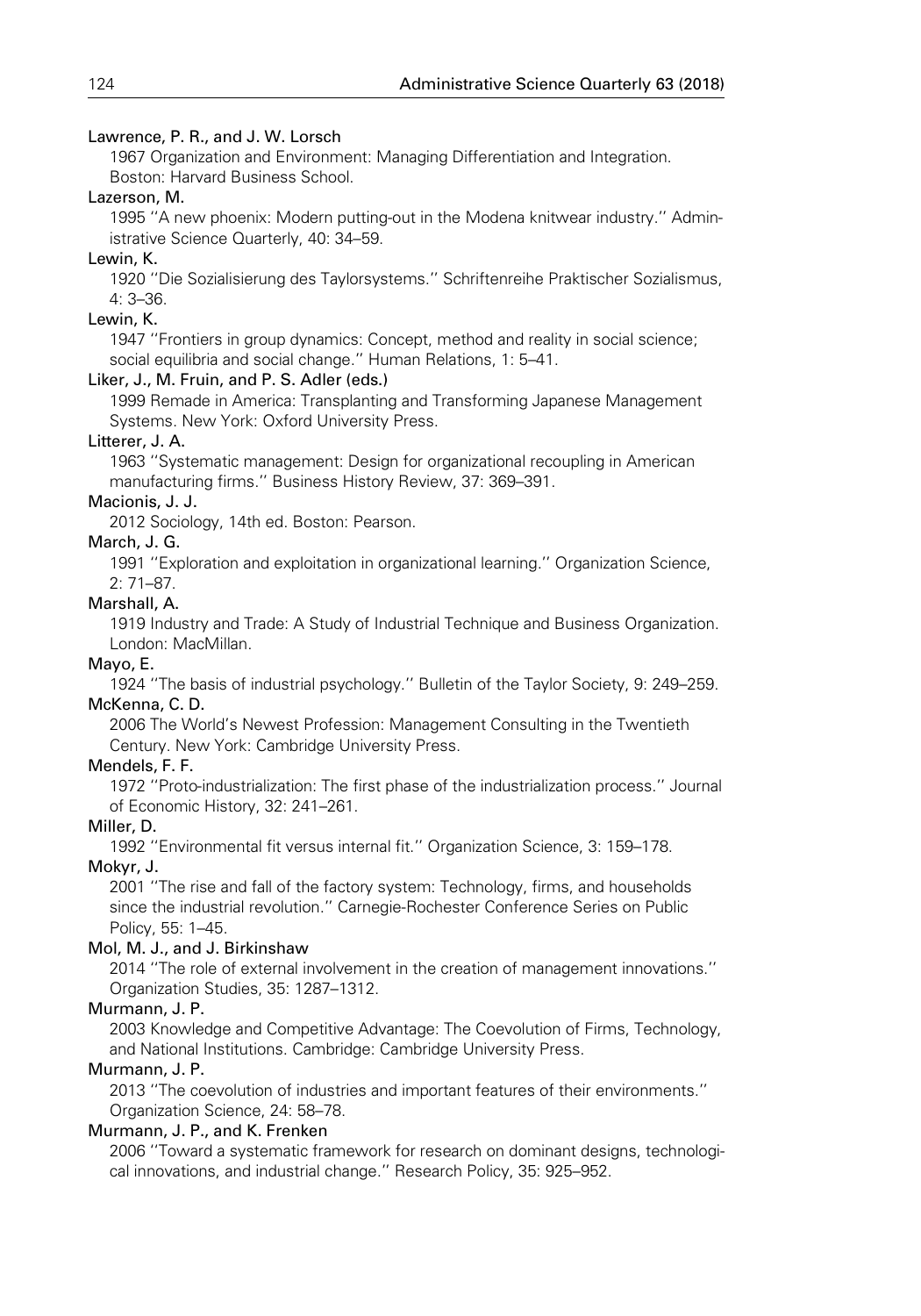#### Nadworny, M. J.

1957 ''Frederick Taylor and Frank Gilbreth: Competition in scientific management.'' Business History Review, 31: 23–34.

#### Nanda, A.

1995 ''Andersen Consulting—EMEAI: Reorganization for revitalization.'' Case No. 9- 396–7, Harvard Business School.

#### Nelson, D.

1975 ''Scientific management in transition: Frederick W. Taylor at Johnstown, 1896.'' Pennsylvania Magazine of History and Biography, 99: 460–475.

#### Nelson, D.

1980 Frederick W. Taylor and the Rise of Scientific Management. Madison, WI: University of Wisconsin Press.

#### Nelson, D.

1992 A Mental Revolution: Scientific Management since Taylor. Columbus, OH: Ohio State University Press.

#### Nelson, D.

1995 ''Industrial engineering and the industrial enterprise, 1890–1940.'' In N. R. Lamoreaux and D. M. G. Raff (eds.), Coordination and Information: Historical Perspectives on the Organization of Enterprise: 35–54. Chicago: University of Chicago Press.

### Nelson, R. R., and D. J. Teece

2010 ''A discussion with Richard Nelson on the contributions of Alfred Chandler.'' Industrial and Corporate Change, 19: 351–361.

#### Nelson, R. R., and S. G. Winter

1977 ''In search of useful theory of innovation.'' Research Policy, 6: 36–76.

#### Nelson, R. R., and S. G. Winter

1982 An Evolutionary Theory of Economic Change. Cambridge, MA: Belknap Press. Neuberg, B.

2014 ''The start of coworking (from the guy that started it).'' Retrieved October 2, 2016, from http://codinginparadise.org/ebooks/html/blog/start\_of\_coworking.html.

#### Nonaka, I.

1991 ''The knowledge-creating company.'' Harvard Business Review, 69 (July–Aug.): 96–104.

#### Nonaka, I.

1994 ''A dynamic theory of organizational knowledge creation.'' Organization Science, 5: 14–37.

#### Nonaka, I., and H. Takeuchi

1995 The Knowledge-creating Company: How Japanese Companies Create the Dynamics of Innovation. New York: Oxford University Press.

#### Nonaka, I., and R. Toyama

2003 ''The knowledge-creating theory revisited: Knowledge creation as a synthesizing process.'' Knowledge Management Research and Practice, 1: 2–10.

#### Nuvolari, A.

2004 ''Collective invention during the British Industrial Revolution: The case of the Cornish pumping engine.'' Cambridge Journal of Economics, 28: 347–363.

### Nyland, C.

1998 ''Taylorism and the mutual-gains strategy.'' Industrial Relations, 37: 519–542. O'Connor, E.

1999 ''Minding the workers: The meaning of 'human' and 'human relations' in Elton Mayo.'' Organization, 6: 223–246.

#### Ohno, T.

1988 Toyota Production System: Beyond Large-scale Production. Cambridge, MA: Productivity Press.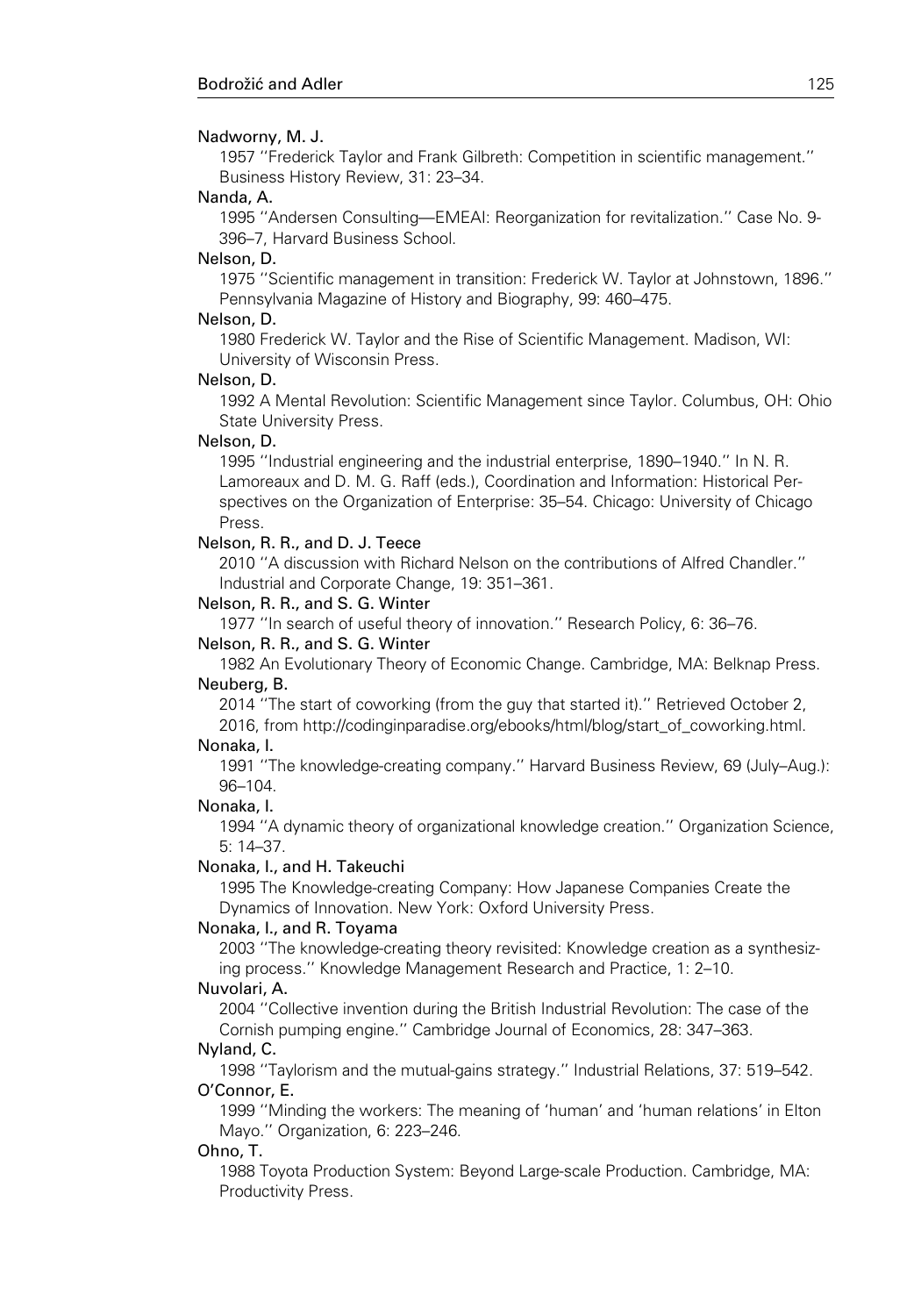Øvretveit, J., P. Bate, P. Cleary, S. Cretin, D. Gustafson, K. McInnes, H. McLeod et al. 2002 ''Quality collaboratives: Lessons from research.'' Quality and Safety in Health Care, 11: 345–351.

### Perez, C.

1994 ''Technical change and the new context for development.'' In L. Mytelka (ed.), South–South Co-operation in a Global Perspective: 55–87. Paris: OECD.

### Perez, C.

2002 Technological Revolutions and Financial Capital: The Dynamics of Bubbles and Golden Ages. Cheltenham, UK: Edward Elgar.

### Perez, C.

2007 ''Finance and technical change: A long-term view.'' In H. Hanusch and A. Pyka (eds.), Elgar Companion to Neo-Schumpeterian Economics: 775–799. Cheltenham, UK: Edward Elgar.

### Perez, C.

2010 ''Technological revolutions and techno-economic paradigms.'' Cambridge Journal of Economics, 34: 185–202.

### Piore, M. J., and C. F. Sabel

1984 The Second Industrial Divide: Possibilities for Prosperity. New York: Basic Books.

### Pollard, S.

1965 The Genesis of Modern Management: A Study of the Industrial Revolution in Great Britain. Cambridge, MA: Harvard Business Press.

### Prusak, L.

1997 Knowledge in Organizations. Resources for the Knowledge-based Economy. Boston: Butterworth-Heinemann.

### Rigby, D.

2001 ''Management tools and techniques: A survey.'' California Management Review, 43 (2): 139–160.

### Robinson, A. G., and D. M. Schroeder

1993 ''Training, continuous improvement, and human relations: The U.S. TWI programs and the Japanese management style.'' California Management Review, 35 (2): 35–57.

### Roethlisberger, F. J., and W. J. Dickson

1939 Management and the Worker: An Account of a Research Program Conducted by the Western Electric Company, Hawthorne Works, Chicago. Cambridge, MA: Harvard University Press.

### Rosenberg, N., and M. Trajtenberg

2004 ''A general-purpose technology at work: The Corliss steam engine in the latenineteenth-century United States.'' Journal of Economic History, 64: 61–99.

### Rudin, B.

1972 ''Industrial betterment and scientific management as social control,

1890–1920.'' Berkeley Journal of Sociology, 17: 59–77.

### Sahal, D.

1981 ''Alternative conceptions of technology.'' Research Policy, 10: 2–24.

### Scarbrough, H.

2002 ''The role of intermediary groups in shaping management fashion: The case of knowledge management.'' International Studies of Management and Organization, 32: 87–103.

### Scarbrough, H., and J. Swan

2001 ''Explaining the diffusion of knowledge management: The role of fashion.'' British Journal of Management, 12: 3–12.

### Schein, E. H.

1985 Organizational Culture and Leadership. San Francisco: Jossey-Bass.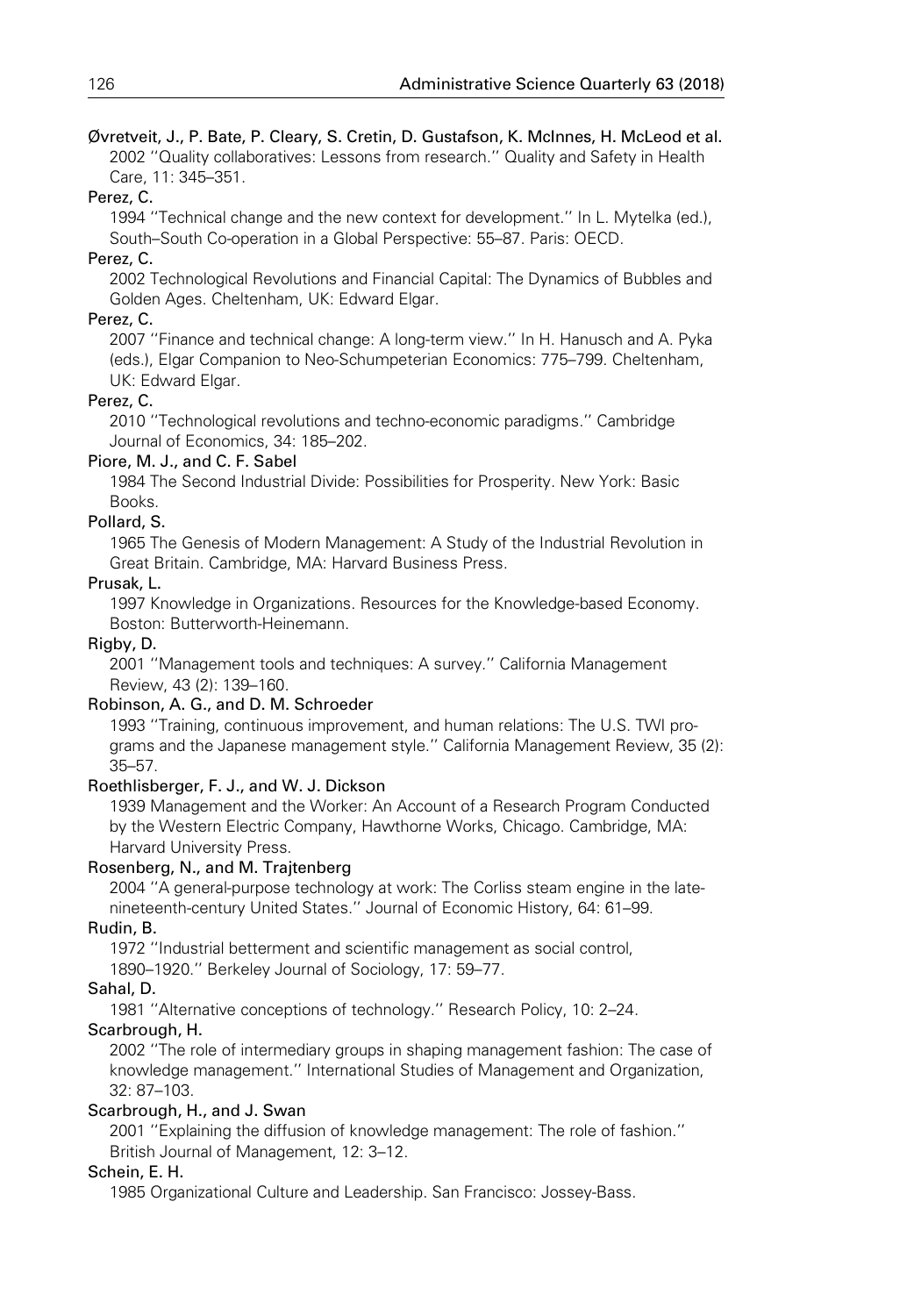2008 ''Evidence for the impact of quality improvement collaboratives: Systematic review.'' British Medical Journal, 336: 1491–1494.

#### Schumpeter, J. A.

1934 The Theory of Economic Development: An Inquiry into Profits, Capital, Credit, Interest and the Business Cycle, 2d ed. Cambridge, MA: Harvard University Press.

#### Schumpeter, J. A.

1939 Business Cycles: A Theoretical, Historical, and Statistical Analysis of the Capitalist Process, vols. 1–2. New York: McGraw-Hill.

#### Schumpeter, J. A.

1942 Capitalism, Socialism and Democracy. New York: Harper & Row.

#### Seidel, R.

1976 Denken—Psychologische Analyse Der Entstehung Und Lösung von Problemen. Texte zur kritischen Psychologie. Frankfurt: Campus Verlag.

#### Short, J. E., and N. Venkatraman

1992 ''Beyond business process redesign: Redefining Baxter's business network.'' Sloan Management Review, 34 (1): 7–21.

#### Sieloff, C. G.

1999 '''If only HP knew what HP knows': The roots of knowledge management at Hewlett-Packard.'' Journal of Knowledge Management, 3: 47–53.

#### Simsek, H., and K. S. Louis

1994 ''Organizational change as paradigm shift: Analysis of the change process in a large, public university.'' Journal of Higher Education, 65: 670–695.

#### Sloan, A. P.

1964 My Years with General Motors. New York: Doubleday & Company.

### Solow, R. M.

1987 ''We'd better watch out.'' New York Times Book Review (July 12): 36. Spender, J. C.

2005 ''An overview: What's new and important about knowledge management? Building new bridges between managers and academics.'' In S. E. Little and T. Ray (eds.), Managing Knowledge: An Essential Reader, 2d ed.: 127–154. Thousand Oaks, CA: Sage.

#### Sturgeon, T. J.

2002 ''Modular production networks: A new American model of industrial organization.'' Industrial and Corporate Change, 11: 451–496.

#### Suddaby, R., and R. Greenwood

2001 ''Colonizing knowledge: Commodification as a dynamic of jurisdictional expansion in professional service firms.'' Human Relations, 54: 933–953.

#### Suddaby, R., and R. Greenwood

2005 ''Rhetorical strategies of legitimacy.'' Administrative Science Quarterly, 50: 35–67.

#### Takeuchi, H., and I. Nonaka

1986 ''The new new product development game.'' Harvard Business Review, 64 (Jan.): 137–146.

#### Taylor, F. W.

1911 The Principles of Scientific Management. New York: Harper & Brothers. Thompson, M. P. A.

2004 ''Confessions of an IS consultant, or, the limitations of structuration theory.''

Research Paper No. 2004/1, Judge Institute of Management, Cambridge University. Thorngate, W.

1976 '''In general' vs. 'it depends': Some comments on the Gergen–Schlenker debate.'' Personality and Social Psychology Bulletin, 2: 404–410.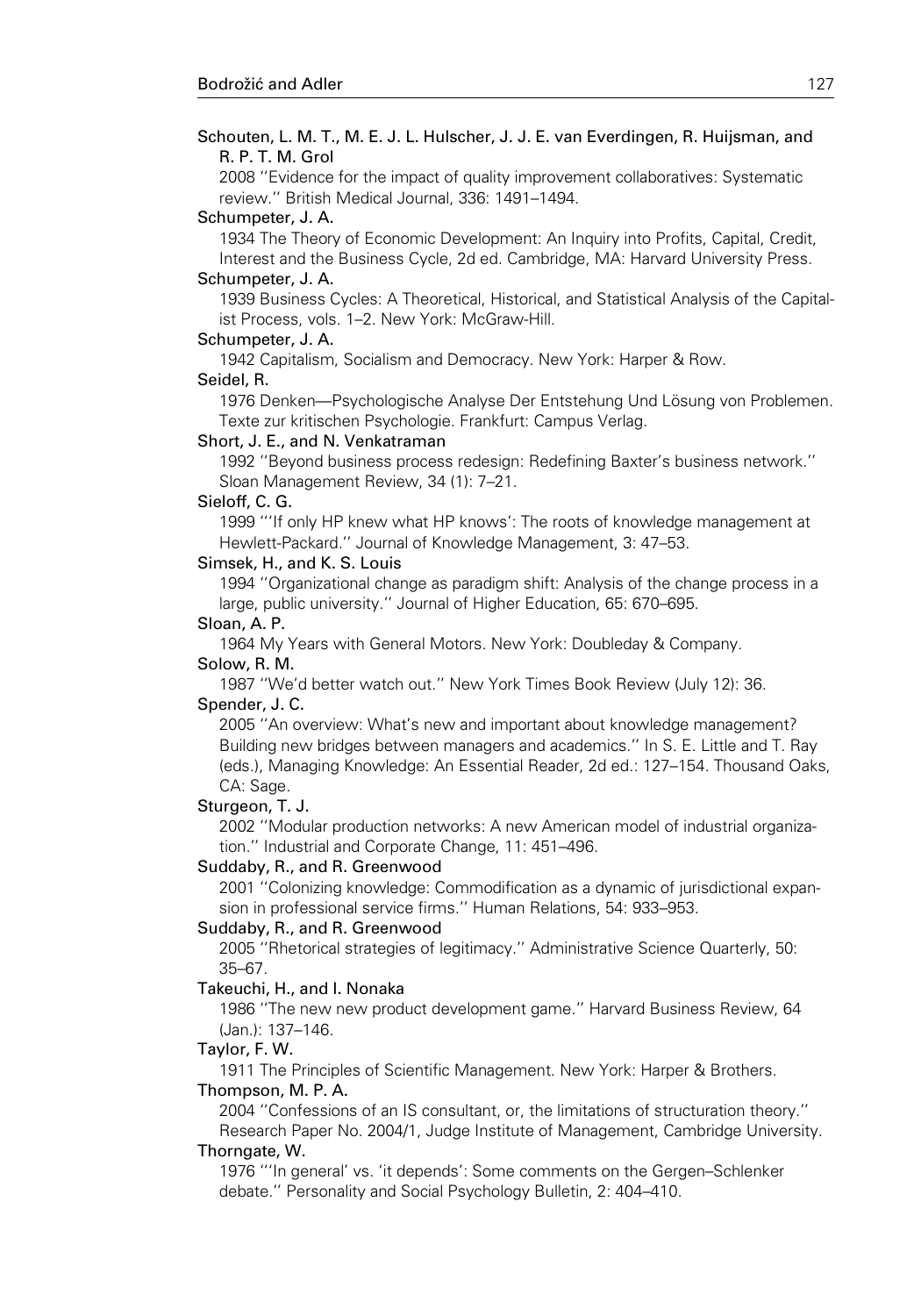### Tolman, W. H.

1909 Social Engineering: A Record of Things Done by American Industrialists Employing Upwards of One and One-Half Million of People. New York: McGraw.

### Trist, E. L., and K. W. Bamforth

1951 ''Some social and psychological consequences of the longwall method of coalgetting.'' Human Relations, 4: 1–38.

### Tylecote, A.

1992 The Long Wave in the World Economy: The Current Crisis in Historical Perspective. London: Routledge.

### Utterback, J. M., and W. J. Abernathy

1975 ''A dynamic model of process and product innovation.'' Omega, 3: 639–656.

### Utterback, J. M., and F. F. Suárez

1993 ''Innovation, competition, and industry structure.'' Research Policy, 22: 1–21.

### Van de Ven, A. H.

1999 The Innovation Journey. New York: Oxford University Press.

### Van de Ven, A. H.

2007 Engaged Scholarship: A Guide for Organizational and Social Research. Oxford: Oxford University Press.

### Van de Ven, A. H., and P. E. Johnson

2006 ''Knowledge for theory and practice.'' Academy of Management Review, 31: 802–821.

### Venkatraman, N.

1991 ''IT-induced business reconfiguration.'' In M. S. Scott Morton (ed.), The Corporation of the 1990s: Information Technology and Organizational Transformation: 122–158. New York: Oxford University Press.

### Volberda, H. W., F. A. J. V. D. Bosch, and O. R. Mihalache

2014 ''Advancing management innovation: Synthesizing processes, levels of analysis, and change agents.'' Organization Studies, 35: 1245–1264.

### von Hippel, E., and M. Tyre

1996 ''The mechanics of learning by doing: Problem discovery during process machine use.'' Technology and Culture, 37: 312–329.

### Vygotsky, L. S.

1978 Mind in Society. Cambridge, MA: Harvard University Press.

### War Manpower Commission

1945 The Training within Industry Report 1940–1945.'' Washington, DC: War Manpower Commission, Bureau of Training.

### Ward, J. A.

1975 ''Power and accountability on the Pennsylvania Railroad, 1846–1878.'' Business History Review, 49: 37–59.

### Weick, K. E.

1999 ''Theory construction as disciplined reflexivity: Tradeoffs in the 90s.'' Academy of Management Review, 24: 797–806.

### Wenger, E., R. A. McDermott, and W. Snyder

2002 Cultivating Communities of Practice: A Guide to Managing Knowledge. Boston: Harvard Business School Press.

### Wenger, E., and W. Snyder

2000 ''Communities of practice: The organizational frontier.'' Harvard Business Review, 78 (Jan.): 139–146.

### Winter, S. G.

2000 ''Organizing for continuous improvement. Evolutionary theory meets the quality revolution.'' In R. E. Cole and W. R. Scott (eds.), The Quality Movement and Organization Theory: 49–66. Thousand Oaks, CA: Sage.

### Winter, S. G., and G. Szulanski

2001 ''Replication as strategy.'' Organization Science, 12: 730–743.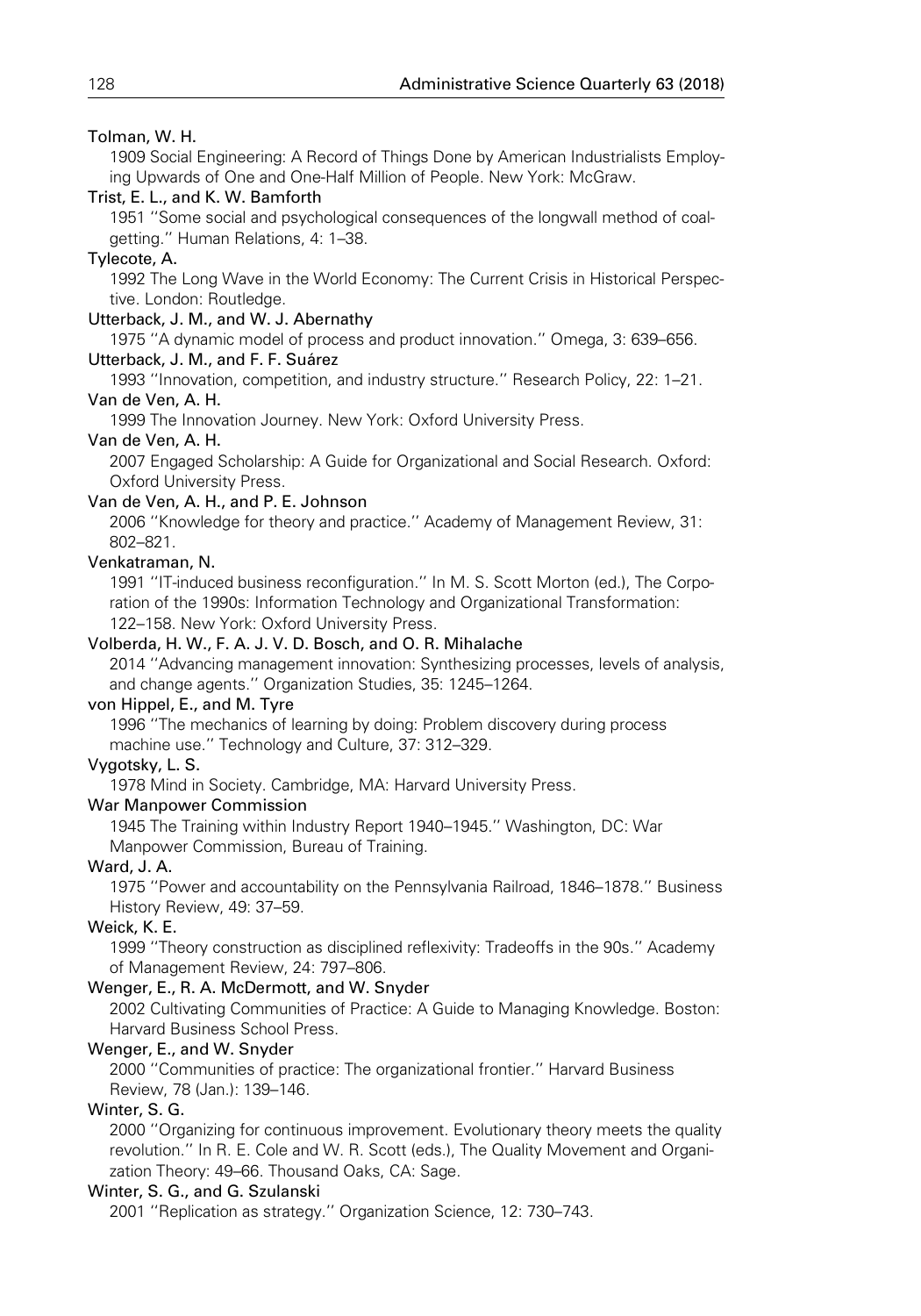### Womack, J. P., D. T. Jones, and D. Roos

1990 The Machine That Changed the World. New York: Rawson Associates. Woodward, J.

1965 Industrial Organization: Theory and Practice. New York: Oxford University Press.

#### Wren, D. A., and R. G. Greenwood

1998 Management Innovators: The People and Ideas That Have Shaped Modern Business. Oxford: Oxford University Press.

### Yates, J.

1989 Control through Communication: The Rise of System in American Management. Baltimore, MD: John Hopkins University Press.

#### Zuboff, S.

1988 In the Age of the Smart Machine: The Future of Work and Power. New York: Basic Books.

### Authors' Biographies

Zlatko Bodrožić is a lecturer in information management in the Leeds University Business School, Leeds, LS2 9JT, UK (e-mail: Z.Bodrozic@leeds.ac.uk). His current research focuses on the evolution of organizational paradigms and management models. His Ph.D. was in work and organizational sciences from the University of Helsinki, Finland.

Paul S. Adler holds the Harold Quinton Chair in Business Policy in the Department of Management and Organization at the Marshall School of Business, University of Southern California, Los Angeles, CA 90089-0808 (e-mail: padler@usc.edu). His current research focuses on organization design and the political economy of environmental sustainability. His Ph.D. was in economics and management from the University of Picardie, France.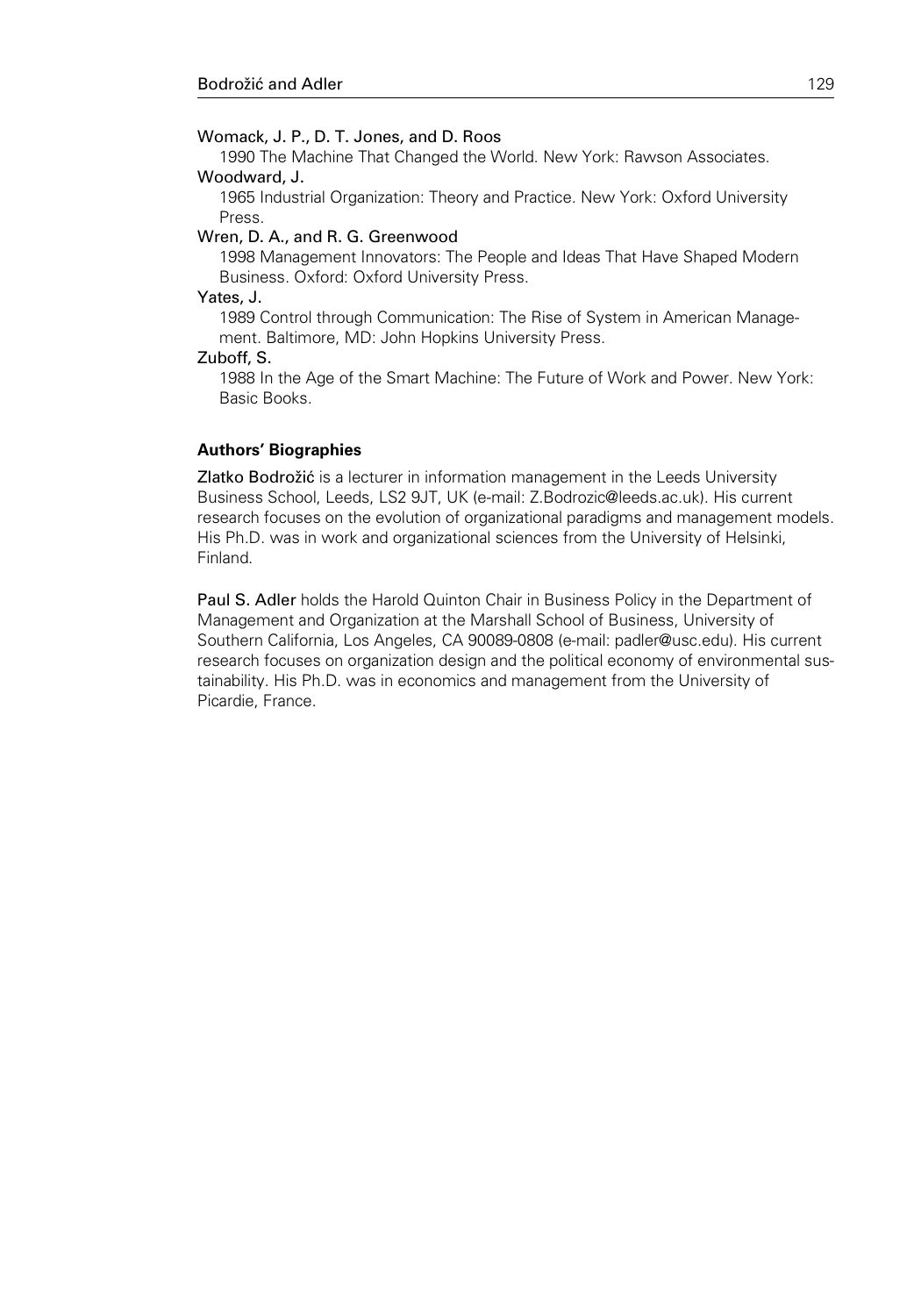### **ONLINE APPENDIX**

### **Historical Evolution of Management Models: Key Sources**

A considerable literature focuses on individual management models as they emerged in the U.S. railroads, and their line-and-staff management model was discussed by Chandler (1965, 1977) and industrial betterment by Brandes (1976), Jacoby (1985), and Nelson (1975). Taylor's (1911) scientific management, the dominant model during the first half of the twentieth century, has been the object of many studies (e.g., Aitken, 1960; Nelson, 1980, 1992; Kreis, 1992; Kanigel, 2005; Wren, 2005; Nyland, Bruce, and Burns, 2014). Several studies (e.g., Gillespie, 1991; Wren, 2005; Bruce and Nyland, 2011; Hassard, 2012) analyzed the relationship between the human relations model (Roethlisberger and Dickson, 1939) and scientific management. General Motors and its multidivisional form inspired the preeminent model of U.S. companies in the second half of the twentieth century, strategy-and-structure, which has been analyzed by several famous texts (Drucker, 1946; Chandler, 1962; Sloan, 1964). Guillén (1994: ch. 2) traced the evolution from scientific management to human relations and strategy-and-structure. Several studies have analyzed the relationship between this last model and the subsequent emergence of quality and culture concepts in U.S. industry (e.g., Dertouzos, Lester, and Solow, 1989; Womack, Jones, and Roos, 1990; Cole, 1999). Several authors have argued that we now live in an age in which internal and external networks are interconnected by information technology– supported work and information flows (e.g., Nohria and Eccles, 1992; Castells, 1996): business process reengineering inaugurated what we call the business process model that captured some of the potential of these new technologies (Hammer, 1990; Hammer and Champy, 1993). More recently, the focus has shifted to knowledge management as a possible alternative model (Nonaka, 1994; Nonaka and Takeuchi, 1995; Prusak, 1997; Davenport and Prusak, 1998;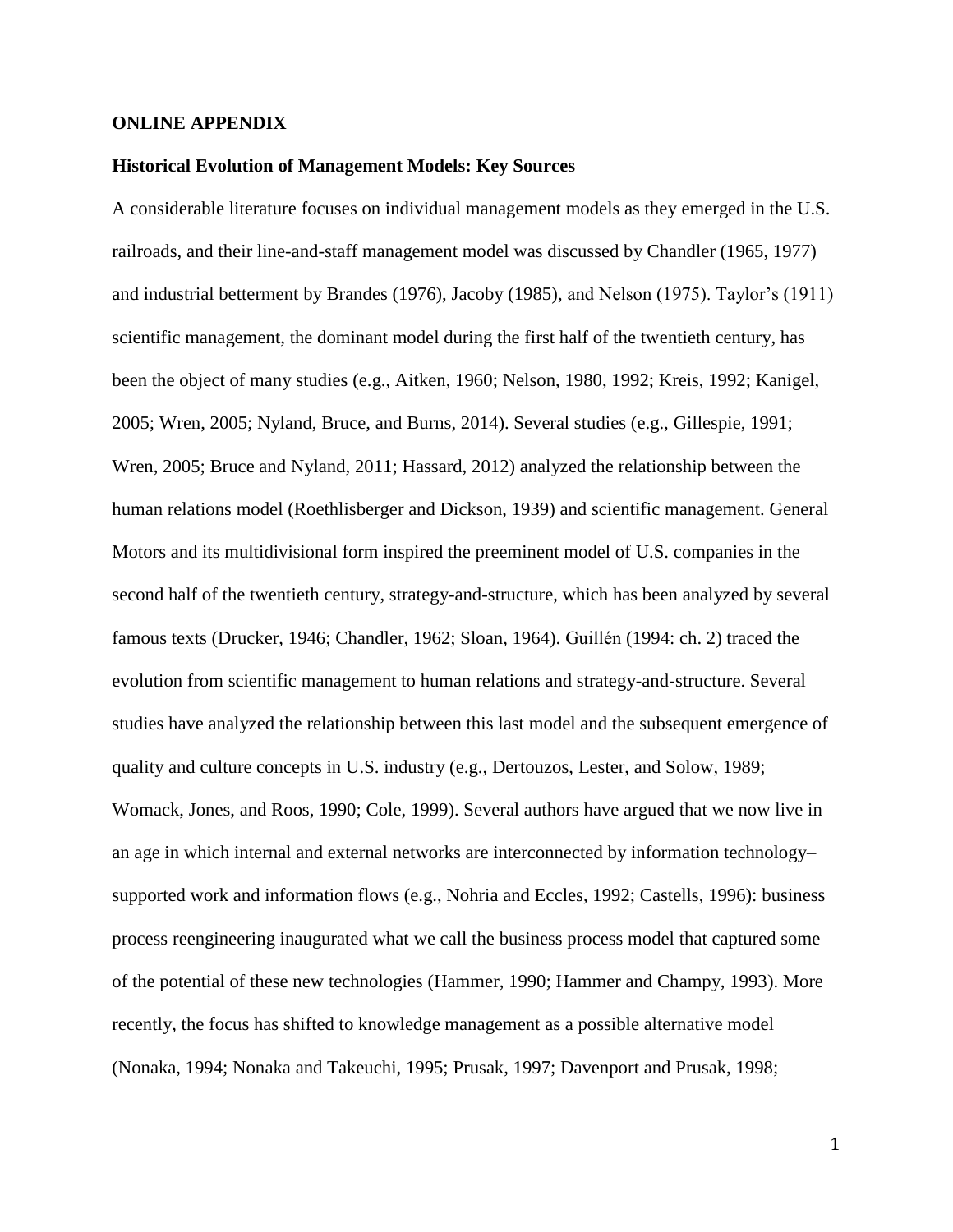Scarbrough and Swan, 2001; Davenport, Prusak, and Wilson, 2003).

Labor process theory grounds an important strand of scholarship on the history of these management models, although it offers only modest insights into the evolution of their specific content. The underlying assumption in this work is that insofar as the employment contract is incomplete, workers' and executives' interests are starkly opposed in determining the delivery of labor services; the conflict over work intensity is therefore the main determinant of work organization (Braverman, 1976). Under competitive and profitability pressure, managers develop and adopt new technologies; they respond to workers' struggles over work intensity by developing ever-more-refined systems of labor control, which diffuse where workers lack the capacity to resist. Whereas Braverman (1976) posited a simple contrast between the direct entrepreneurial control that predominated in the nineteenth century and the family of scientific management techniques that proliferated in the twentieth, later work in this stream of scholarship suggested greater complexity. Edwards (1979) saw a shift from direct control to a variable combination of technical control via the assembly line and bureaucratic control based on internal labor markets (the latter emerging in conjunction with the human relations model). Barker (1993) interpreted the quality-management model as a new, concertive control system. Burawoy (1985) saw the main sequence going from market despotism (Edwards' direct control) to hegemonic control (Edwards' bureaucratic control) and most recently to a neo-liberal system of "hegemonic despotism."

As Barley and Kunda (1992) noted, for the main part this labor process tradition sees the evolution of management models as following a sequence that can be described in terms of Etzioni's (1961) typology of control, going from coercive to utilitarian to normative forms of control. Others have added nuance to this view. Littler (1982) highlighted the importance in the

2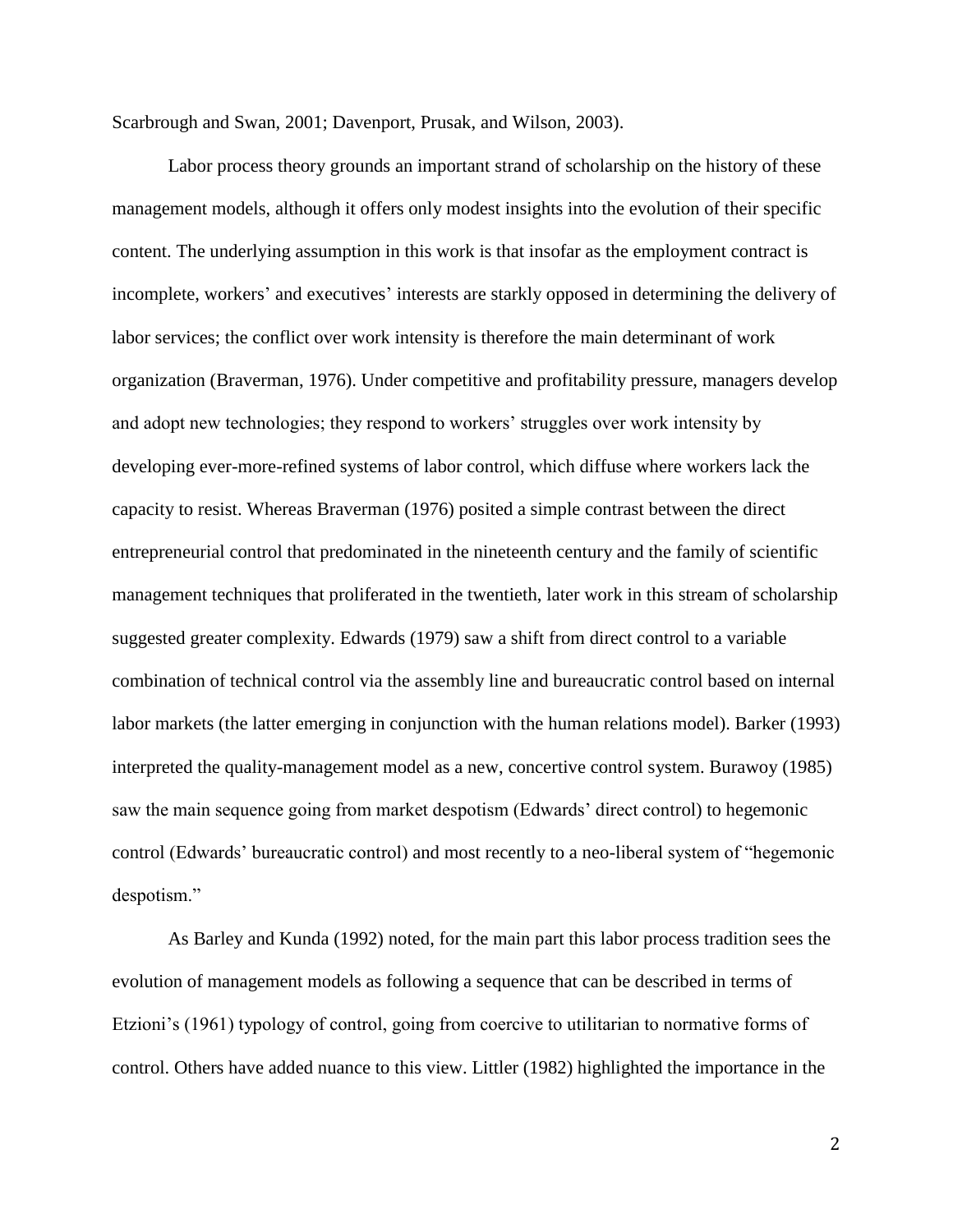nineteenth century of internal contracting as an alternative to direct control. Friedman (1977) argued that a strategy of "responsible autonomy" was an enduring alternative to direct managerial control and scientific management. Jacoby (1985) made a similar argument with respect to the "welfarist" tradition of non-union employment relations. From this literature, we take the idea that the struggle over work intensity influences forms of work organization and models of management, but studies on labor control offer little further insight into the evolution of the content of the successive models.

### **A Neo-Schumpeterian Foundation: Perez's Influence**

Perez (2010: 190) wrote this about the shift in focus that brings technological revolutions to center stage in developing a theory of causal connections among management models:

It should be noted that this concept of great surges represents a break with both Kondratiev's and Schumpeter's notion of long waves (Kondratiev, 1935; Schumpeter, 1939). For them, the focus is on the upswings and downswings in economic growth. Although Schumpeter clearly ascribes such waves to technological revolutions while Kondratiev does not commit himself to any particular causal factor, they are both trying to explain long-term variations in gross domestic product (GDP) and other economic aggregates. What this author proposed (Perez, 2002: 60–67, 2007: 783–786) was to focus instead on explaining the process of diffusion of each technological revolution and on its transformative effects on all aspects of the economy and society, including among them the impact on rhythms of economic growth. This re-orientation has resulted in a different dating of the surges (as opposed to those of the traditional long waves) and in identifying a different set of regularities in the patterns of diffusion. . . .

Fagerberg (2003) provided an overview of evolutionary economics that situates Perez

alongside Schumpeter and other long-wave theorists, work on systems of innovation, Nelson and Winter (1982), and other strands. Tylecote (1992) offered a parallel periodization of long waves along with critical commentary on Perez's theory. Silverberg (2007) added a skeptical review of efforts to interpret these waves as cycles with any necessary periodicity. Perez's (2002, 2010) account has the merit of not requiring any strong theory about the linkage between technoeconomic paradigms and macro-economic waves, nor any strong theory about the timing of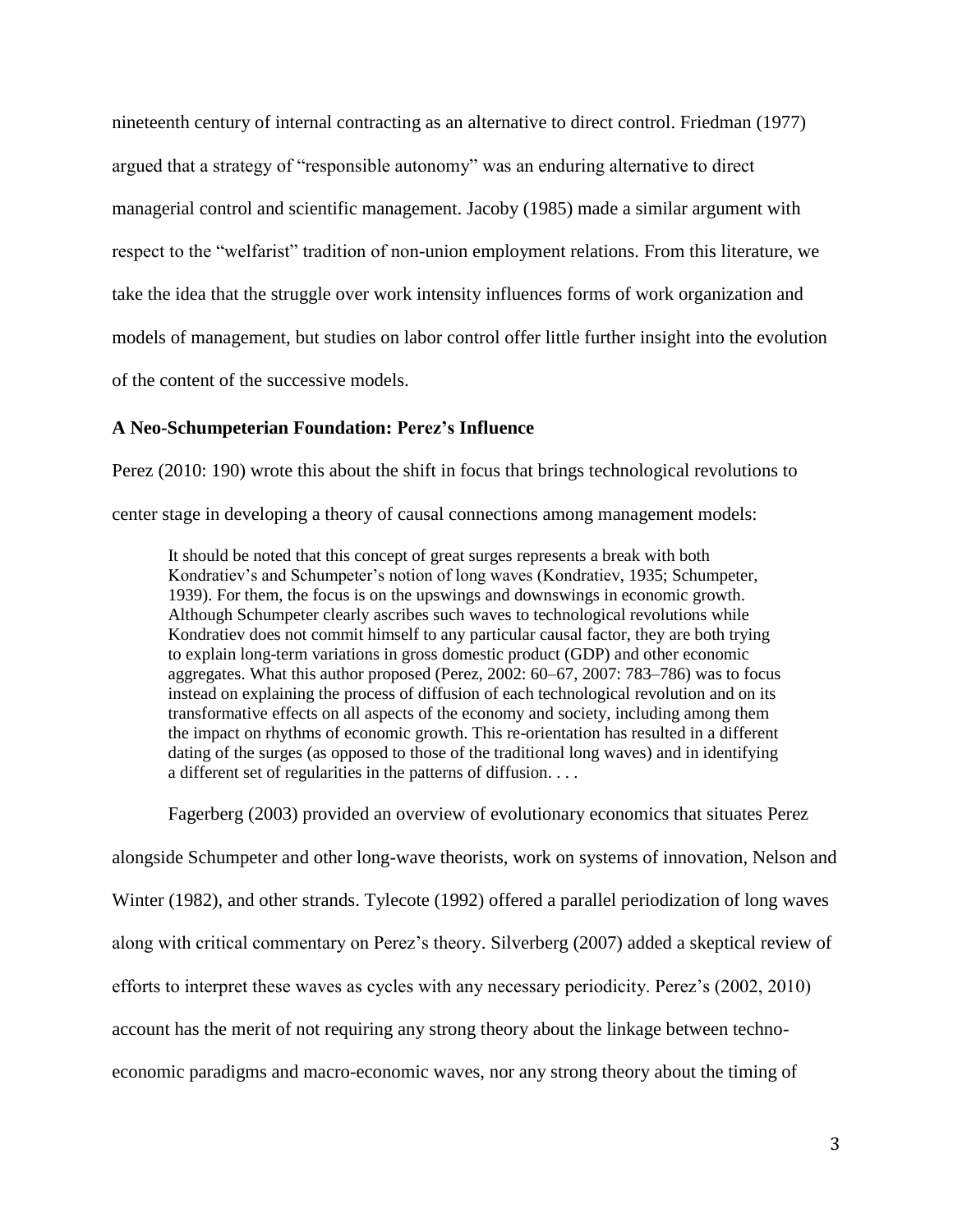revolutions themselves.

Perez's work (2002, 2007, 2010) offered a detailed account of the periods of a technological revolution. She argued that during the installation period of a technological revolution, while the rest of the economy cannot absorb the new techno-economic paradigm, enthusiasm prevails in the new core industries. As a result, she argues, investors crowd into the leading industries to fund the exciting new opportunities, and any existing regulatory constraints are deliberately weakened to encourage more investments. The result is typically a financial bubble—whence the "canal mania" of the 1790s, the "railroad mania" of the 1840s and early 1850s, the "roaring 1920s," and the "Internet bubble" of the 1990s and 2000s. The installation period thus typically culminates in a major financial and socio-economic crisis, which also represents an inflexion point in the wave of paradigm change. After the crisis is resolved, we see a return to economic stability and macro-economic growth, the re-regulation and re-stabilization of the financial markets, and the paradigm moves into the deployment phase, reaching across the broader industrial landscape.

### **Beyond Cultural Antinomies**

Instead of a pendulum swinging between cultural antinomies of rational and normative models, our historical account suggests an asymmetrical, dialectical process. The first, rational type of model is generated in response to the emergence of a technological revolution and therefore is marked by the specific features of that revolution. The second, normative type emerges in reaction to the dysfunctions of this initial response and is marked by both the underlying technological features of that revolution and the organization misfits generated by the initial response. We offer some further textual evidence of this interpretation of the secondary cycles in table A1.

4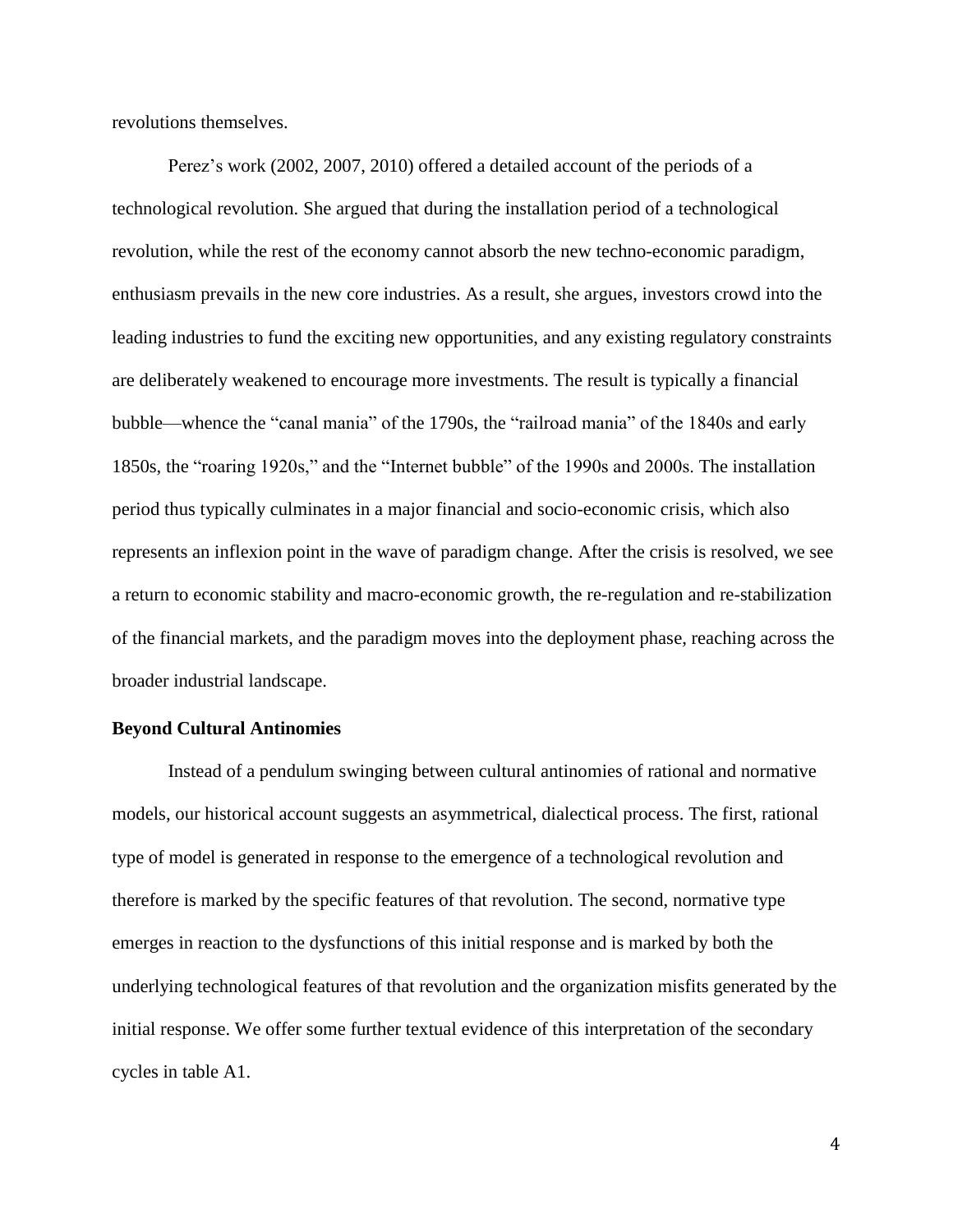The cumulative effect of this dialectical process is portrayed in figure A1, which shows the interconnect between technological revolutions, waves of change in organizational paradigms, primary and second cycles of model development, and phases within those cycles, as well as the hypothesized longer-term socialization trend that was outlined in the Discussion. The figure offers only a simplified representation, of course: as described in the main text, each wave had its own characteristics; cycles were overlapping and increasingly integrated over time; phases were interrelated, overlapping and non-linear; and the overall trend is disruptable, reversible, and open-ended.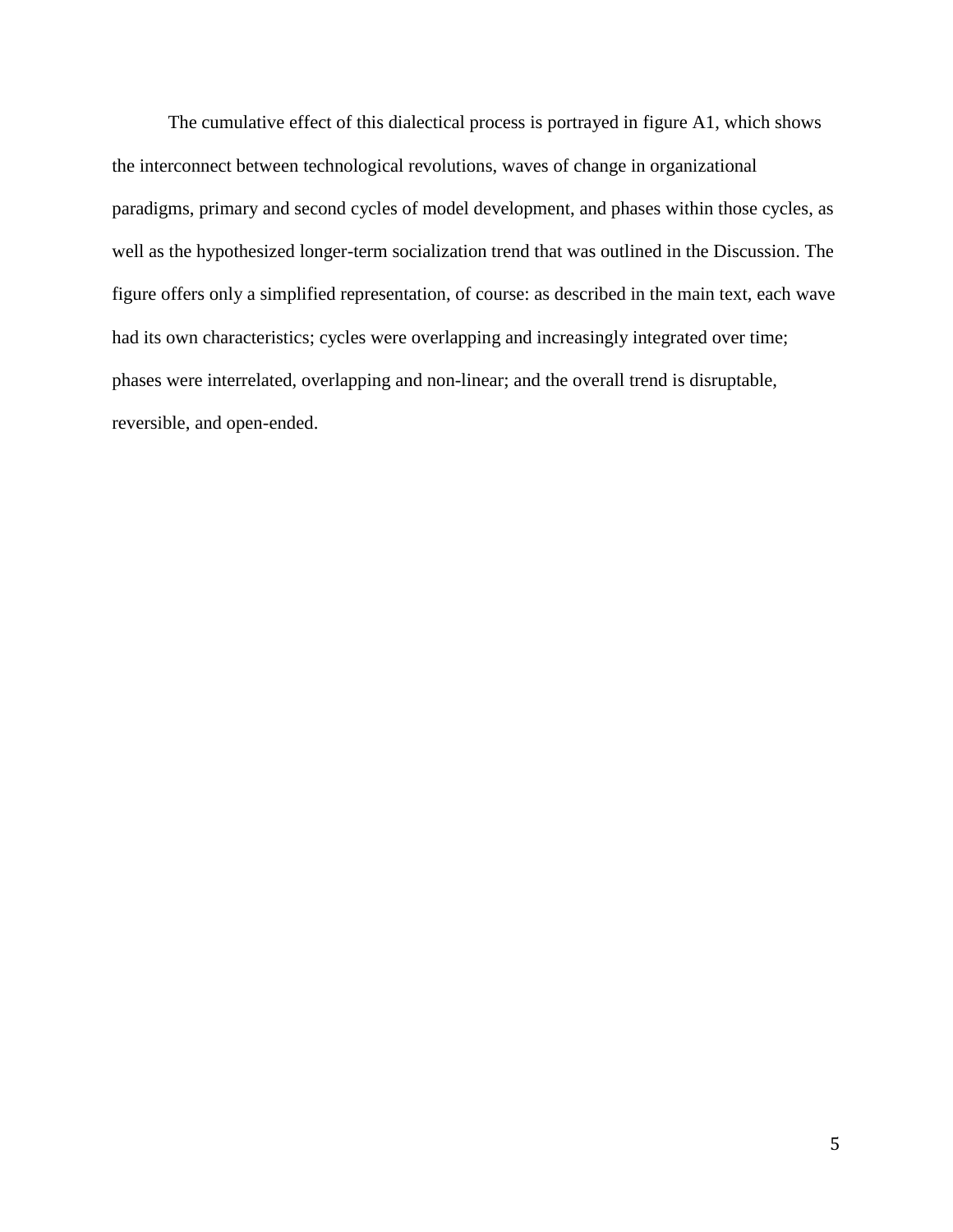**Figure A1. Revolutions, paradigms, and models over time.**

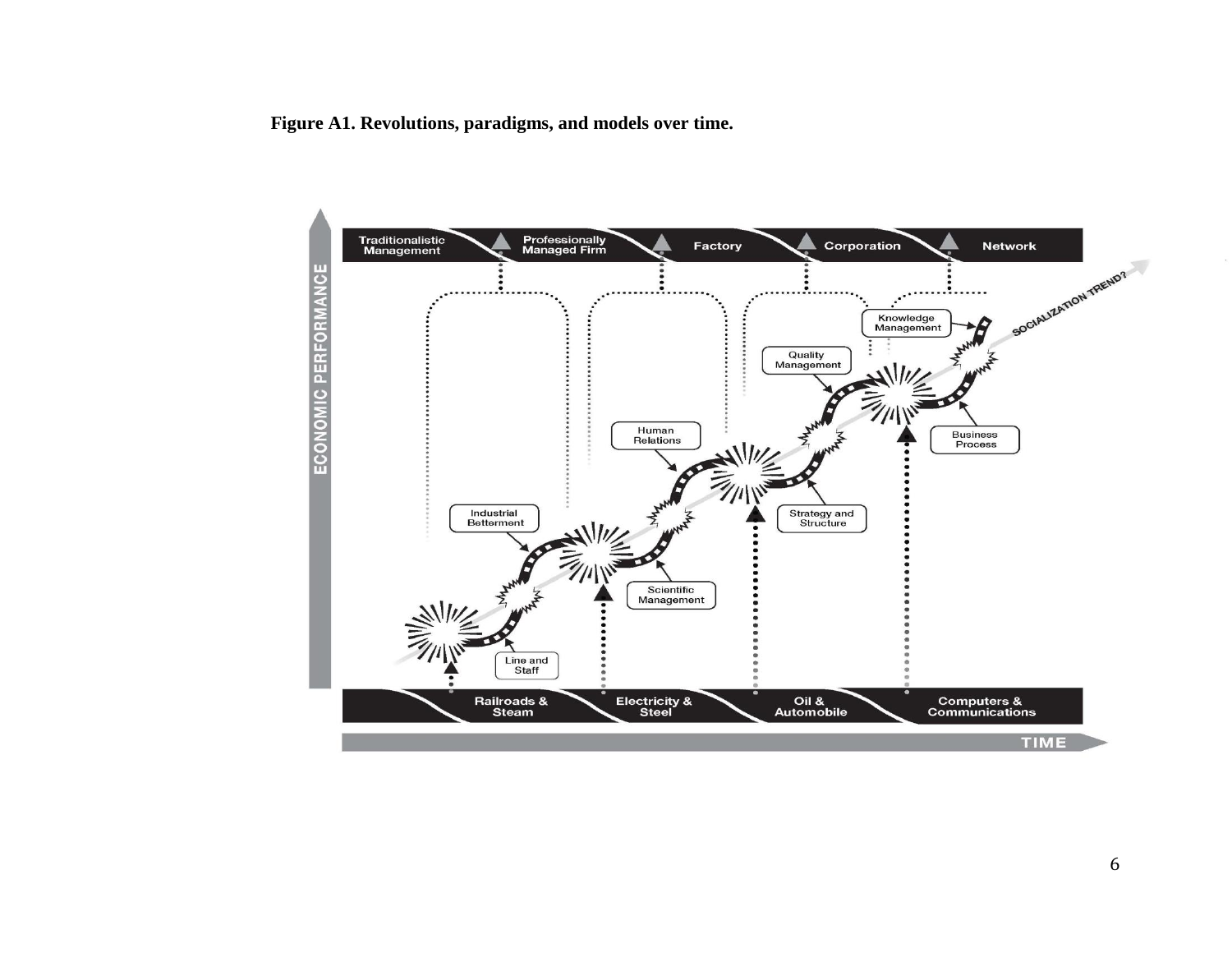| Primary,<br>paradigm-<br>revolutionizing | <b>Key dysfunctions</b>                                                                                                        | Secondary,<br>paradigm-<br>balancing model's<br>solution to the                                                                                        |                                                                                                                                                                                                                                                                                                                                                                                                                                                                                                                                                                                                                                                                                                                                                                                                                                                                                                                                                                                                                                                                                                                                                                                                                |
|------------------------------------------|--------------------------------------------------------------------------------------------------------------------------------|--------------------------------------------------------------------------------------------------------------------------------------------------------|----------------------------------------------------------------------------------------------------------------------------------------------------------------------------------------------------------------------------------------------------------------------------------------------------------------------------------------------------------------------------------------------------------------------------------------------------------------------------------------------------------------------------------------------------------------------------------------------------------------------------------------------------------------------------------------------------------------------------------------------------------------------------------------------------------------------------------------------------------------------------------------------------------------------------------------------------------------------------------------------------------------------------------------------------------------------------------------------------------------------------------------------------------------------------------------------------------------|
| model                                    | of primary model                                                                                                               | dysfunctions                                                                                                                                           | <b>Supporting text</b>                                                                                                                                                                                                                                                                                                                                                                                                                                                                                                                                                                                                                                                                                                                                                                                                                                                                                                                                                                                                                                                                                                                                                                                         |
| Line-and-staff                           | Growing gap<br>between the<br>management and<br>the worker,<br>arduous living and<br>working<br>conditions, strikes            | Industrial<br>betterment:<br>Establish welfare<br>secretary (or<br>social secretary)<br>to address<br>grievances of<br>workers and<br>prevent strikes  | "In the old times master and man lived and worked together; there was a daily<br>point of contact, a continuous personal touch. Today all is changed the<br>personal touch, the point of contact has been lost. However, our<br>American industrialists are beginning to realize that an intelligent regard and<br>a tactful care for the labor part of the business is not only right, but a large<br>factor in industrial peace and contentment. The problem which confronts<br>the social secretary is how to improve the conditions of life and labor for the<br>individual, not only in the factory and workshop where he spends the greater<br>part of his working day but in his home and all other relations in which he<br>meets his fellowmen." (Tolman, 1909: 48–50)                                                                                                                                                                                                                                                                                                                                                                                                                                |
| Scientific<br>management                 | High turnover and<br>low morale of<br>workers due to<br>management<br>control over how<br>and how fast tasks<br>were performed | Human relations:<br>Influence individual<br>workers' attitudes<br>to (re-)create<br>greater harmony<br>and sense of<br>community within<br>the company | " pessimistic reveries, which culminate in disorder and unrest<br>(absenteeism, high labor turnover, strikes) are relatively easily controlled<br>provided that the management has a means of discovering the nature of its<br>cause The investigation of individual situations is more satisfactory than<br>the inquiry into general or departmental situation. In by far the greater<br>number of cases there is some unsatisfactory circumstance, usually of<br>personal history or private life, which is a habitual topic of dispersed<br>thinking or revery. Any monotony of occupation or unpleasantness in work<br>tends to extend and emphasize this thinking whenever pessimistic<br>reflection emerges, the effect on productive efficiency is striking and<br>immediate In a sense, this work involves an extension of that begun by<br>the pioneer, whose name is honored by this society. Taylor confined his<br>attention, upon the whole, to the irrelevant synthesis or mistaken<br>coordination in our muscular apparatus. There is an urgent need to extend<br>this inquiry to discover what irrelevant syntheses of emotions and ideas are<br>imposed upon workers." (Mayo, 1924: 255–259) |

# **Table A1. Secondary Cycles and Their Motivating Problems**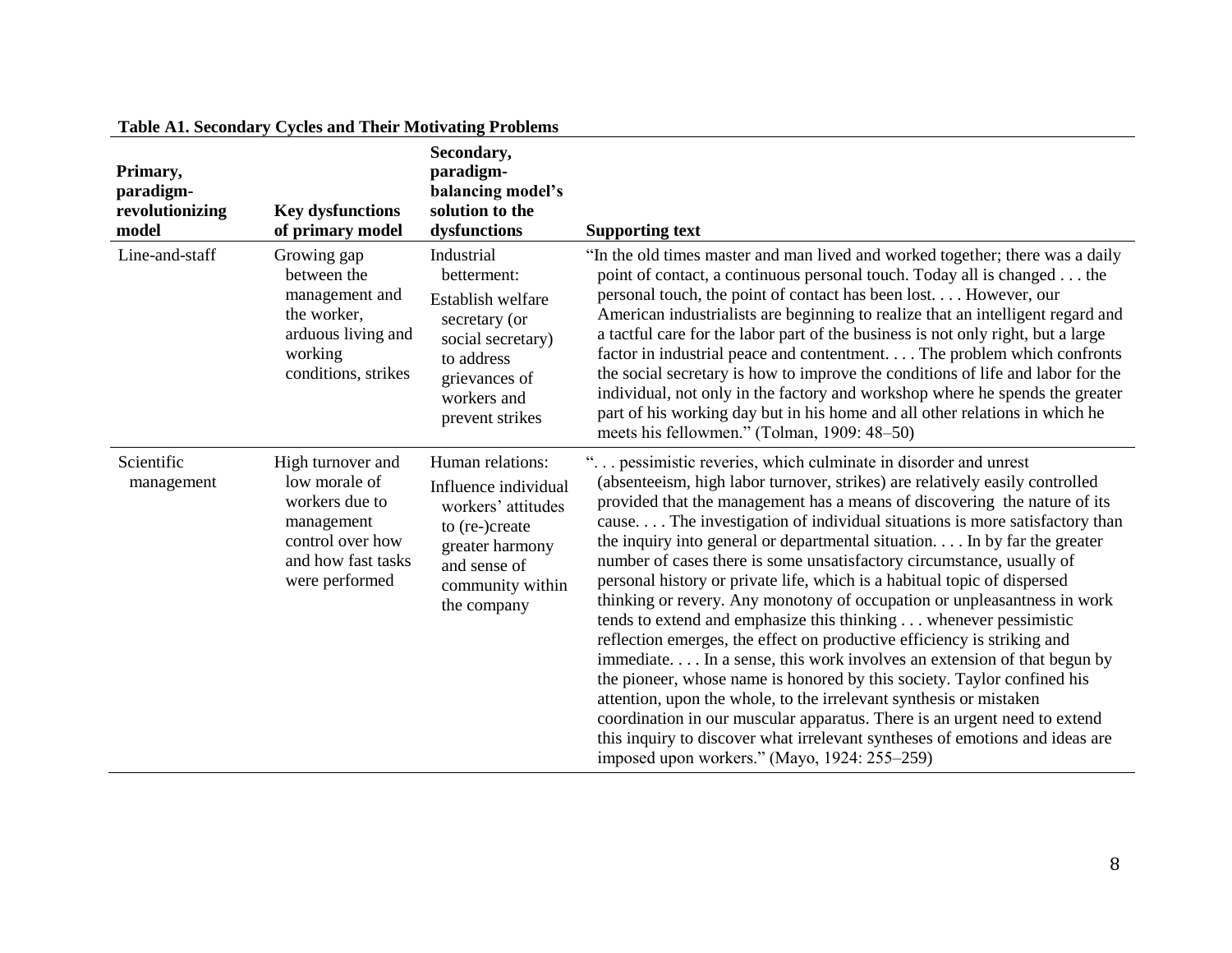| Primary,<br>paradigm-<br>revolutionizing<br>model | <b>Key dysfunctions</b><br>of primary model                                                                                                                  | Secondary,<br>paradigm-<br>balancing model's<br>solution to the<br>dysfunctions                                                  | <b>Supporting text</b>                                                                                                                                                                                                                                                                                                                                                                                                                                                                                                                                                                                                                                                                                                                                                                                                                                                                                          |
|---------------------------------------------------|--------------------------------------------------------------------------------------------------------------------------------------------------------------|----------------------------------------------------------------------------------------------------------------------------------|-----------------------------------------------------------------------------------------------------------------------------------------------------------------------------------------------------------------------------------------------------------------------------------------------------------------------------------------------------------------------------------------------------------------------------------------------------------------------------------------------------------------------------------------------------------------------------------------------------------------------------------------------------------------------------------------------------------------------------------------------------------------------------------------------------------------------------------------------------------------------------------------------------------------|
| Strategy-and-<br>structure                        | Poor quality and<br>service, low<br>worker<br>involvement, lack<br>of cooperation<br>and political<br>gamesmanship                                           | Quality<br>management:<br>Train and involve<br>teams to assure<br>higher quality                                                 | "The evidence is overwhelming that in the case of the color TV set, the<br>Japanese do a more complete scrub down than do their competitors in the<br>West In the West, the scrub down is less complete and the<br>manufacturers are usually aware that the quality problems have not been<br>fully solved. However, the decision is nearly always to go to market anyway<br>because of the pressures of the schedule Manufacture is done by a few<br>large companies. Marketing is done mainly by numerous independent<br>distributors and retailers. Repair service is done mainly by numerous<br>independent repair shops. In Japan, as in the West, manufacture is also done<br>by a few large companies. However, marketing is done mainly by captive<br>markets controlled by these same manufacturers. In addition, service shop<br>networks are owned by the large manufacturers." (Juran, 1978: 11–13) |
| <b>Business process</b>                           | Risks to the fabric<br>of collective tacit<br>knowledge among<br>experienced<br>employees and to<br>the innovation-<br>generating<br>capacity of the<br>firm | Knowledge<br>management:<br>Strengthen and<br>deploy the<br>knowledge-<br>producing<br>capacity of<br>communities of<br>practice | "Of course, the real creators of reengineering weren't consultants or<br>academics. They were real people with real problems to fix<br>experimenting with new uses of information technology to link processes<br>that cut across functional boundaries. The rock that reengineering has<br>foundered on is simple: people. Reengineering treated the people inside<br>companies as if they were just so many bits and bytes, interchangeable parts<br>to be reengineered. But no one wants to 'be reengineered.' No one wants to<br>hear dictums like, 'Carry the wounded but shoot the stragglers'—language<br>that makes workers feel like prisoners of war putting the company's<br>veterans through their paces like they're just another group of idiots who<br>'can't think out of the box." (Davenport, 1995: 70–71)                                                                                    |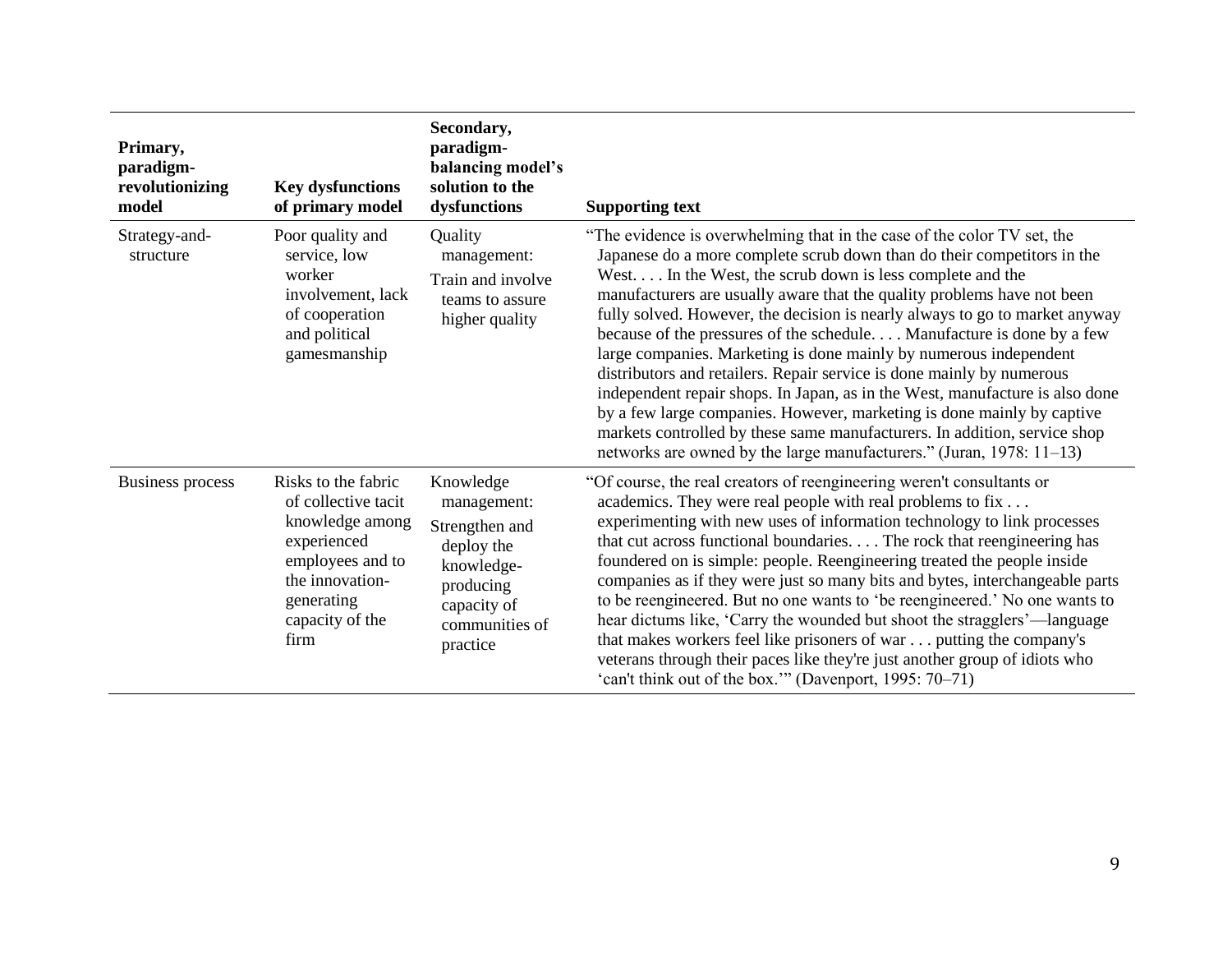# **REFERENCES**

Aitken, H. G. J.

1960 Scientific Management in Action: Taylorism at Watertown Arsenal, 1908–1915. Princeton, NJ: Princeton University Press.

Barker, J. R.

1993 "Tightening the iron cage: Concertive control in self-managing teams." Administrative Science Quarterly, 38: 408–437.

Barley, S. R., and G. Kunda

1992 "Design and devotion: Surges of rational and normative ideologies of control in managerial discourse." Administrative Science Quarterly, 37: 363–399.

Brandes, S. D. 1976 American Welfare Capitalism, 1880–1940. Chicago: University of Chicago Press.

Braverman, H.

1976 Labor and Monopoly Capital: The Degradation of Work in the Twentieth Century. New York: Monthly Review.

Bruce, K., and C. Nyland 2011 "Elton Mayo and the deification of human relations." Organization Studies, 32: 383–405.

Burawoy, M. 1985 The Politics of Production: Factory Regimes under Capitalism and Socialism. London: Verso.

Castells, M.

1996 The Rise of the Network Society: The Information Age: Economy, Society, and Culture, vol. 1. Oxford: Blackwell.

Chandler, A. D.

1962 Strategy and Structure: Chapters in the History of the Industrial Enterprise. Cambridge, MA: MIT Press.

Chandler, A. D. 1965 The Railroads: The Nation's First Big Business. New York: Harcourt, Brace & World.

Chandler, A. D.

1977 The Visible Hand: The Managerial Revolution in American Business. Cambridge, MA: Harvard University Press.

Cole, R. E.

1999 Managing Quality Fads: How American Business Learned to Play the Quality Game. New York: Oxford University Press.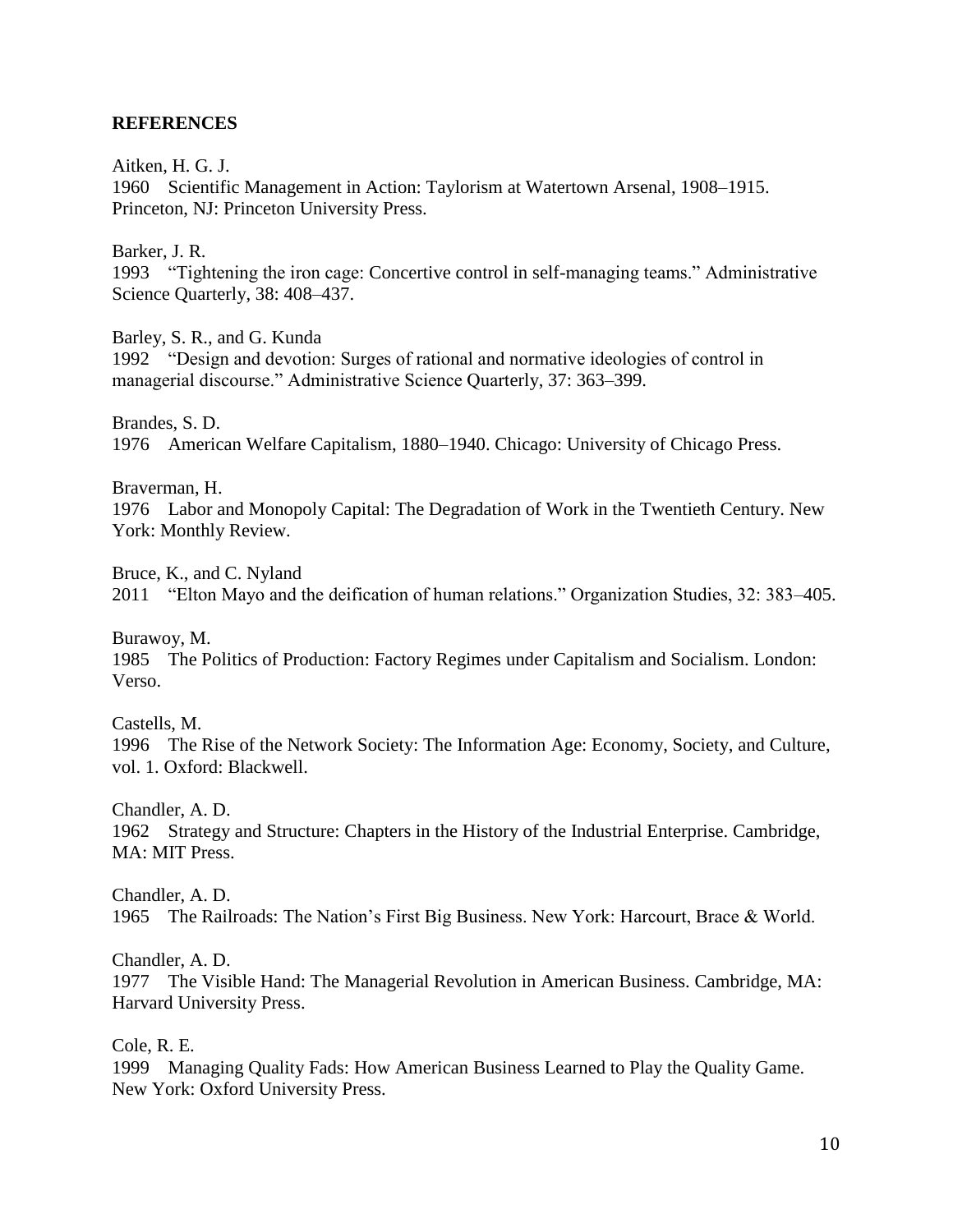Davenport, T. H. 1995 "The fad that forgot people." Fast Company, 1: 70–74.

Davenport, T. H., and L. Prusak

1998 Working Knowledge: How Organizations Manage What They Know. Boston: Harvard Business School Press.

Davenport, T. H., L. Prusak, and H. J. Wilson 2003 What's the Big Idea? Creating and Capitalizing on the Best Management Thinking. Boston: Harvard Business Press.

Dertouzos, M. L., R. K. Lester, and R. M. Solow 1989 Made in America: Regaining the Productive Edge. Cambridge, MA: MIT Press.

Drucker, P. F.

1946 Concept of the Corporation. New York: John Day Company.

Edwards, R. C.

1979 Contested Terrain: The Transformation of the Workplace in the Twentieth Century. New York: Basic Books.

Etzioni, A.

1961 A Comparative Analysis of Complex Organizations: On Power, Involvement, and Their Correlates. New York: Free Press.

Fagerberg, J.

2003 "Schumpeter and the revival of evolutionary economics: An appraisal of the literature." Journal of Evolutionary Economics, 13: 125–159.

Friedman, A. L. 1977 Industry and Labour: Class Struggle at Work and Monopoly Capitalism. London: Macmillan.

Gillespie, R.

1991 Manufacturing Knowledge: A History of the Hawthorne Experiments. Cambridge: Cambridge University Press.

Guillén, M. F.

1994 Models of Management: Work, Authority, and Organization in a Comparative Perspective. Chicago: University of Chicago Press.

Hammer, M.

1990 "Reengineering work: Don't automate, obliterate." Harvard Business Review, 68 (July– Aug.): 104–112.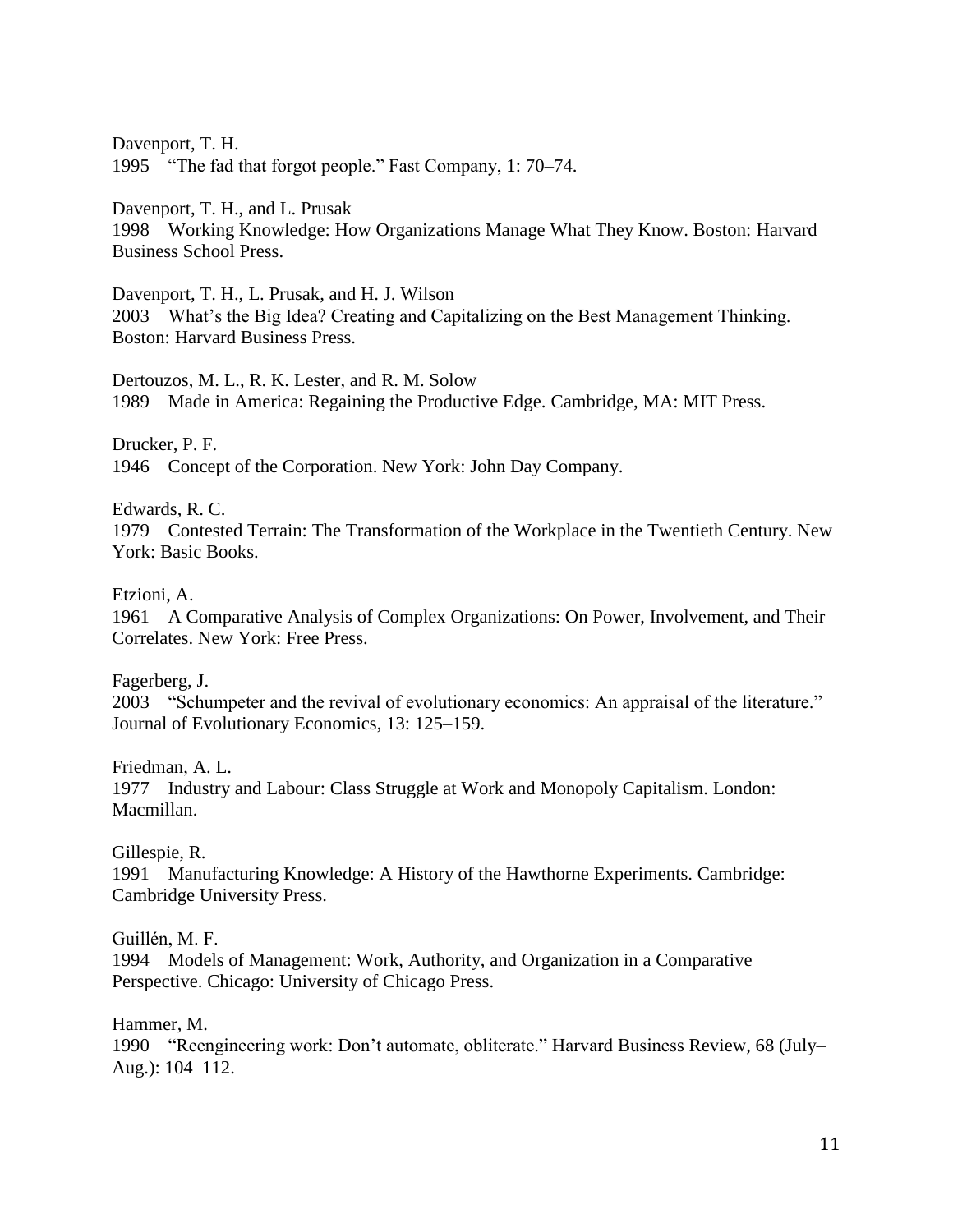Hammer, M., and J. Champy

1993 Reengineering the Corporation: A Manifesto for Business Revolution. New York: Harper Business.

Hassard, J. S.

2012 "Rethinking the Hawthorne Studies: The Western Electric research in its social, political and historical context." Human Relations, 65: 1431–1461.

Jacoby, S. M.

1985 Employing Bureaucracy: Managers, Unions and the Transformation of Work in American Industry, 1900–1945. New York: Columbia University.

Juran, J. M.

1978 "Japanese and Western quality—a contrast." Quality Progress, 11: 10–18.

Kanigel, R.

2005 The One Best Way: Frederick Winslow Taylor and the Enigma of Efficiency. Cambridge, MA: MIT Press.

Kondratiev, N. D.

1935 "The long waves in economic life." Review of Economic Statistics, 17: 105–115.

Kreis, S.

1992 "The diffusion of scientific management: The Bedaux company in America and Britain, 1926–1945." In D. Nelson (ed.), A Mental Revolution: Scientific Management since Taylor: 156–174. Columbus, OH: Ohio State University Press.

Littler, C. R.

1982 The Development of the Labour Process in Capitalist Societies: A Comparative Study of the Transformation of Work Organization in Britain, Japan, and the USA. London: Heinemann.

Mayo, E.

1924 "The basis of industrial psychology." Bulletin of the Taylor Society, 9: 249–259.

Nelson, D.

1975 Managers and Workers: Origins of the New Factory System in the United States, 1880– 1920. Madison, WI: University of Wisconsin Press.

Nelson, D.

1980 Frederick W. Taylor and the Rise of Scientific Management. Madison, WI: University of Wisconsin Press.

Nelson, D.

1992 A Mental Revolution: Scientific Management since Taylor. Columbus, OH: Ohio State University Press.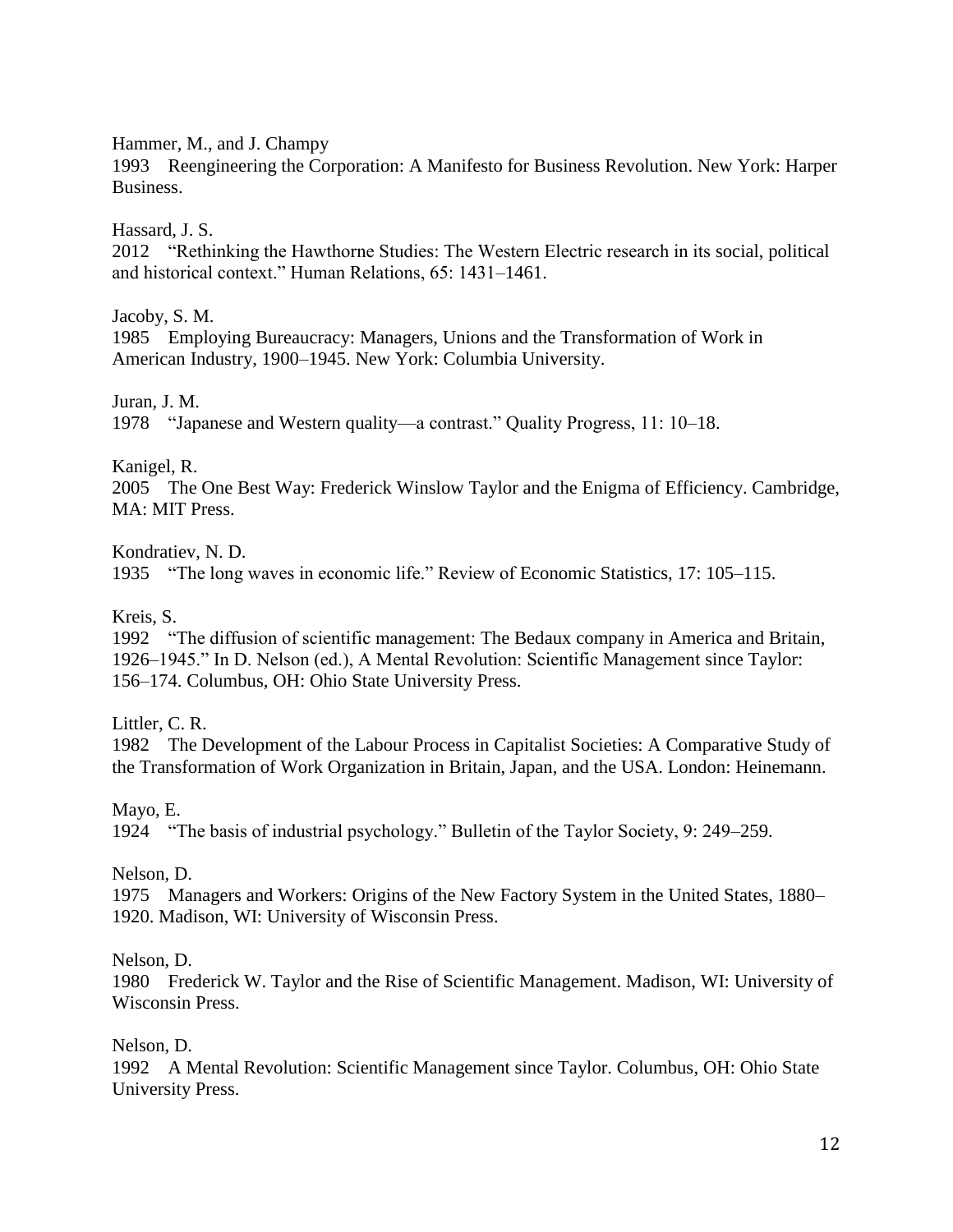Nelson, R. R., and S. G. Winter

1982 An Evolutionary Theory of Economic Change. Cambridge, MA: Belknap Press.

Nohria, N., and R. G. Eccles

1992 Networks and Organizations: Structure, Form, and Action. Boston: Harvard Business School Press.

# Nonaka, I.

1994 "A dynamic theory of organizational knowledge creation." Organization Science, 5: 14– 37.

Nonaka, I., and H. Takeuchi

1995 The Knowledge-creating Company: How Japanese Companies Create the Dynamics of Innovation. New York: Oxford University Press.

Nyland, C., K. Bruce, and P. Burns

2014 "Taylorism, the international labour organization, and the genesis and diffusion of codetermination." Organization Studies, 35: 1149–1169.

# Perez, C.

2002 Technological Revolutions and Financial Capital: The Dynamics of Bubbles and Golden Ages. Cheltenham, UK: Edward Elgar.

Perez, C.

2007 "Finance and technical change: A long-term view." In H. Hanusch and A. Pyka (eds.), Elgar Companion to Neo-Schumpeterian Economics: 775–799. Cheltenham, UK: Edward Elgar.

Perez, C.

2010 "Technological revolutions and techno-economic paradigms." Cambridge Journal of Economics, 34: 185–202.

Prusak, L.

1997 Knowledge in Organizations. Resources for the Knowledge-based Economy. Boston: Butterworth-Heinemann.

Roethlisberger, F. J., and W. J. Dickson

1939 Management and the Worker: An Account of a Research Program Conducted by the Western Electric Company, Hawthorne Works, Chicago. Cambridge, MA: Harvard University Press.

Scarbrough, H., and J. Swan 2001 "Explaining the diffusion of knowledge management: The role of fashion." British Journal of Management, 12: 3–12.

Schumpeter, J. A.